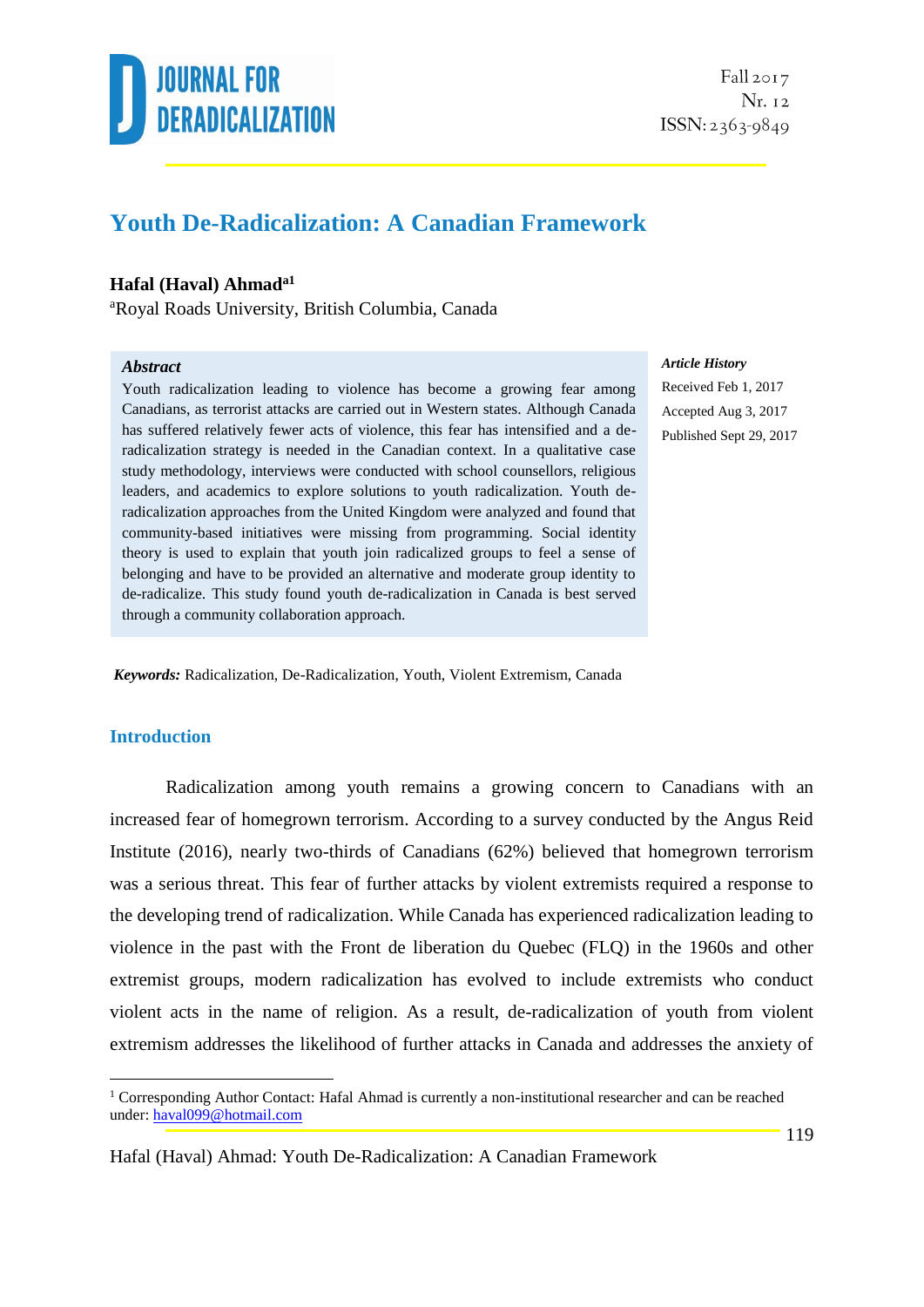domestic terrorism. An example of the modern radicalization is the so-called Islamic State of Iraq and Syria (ISIS), which has become a growing concern within the Middle East, and appeals to young Muslims to join their extremism in a claim for territory (Human Rights Watch, 2014). With their extensive manipulation of Islam through social media, ISIS has recruited young foreign fighters from around the globe and has implored extremists to attack Western targets (Bell, 2014). These issues lead to the central question of this research on what initiatives and practices can be incorporated into Canadian youth de-radicalization approaches.

Canada is currently "experiencing a growing radicalization problem, underscored by the October 2014 terror attacks that resulted in the deaths of two Canadian Forces members" (Bell, 2016). Despite the relatively low number of successful terrorist plots in Canada, many religious and government organizations have been rushed to create an effective deradicalization program for young Canadians (Nasser, 2015; Wade, 2015). Previous Canadian counter-measures appeared ineffectual and contained a lack of emphasis on the importance of social identity and community-based initiatives (Freeze & Stone, 2016). Examples of these missing components are illustrated in Stephen Harper's Conservative government, who was criticized for having a punitive approach to de-radicalization, as their strategy involved treating perpetrators "as harshly as possible" (Cullen, 2014). However, in March 2016, the current Liberal government under Prime Minister Justin Trudeau highlighted the need for community-based approaches, by unveiling a plan that involved \$35 million over five years "to fund programs that reach out to vulnerable people open to radicalization" (Wilton, 2016). However, despite numerous programs globally, there has been difficulty in creating a successful de-radicalization program. This frustration was noted from former Canadian Security Intelligence Services (CSIS) analyst, Paul Gurski who contended that deradicalization programs were implemented all over the world, yet "no one has really figured out the best approach" (Freeze & Stone, 2016). However, by analyzing existing policies and practices by other organizations and governments, an effective model can be derived and adapted for use in the Canadian context.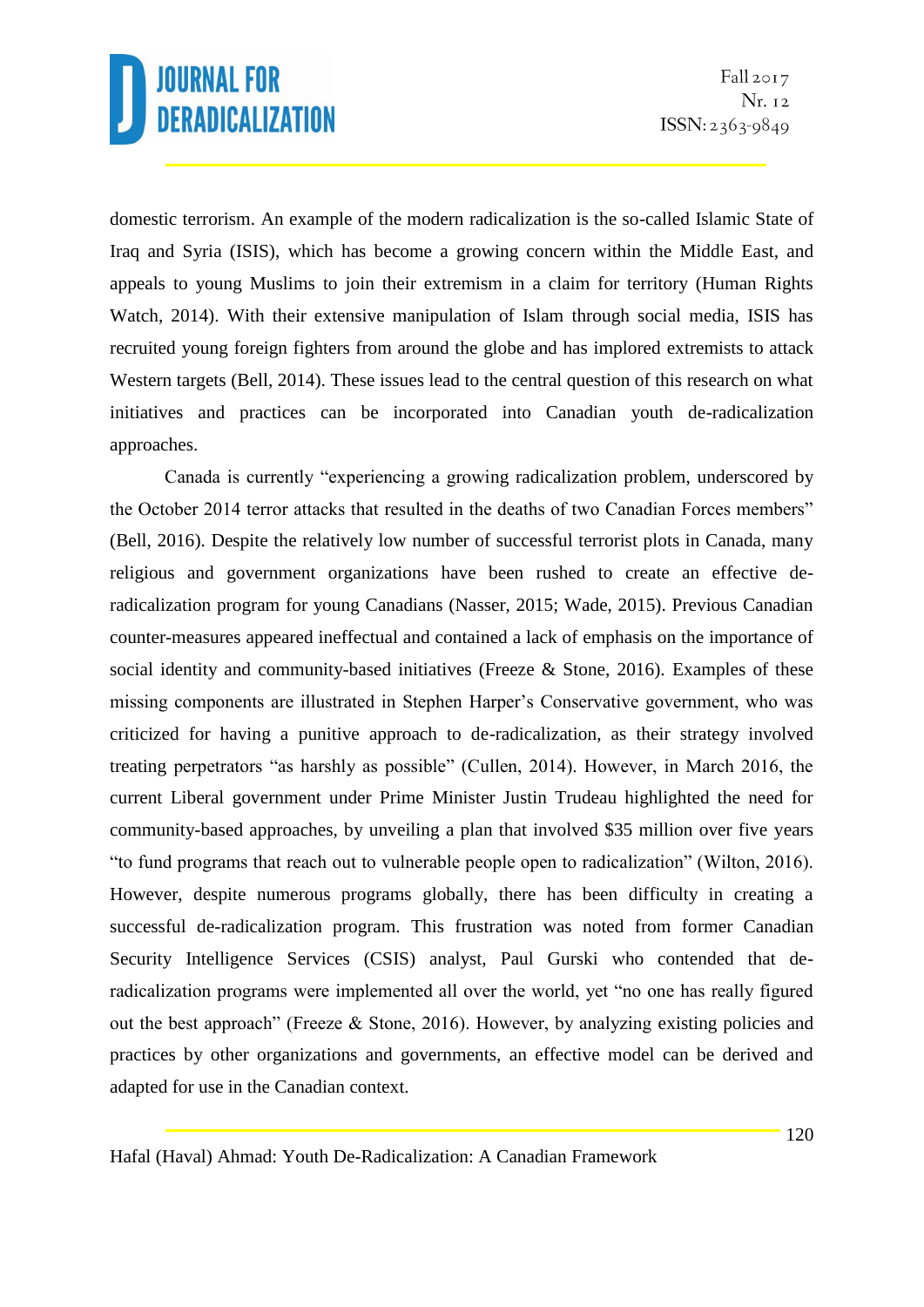In deciphering why young Canadians consider joining brutal campaigns like ISIS, identity issues were cited as a common theme among radicalized youth (Bizina & Gray, 2014; Koehler, 2016; Williams & Lindsey, 2014; Altier, Throughgood, & Horgan, 2014). In the formative years of youth development, the concept of the self and identity could be threatened. In some cases of radicalization, "young men turn to extremism in their search for identity acceptance and purpose which they are unable to find in the community more often concerned with wealth accumulation rather than healthy relationship-building" (Bizina & Gray, 2014, p. 72). As a result of this issue, social identity theory was implemented in this study as a theoretical framework. Tajfel (1981), who originally formulated social identity theory, recognized that an individual's identity is derived from group memberships and the emotional significance attached to that group (Tajfel, 1981, p. 225). In a search for a group identity, peers can begin to see their group as the norm and the correct narrative, leading to extremist views (Spears, 2011, p. 203). Social identity theory may explain why youth radicalize and can inform an effective paradigm for de-radicalizing young Canadians.

To find a framework for de-radicalization in the Canadian context, the policies of United Kingdom (UK) will be analyzed, as well as primary data from Canadian religious leaders, school counsellors, and academics. Using Seawright and Gerring's (2008) selection techniques in case study research, the UK and has been chosen for an extensive analysis because of its similarities to Canada in terms of the use of community-based initiatives, interaction with religious leaders, level of government involvement, and perception from the community. Exploring these factors will demonstrate that de-radicalization is not a simple program initiative, but involves multiple stakeholders at the local, provincial, and national level.

De-radicalization efforts in Canada have not adequately incorporated community relationships, nor have they proactively or reactively addressed identity issues that may influence the radicalization process. Without these community-based connections, some vulnerable youth may continue to be recruited as foreign fighters or incited to commit domestic terror plots. Since most youth de-radicalization approaches are implemented to

Hafal (Haval) Ahmad: Youth De-Radicalization: A Canadian Framework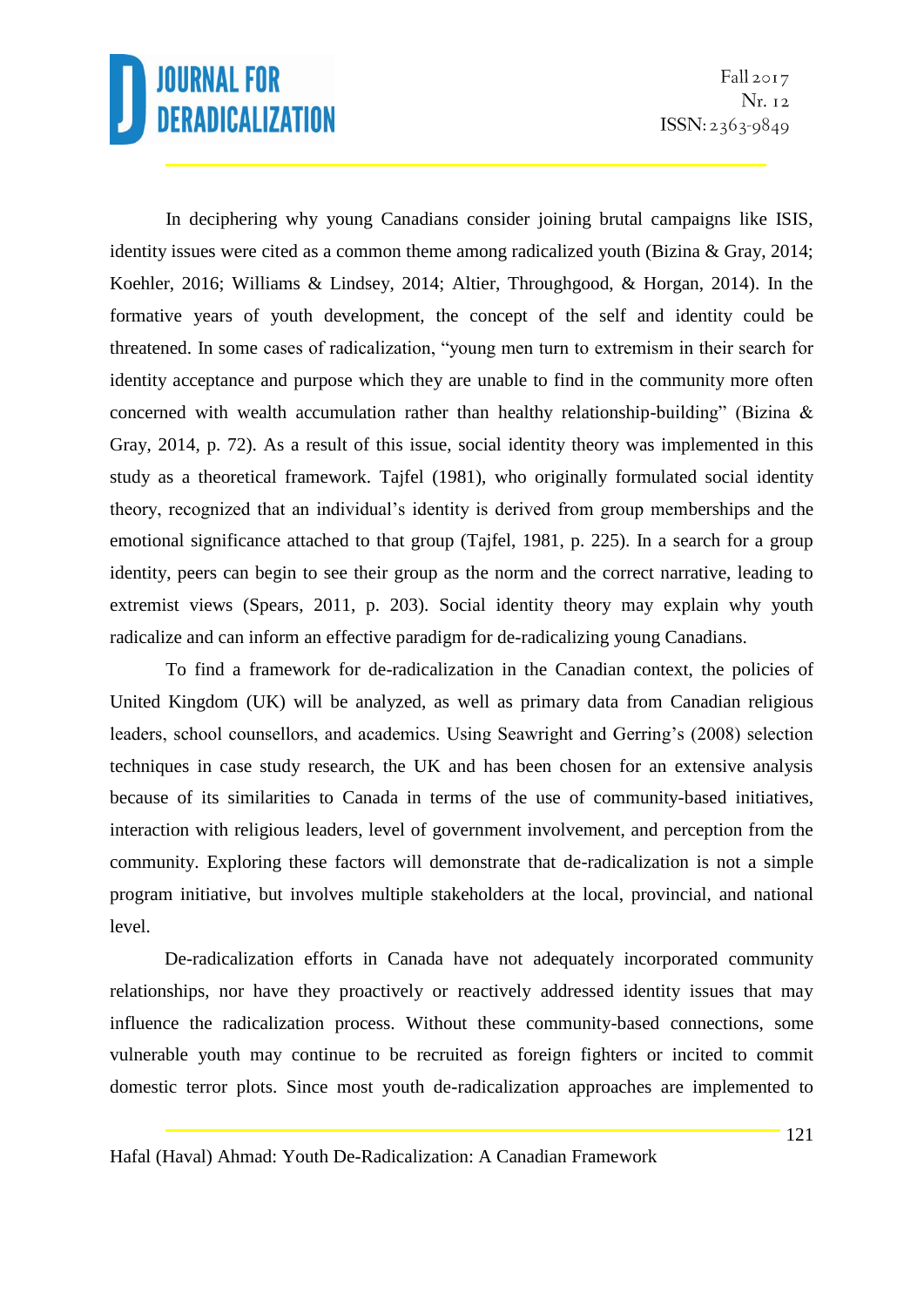

prevent violent extremism, youth de-radicalization in Canada is best served through a community collaboration approach.

### **Research Question**

The research was supported by a central question and three supporting questions to find effective practices for youth de-radicalization in Canada. Interviews and a comparative analysis between Canada and the UK were conducted to find these practices. These elements included the family, school, religious organizations, community, and the government. Incorporating practices derived from an exploration of the successes and failures of different approaches can create a better system overall and effectively contribute to de-radicalization efforts within Canada. For these reasons, the following questions directed this research:

#### *Central Research Question*

1. What effective practices can be incorporated into Canadian youth de-radicalization approaches?

#### *Supporting Research Questions*

- 1. How can de-radicalization approaches from the United Kingdom be adapted for use in Canada?
- 2. What lessons can be learned from current Canadian de-radicalization approaches?
- 3. What is role of the family, community, religious organizations and government in youth de-radicalization in Canada?

### **Definition of Terms**

Due to the subjective definitions contained within the research, numerous terms had to be operationalized including youth, radicalization, and de-radicalization.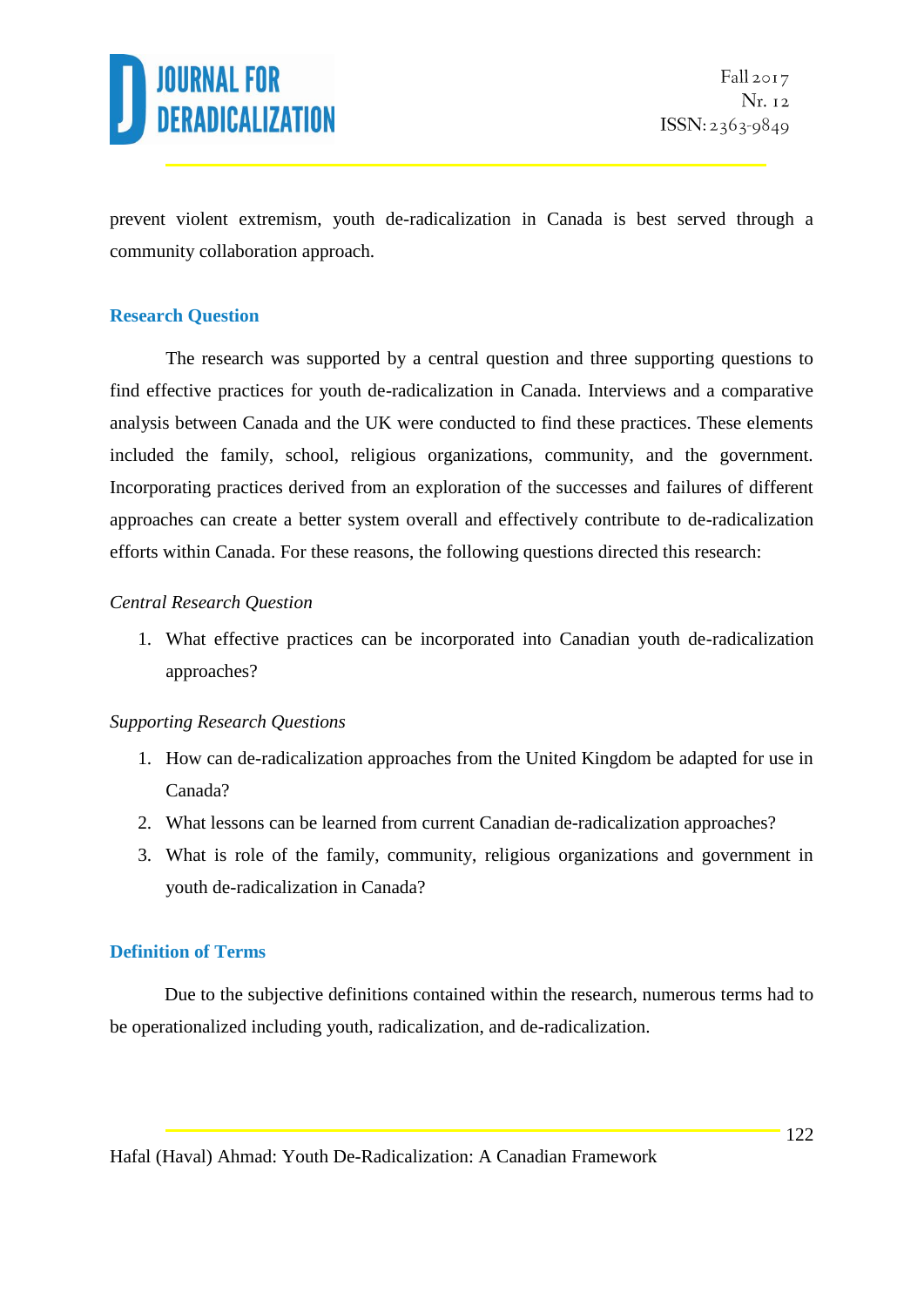Fall  $2017$ Nr. 12  $ISSN: 2363-9849$ 

### *Youth*

The transitional age of youth needs to be operationalized in the context of youth deradicalization to ensure validity. The United Nations Department of Economic and Social Affairs (UNDESA) (2013) defined youth between the ages of 15 to 24 and understood this as "a period of transition from the dependence of childhood to adulthood's independence . . . as members of a community" (UNDESA, 2013). The Canadian legal definition of adulthood does not account for the formative years of growth, including the development of extremist ideology. Gaudet (2007) also contended that youth is a fluid and transitional period and does not halt at the age of 18. In fact, "the symbolic age of majority (age 18) is but one of numerous benchmarks along the path to adulthood" (p. 18). With de-radicalization techniques, the youth's life-course must be analyzed with the formation of their identity. Therefore, age 15 to 24 encompasses the transition to adulthood "within a temporal context in order to avoid categorization that disregards the conditions that led them to experience various types of transitions" (p. 19). This demographic also marks the beginning of self-autonomy, which can place youth at risk and cause feelings of isolation from support networks (p. 19), increasing the risk of radicalization and requiring de-radicalization techniques.

### *Radicalization*

The definition of radicalization in the literature differs from those offered by institutions and government agencies. While the Canadian government has defined radicalization as a process (RCMP, 2011), scholars have offered definitions that vary within temporal and global contexts. Definitions varied from simply describing radicalization as a "process of developing extremist ideology and beliefs" (Özerdem & Podder, 2011) to a "movement in the direction of supporting or enacting radical behaviour" (Kruglanski et al., 2014, p. 70). Due to this variance, the study combines interpretation in literature from Özerdem and Podder (2011) that radicalization is a process and from Bartlett and Miller (2012) that radicalization can be non-violent or violent in nature. Therefore, radicalization is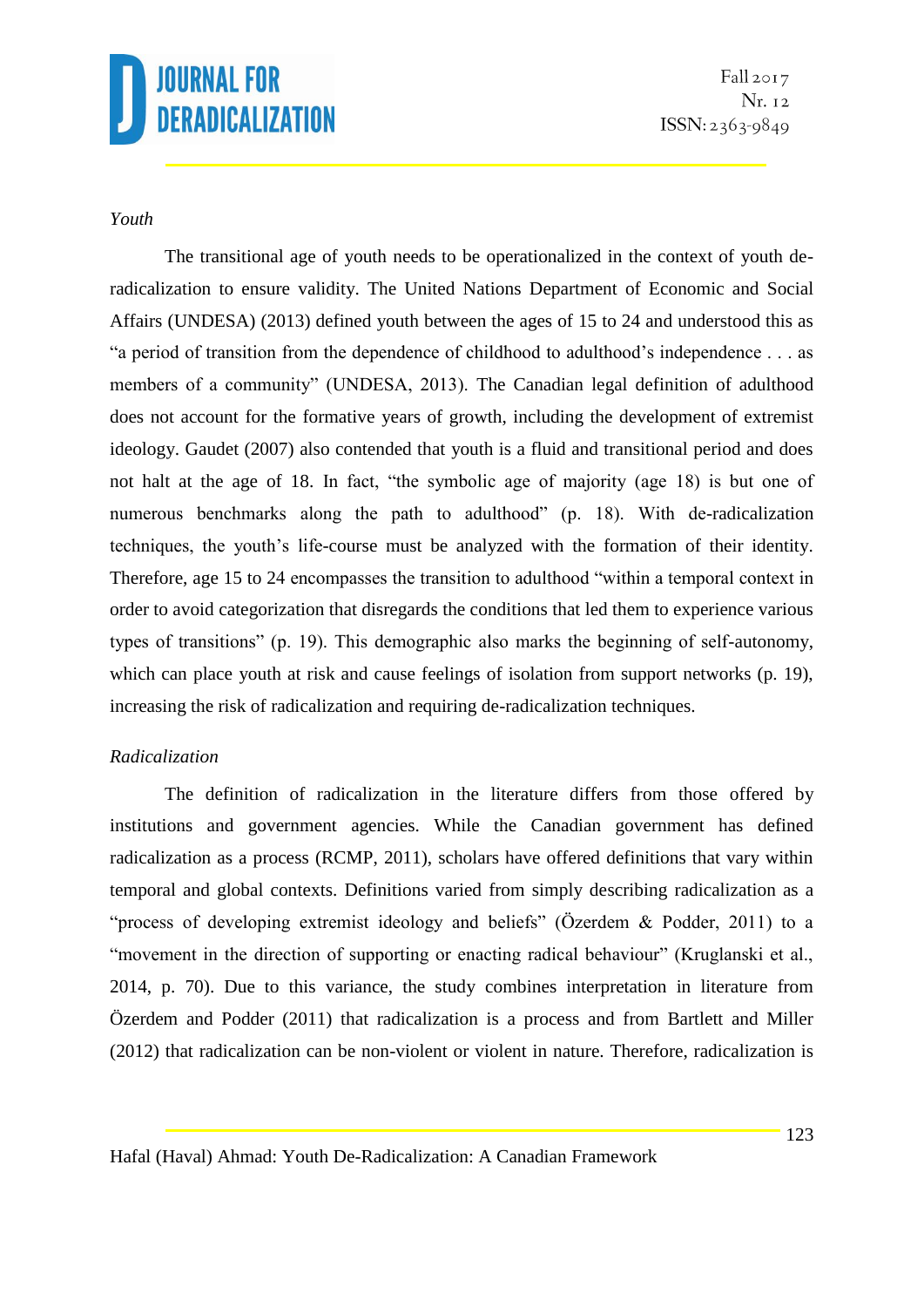the process of forming an extremist view that has a high propensity to result in violent attitudes or violent action.

## *De-Radicalization*

De-radicalization in literature has focused on general approaches and provided less attention to a working definition. Despite this, some soft explanations of de-radicalization have been offered. Dechesne (2011) believed de-radicalization sought "to prevent further escalation of violence" and "creates the conditions conducive to dialogue" (p. 287). However, Dechesne's (2011) definition lacked an explanation on what the process actually involved. Porges (2011) alluded to this gap, stating that "no single model of deradicalization is universally applicable" (p. 2). De-radicalization has often been viewed as the reverse process of radicalization, but the concept can be vague and subjective in its meaning. Porta and Lafree (2012) asserted that the de-radicalization process had two components that were often overlooked or conflated. One part contained the "de-radicalization of attitudes and beliefs" and the other included "the disengagement from violent behaviour and the process of leaving violent groups and reintegrating into other social groups" (Porta & LaFree, 2012, p. 7). El-Said (2015) agreed that de-radicalization referred to disengagement from violence: deradicalization is "a package of policies and measures designed and implemented by authorities in order to normalize and convince groups and individuals who have already become radicalized or violent extremists to repent and disengage from violence" (p. 10). Deradicalization can also be effective without the need for a formalized program and "may not require any coordinated action to get it underway" (Dechesne, 2011, p. 288). Drawing from these viewpoints, the definition for de-radicalization for this study is the following:

A formal or informal approach aimed at reducing commitment to an extremist viewpoint that has led or could lead to violent action.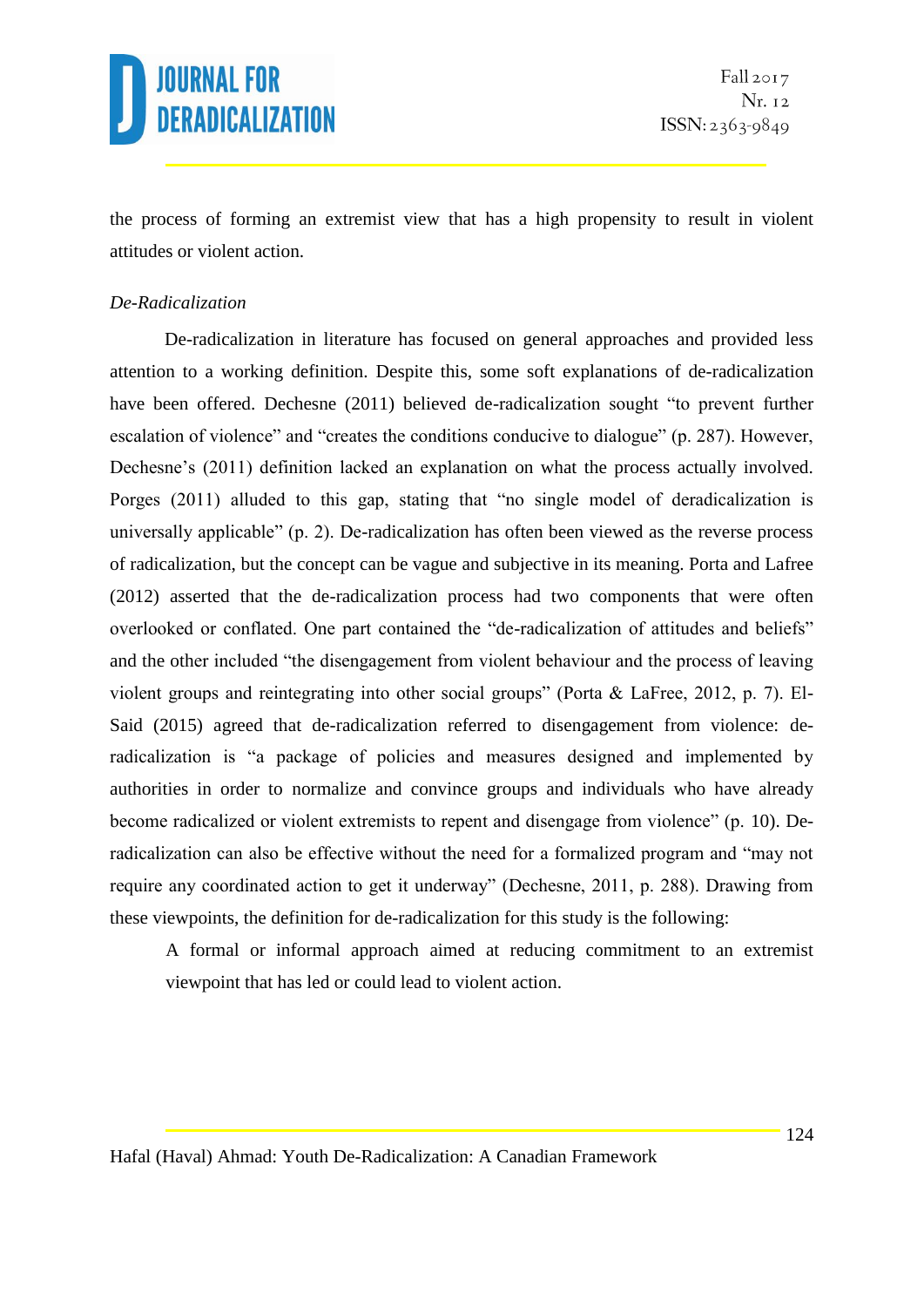## *Conceptual and Theoretical Framework: Social Identity Theory*

This research is based upon the principles of Social Identity Theory that asserts youth seek belonging within a group, which comprises their identity and worldview. Creating this belonging may have the power to inform an identity that is resilient to the false promises that radicalization may hold. Social Identity Theory explores how individuals identify in reference to a group and how this connection allows the individual to relate to the social world through belonging (Tajfel & Turner, 1979). The social construction of this belonging requires an ingroup and the out-group. Essentially, different groups within society divide between an "us versus them" mentality, where "group members of an in-group will seek to find negative aspects of an out-group, thus enhancing their self-image" (McLeod, 2008). This type of social framing can lead to issues like racism, extreme beliefs about an opposing group, or discrimination (McLeod, 2008). While attempting to find counters for radicalization, research and policy in Canada dedicated little to create spaces where youth could build this resiliency or offering group belonging to curb radicalization. With young Muslims, Abbas (2007) believed that youth had multiple identities in Western society, and these played a decisive role in radicalization. These youth faced the challenge of "trying to negotiate multiple identities across ethnic, social, and religious dimensions," thus complicating their identity in relation to society (Abbas, 2007, pp. 3-4). Costanza (2015) elaborated further that this identity crisis is one of the core considerations in de-radicalization research: "For some, the path towards finding a stable identity in the midst of an often hostile sociocultural environment has led them to accept radical interpretations of Islam that provide them with a personal sense of safety, security, and self-worth" (Costanza, 2015, p. 1). This could be the missing link in creating an effective de-radicalization program that addresses these intangible issues.

#### **Literature Review**

The literature review contains a general overview of de-radicalization approaches in Canada and considers theoretical approach and practice. These guiding principles are an important foundation to de-radicalization studies. Due to the closeness in culture and law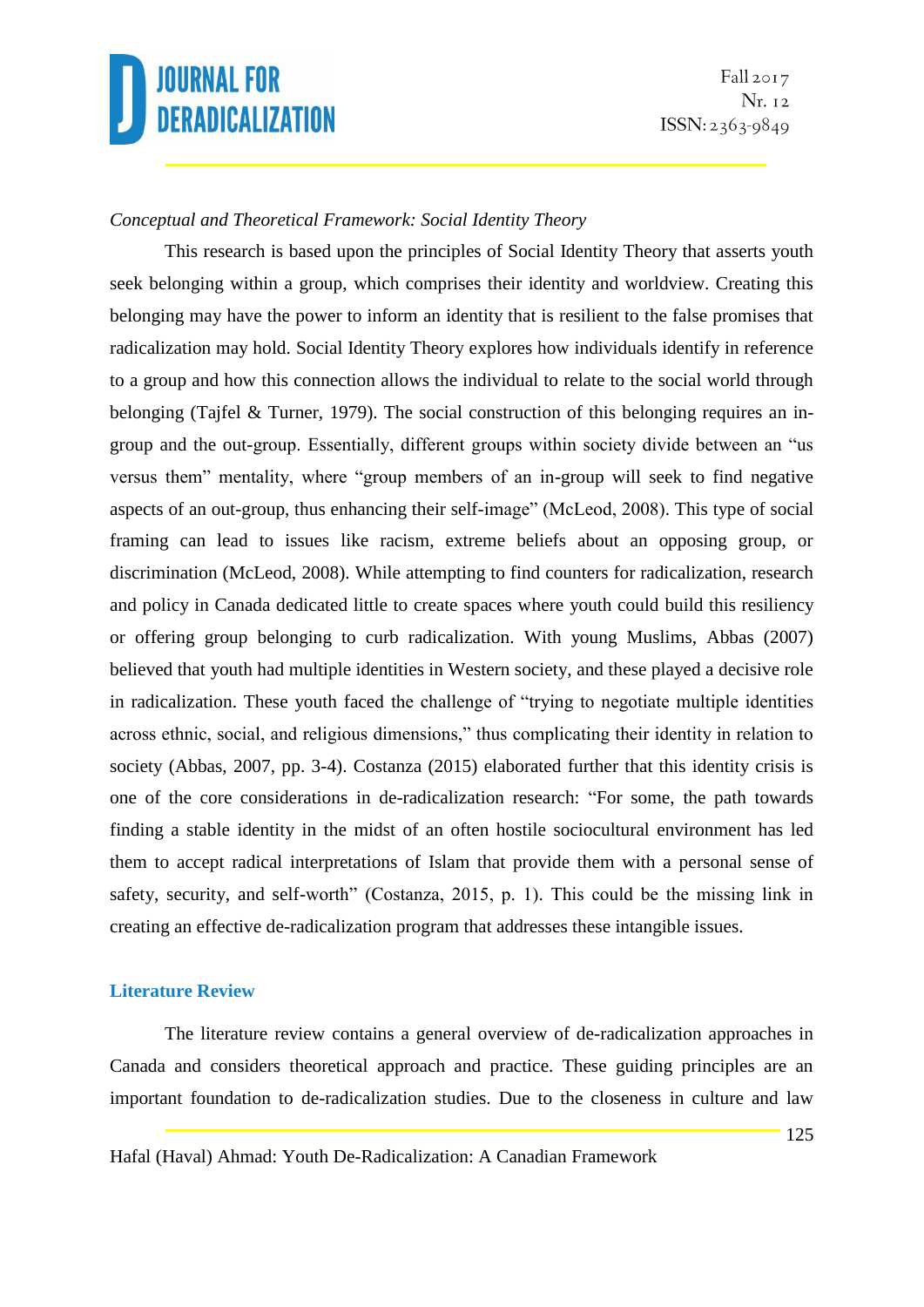between Canada and the UK, this section will also include a critical analysis of the UK's deradicalization program to find key processes that would benefit the Canadian approach. Within the literature, de-radicalization programs and approach take different shape and contain different focus. Through the review of this literature, it can be found that these factors can inhibit or promote a successful de-radicalization program.

## *The Canadian Context of De-Radicalization*

Homegrown terrorism has been a developing concern in Canada, as radicalization has appeared to increase in recent years (Chin, 2015, p. 21). With knowledge of this threat, Canada has focused de-radicalization programs on those "who have not yet crossed the line into violent extremism or terrorist acts" (p. 21). Canada's formal efforts to counter violent extremism were initiated with the formation of the Integrated National Security Enforcement Teams (INSETs) in 2002, with a mandate to enhance the capacity and intelligence-sharing among partners within provincial and municipal police departments (RCMP, 2014). While the objective of INSETs is "to ensure the effective and timely investigation of national security threats" (PSC, 2013), consultation with communities was noticeably absent from the initiative. In 2010, Public Safety Canada (PSC), with collaboration from 18 government departments and agencies, initiated the Combating Violent Extremism Working Group (CVEWG) with the objective of "information-exchange and collaboration" to prevent violent extremism (Monaghan, 2014, p. 491). With many youth getting drawn into ideologies and joining groups abroad, the Canadian response to the threat of radicalization is to "counter a very effective extremist ideological marketing" (Kilford, 2014).

Regional Canadian programs include the Centre for the Prevention of Radicalization Leading to Violence (CPRLV). CPRLV was established in March 2015 by the City of Montreal to serve Montreal and Quebec area as a non-profit organization. The aim of CPRLV was to work with individuals who were at-risk of radicalization leading to violence (CPRLV, 2016a). The agency contains three different subdivisions including prevention and skills development, research, and psychological intervention. Its approach "concentrates on

Hafal (Haval) Ahmad: Youth De-Radicalization: A Canadian Framework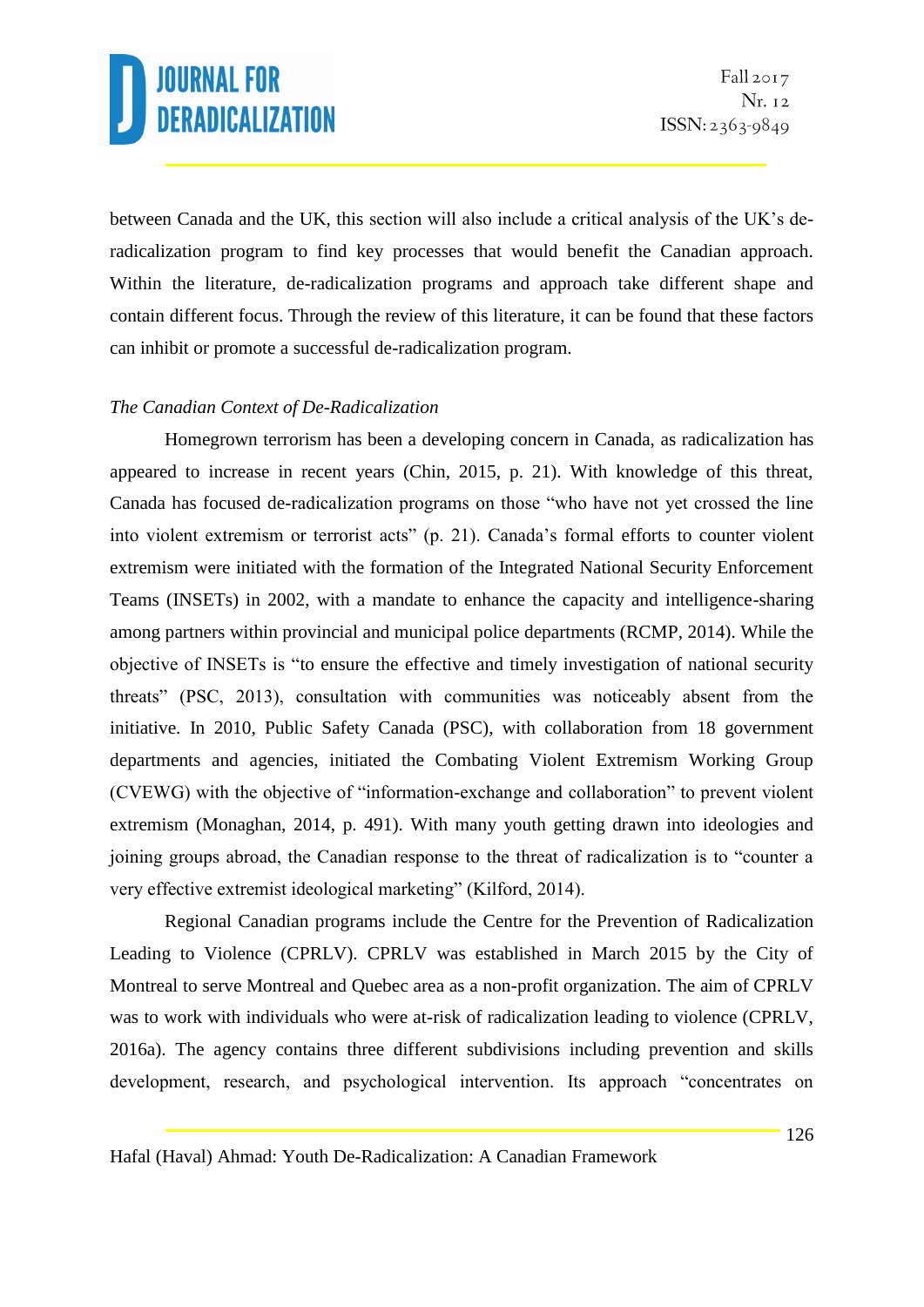prevention rather than repression and provides support rather than stigmatizing individuals and communities" (CPRLV, 2016b). The goal of CPRLV (2016b) was to reroute cases out of the judicial system by providing psychological resources as an alternative. CPRLV (2016c) provides a 24/7 hotline and some useful online tools and guides such as the *behaviour barometer* to recognize behaviour symptoms of radicalization leading to violence.

Another program within Canada is the ReDirect program. This was an initiative established by Calgary Police Department in the fall of 2014 as a "prevention and education program aimed at youth and young adults vulnerable to becoming radicalized, before they develop extremist ideologies or intentions" (Calgary Police Department, 2016a). A representative from ReDirect stated that individuals in the program participate consensually, and are typically 12 to 24 years of age. Similar to CPRLV, ReDirect relies on confidential referrals and does not attribute radicalization to one particular group. Given strict policies on revealing referral rates within the program, the ReDirect representative could not provide these statistics. This policy exists to prevent stigmatization and the misinterpretation of data and perception from the general public. ReDirect portrays its initiative as an educational and awareness hub to stop the radicalization of young people through prevention programs with the main goal to seek out vulnerabilities in youth and promote improvement (Calgary Police Department, 2016b). For those that have accelerated in the process of radicalization, the program serves as a resource for an exit strategy. According to the ReDirect representative, primary funding originates from the Calgary Police Service and the City of Calgary through Calgary Neighbourhood Services.

Since CPRLV and ReDirect are relatively new programs, their work has not been covered extensively in the literature, other than what has been offered by CPRLV or the Calgary Police. Therefore, it is difficult to evaluate their long-term effectiveness and success. While the number of referrals do not necessarily reflect the success of the programs, it is difficult to critically analyze when relevant data is protected.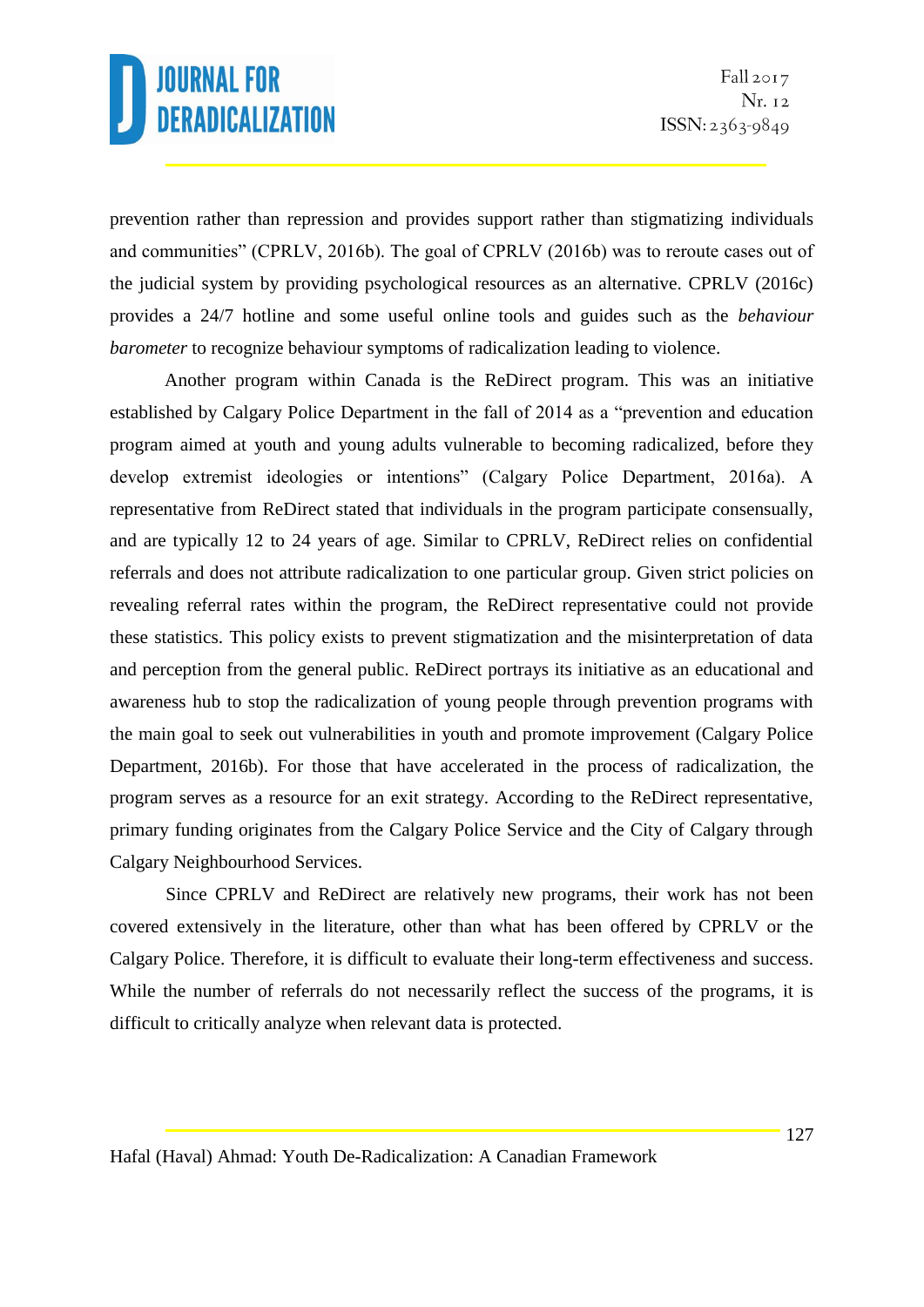

### *Theoretical Approaches of De-Radicalization*

Theoretical applications of de-radicalization are conflicted in literature, including variances between Western and Middle Eastern de-radicalization programs. Western deradicalization programs were focused on economic assistance, counselling, and placed little emphasis on ideological concerns linked to de-radicalization (Koehler, 2015, p. 127; Dalgaard-Nielsen, 2013, pp. 99-100). Conversely, Middle East state-run programs "heavily rely on a theological component" (Koehler, 2015, p. 127). Dalgaard-Nielsen (2013) argued that these theological-based programs were ineffective and instead programs should focus on issues where the participant already feels doubt (p. 108). Despite these differences, similarities between Western and Middle Eastern programs did exist, in that "go-betweens" were usually employed including "religious scholars, repentant terrorists, or family members" to provide greater influence on the participant and to facilitate long-term de-radicalization (Dalgaard-Nielsen, 2013, p. 100).

State-run programs were also issues, in that "government agencies might also not be the right partners" for de-radicalization, as their interests could be perceived as a bid to gain "intelligence and informants" (Koehler, 2015, p. 126). The numerous de-radicalization programs represent the need to counter radicalization and policymakers have been increasingly concerned about this issue, triggering a "number of government efforts" (Upal, 2015, p. 138). This includes the government of Turkey, where one approach involved an "outreach program administered by the national police" and another that "tries to promote the correct interpretation of Islam and is administered by the Religious Affairs Office . . . of the Government of Turkey (Ekici, 2015, p. 176). Canada's formation of de-radicalization approaches is similar, as they have mostly been government or police-based in practice. Jacoby (2016) believed that Canada's long history of community policing promoted practices of human rights and good governance (p. 294), and consequently, the Ministry of Public Safety and the RCMP are "charged with taking the lead in de-radicalization programs" (p. 295). However, there has been a gap in community service provision offered by the government: "As there is little direct community-based programs, community groups in

Hafal (Haval) Ahmad: Youth De-Radicalization: A Canadian Framework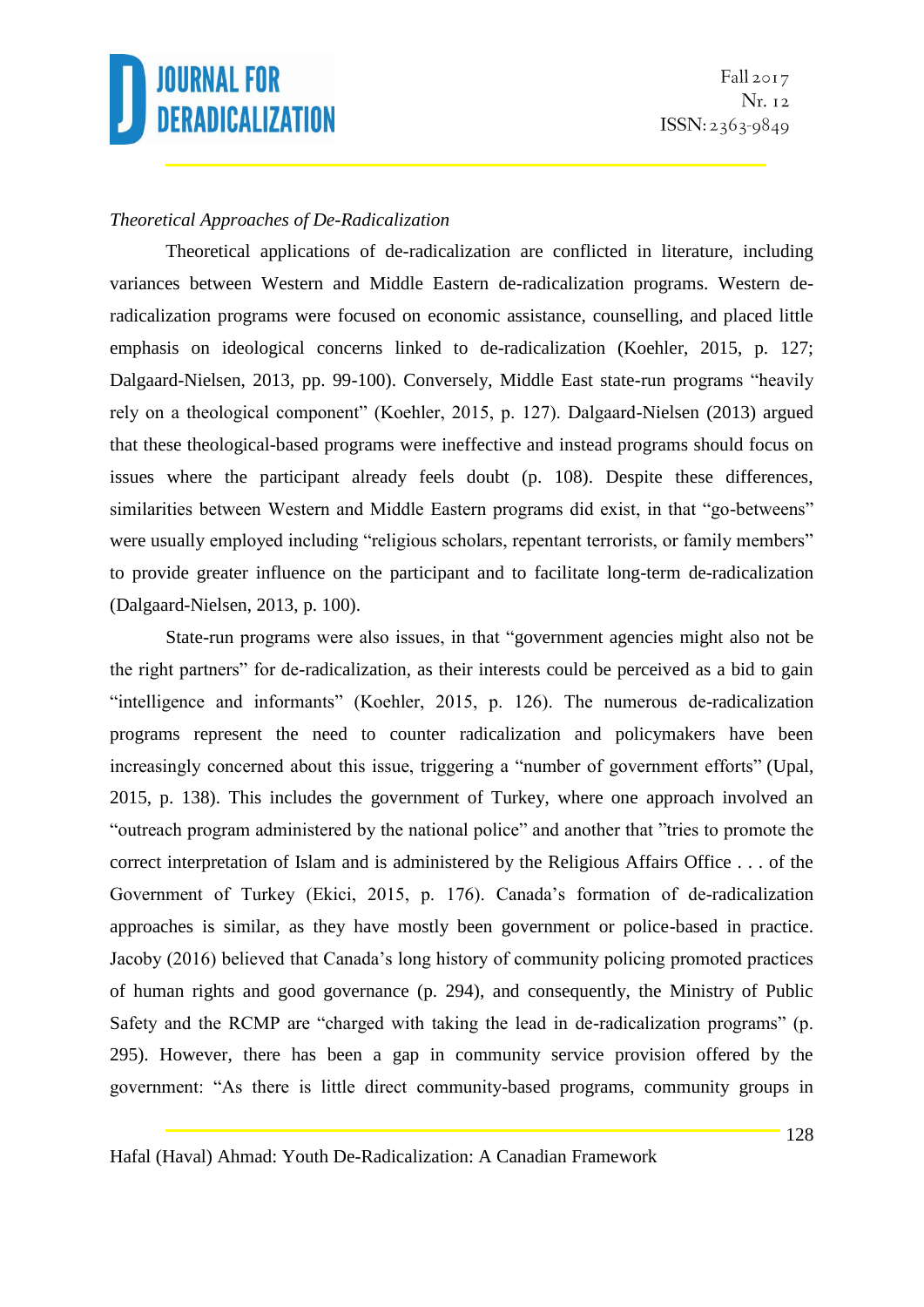Canada have thus taken it upon themselves to educate the public, provide social services and liaise with government agencies" (p. 295). Canada and other Western countries also had to be cognizant in implementing a de-radicalization program that focuses on ideology or religion, as they were presumably protectors of free speech and had to be "very careful not to include an ideological component to their work" (Koehler, 2015, p. 131).

Programs for de-radicalizing youth are also varied in approach. Some programs contained an overt focus on religion, which can place disproportionate blame on minorities. Ekici (2015) cautioned against focusing on minorities, especially associating Islam with terrorism or as the sole cause for radicalization. Calling terrorism "Islamic" could serve to offend Muslims with media perpetuating this labelling (p. 174). In fact, Ekici (2015) noted that Muslims might feel that terrorism is not associated with other radical ideologies or religions, and the media abstained from associating terrorism with Christians or Jews or uses labels such as "Christian terrorism" or "Jewish terrorism" (p. 174). Upal (2015) asserted that this type of focus negated the effect of Muslim identity on de-radicalization and that counters should focus on what alternatives can be given to Muslims who are attracted to the Jihadi narrative (p. 152).

In terms of the philosophical and theoretical approach to de-radicalization programs, identity theory was often used as a foundation in literature and research, as they are "widely known and extensively researched but are also cross-culturally applicable to virtually all social interactions" (Williams & Lindsey, 2014, p. 137). These identities needed to be reconstructed in the de-radicalization process to create a long-term and sustainable change within the individual. In addition, many authors believed identity was a key element in deradicalization, and that it informed why individuals had difficulty moving on from a radicalized group (Harris, 2010; Altier, Thoroughgood, & Horgan, 2014; Bovenkerk, 2011). Identity also pointed to the need for pro-social bonds that could reinforce disengagement from radicalized beliefs. In fact, identity in the form of pro-social bonds that were crucial to deradicalization (Altier, Boyle, Shortland, & Horgan, 2017, p. 310). These included "stable employment, marriage, and family" (Altier, Thoroughgood, & Horgan, 2014, p. 653). Another

Hafal (Haval) Ahmad: Youth De-Radicalization: A Canadian Framework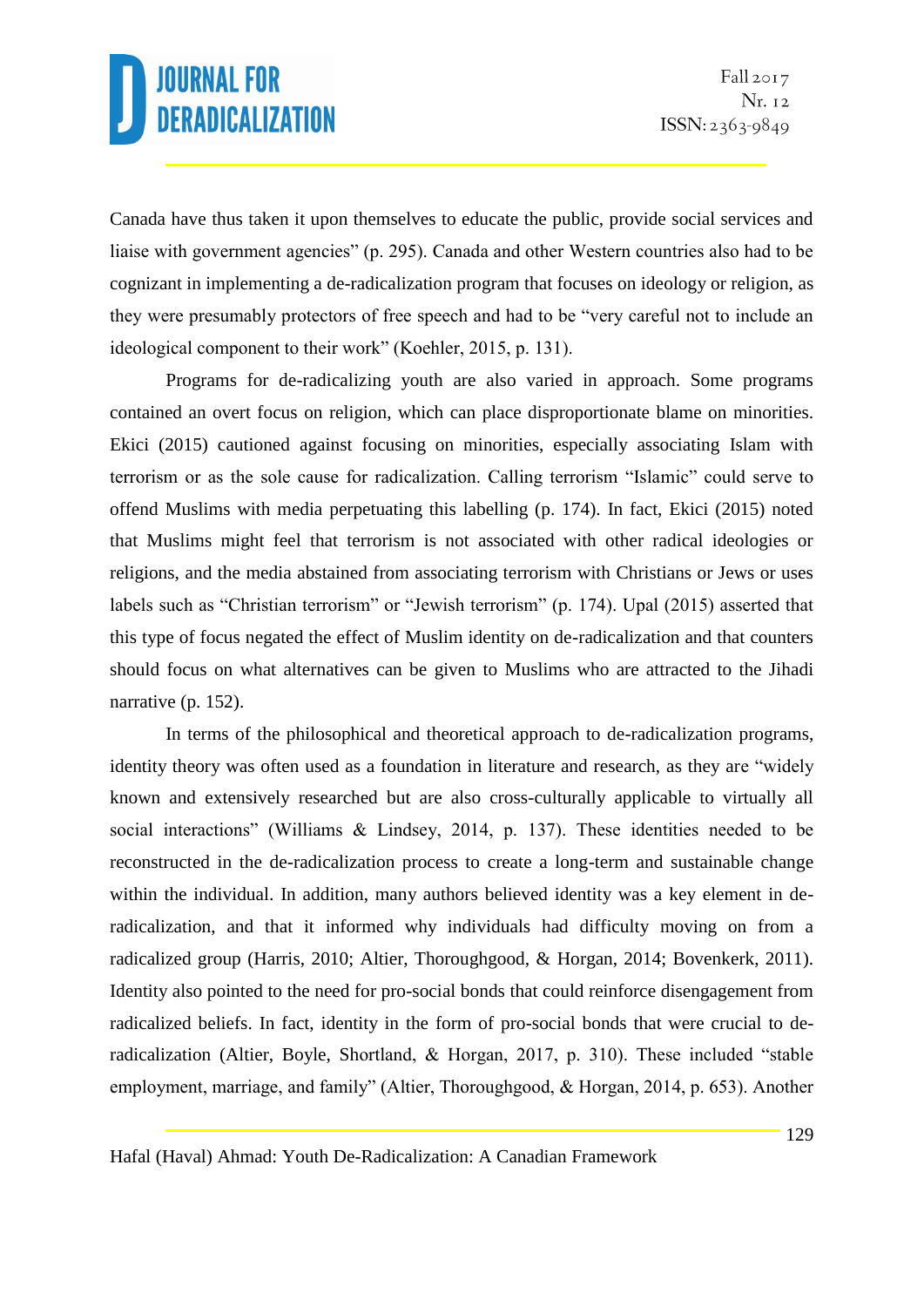issue explored in the literature review was the focus on de-radicalization was the important role of building relationships to prevent misconceptions or misunderstandings of why radicalization occurs.

Chin (2015) emphasized the importance of including religious communities in discussion on de-radicalization, and implement broad prevention practices "that are inclusive, consultative, and address the grievances and issues of all minority groups so they feel less marginalized" (p. 22). In fact, building relationships between police and minorities could promote cooperation and maintain "effective communication and access to information" (p. 20). As demonstrated by Rabasa, Pettyjohn, Ghez, and Boueck (2010), de-radicalization programs need to build their programs based on these local populations and stakeholders:

The best designed plans leverage local cultural patterns to achieve their objectives. One implication of this observation is that deradicalisation programs cannot simply be translated from one country to another, even within the same region. They have to develop organically in a specific country and culture. (Rabasa et al, 2010).

Building on this approach, Chin (2015) agreed that community-based initiatives had the ability to enhance the capacity of the community, promote positive leadership, and promote alternative activities to radicalization (p. 125) and had to be "long-term orientated and lasting" (Koehler, 2015, p. 125). The community-based approach was sorely needed, but some communities would be unable to "confront radical elements on their own without assistance from police" (Chin, 2015, p. 20). Education was also touted as having an impact in deradicalization. Veenkamp and Zeiger (2015) believed the support of families coupled with a focus on educational institutions could build resiliency within communities. These educational institutions needed to promote and teach "critical thinking skills, civic education, community engagement and volunteerism in schools," which could "help address the drivers of violent extremism in certain countries" (Veenkamp & Zeiger, 2015, p. 153). However, education could possibly have little effect in de-radicalization, as studies in the UK proposed that those involved in extremism tended to be youth "who were enrolled in full-time education, and from higher-income families" (p. 154). Despite these contradictions, Jacoby

Hafal (Haval) Ahmad: Youth De-Radicalization: A Canadian Framework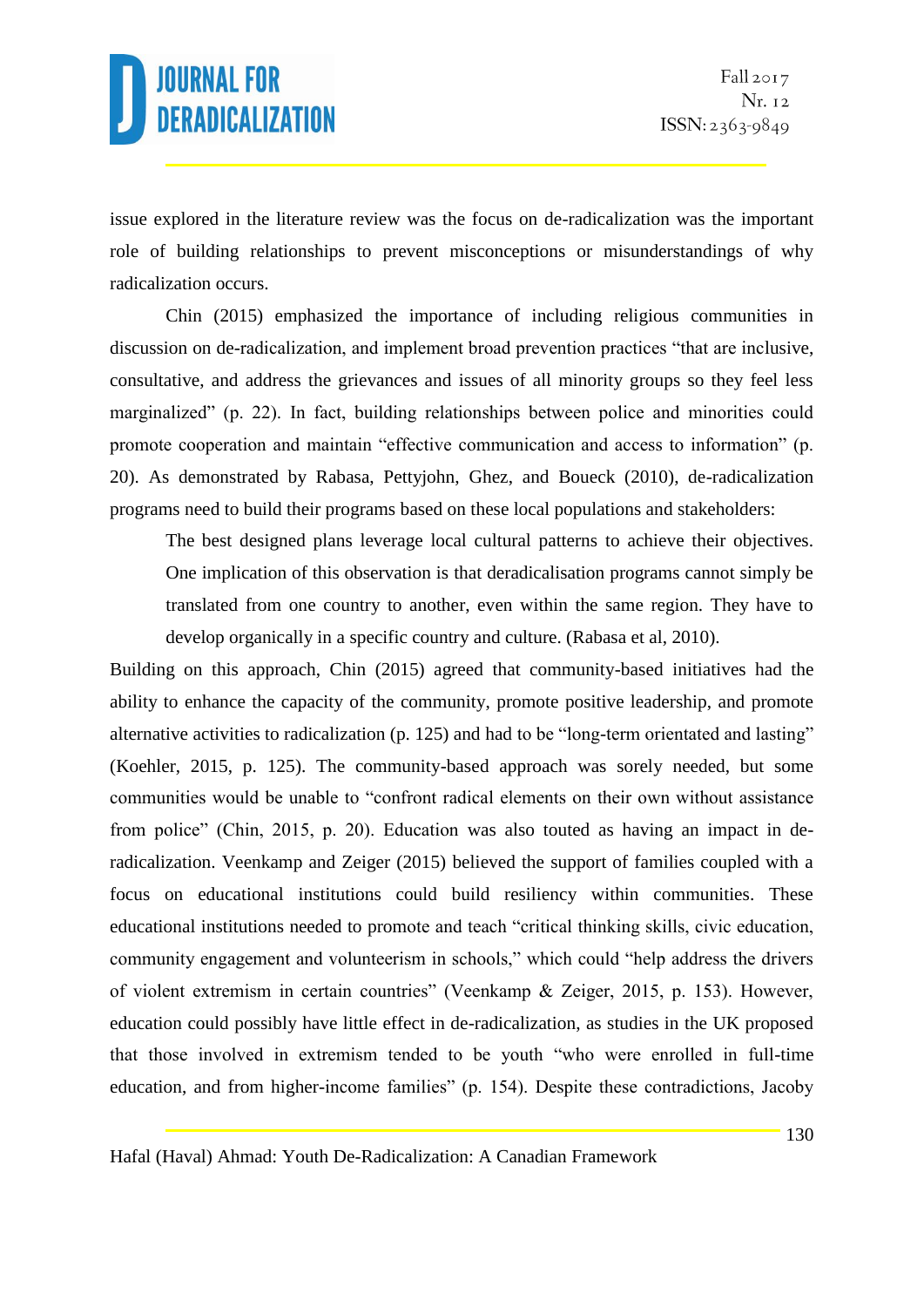(2016) postulated that family was an important foundation for Canada specifically, and noted that "everyone plays a part in keeping our communities safe" (p. 290). These wide-ranging theoretical approaches to de-radicalization in general demonstrated the need for communitybased programing. While there have been numerous studies on de-radicalization, very few studies have addressed programs "working in the pre-criminal space" (Koehler, 2016, p. 29). Despite having programs centred on de-radicalizing before planned violence occurs, there remains a significant knowledge gap on this pre-criminal space that this study serves to address and build upon. Altier, Boyle, Shortland and Horgan (2017) also criticized past studies for containing a narrow focus on a specific terrorist group or region (p. 309). Other authors agreed that de-radicalization is complex but many failed to articulate how this program would be applied and how Canada specifically could adapt other approaches to find a process that is in line within a Canadian perspective.

## *De-Radicalization Practices in the United Kingdom (UK)*

The UK created the Channel program, as part of the *Prevent* strategy in response to increasing rates of radicalization. The initiative came into effect as part of the British government's post 9/11 counterterrorism strategy "aimed at stopping people becoming terrorists" (Gayle, 2016). The UK government stated that the program is "about ensuring that vulnerable children or adults of any faith, ethnicity, or background receive support before their vulnerabilities are exploited by those that would want them to embrace terrorism" (HM Government, 2015, p. 7). The approach is "based on studies that have looked at sample groups of convicted terrorists and developed an elaborate assessment framework for ascertaining 'vulnerability factors' that are either causally related to or at least correlate with all of the individuals' psychologies" (Ali, 2015, p. 2). Since the British government made it a "statutory duty" to report and refer individuals at-risk of being radicalized, frontline workers are obliged to create referrals (p. 3). Through this program, individuals who are identified, screened and determined to be at risk of radicalization may be referred to counselling, faith guidance, civic and political engagement, engaging with support networks, social housing, education, or health services (HM Government, 2010).

Hafal (Haval) Ahmad: Youth De-Radicalization: A Canadian Framework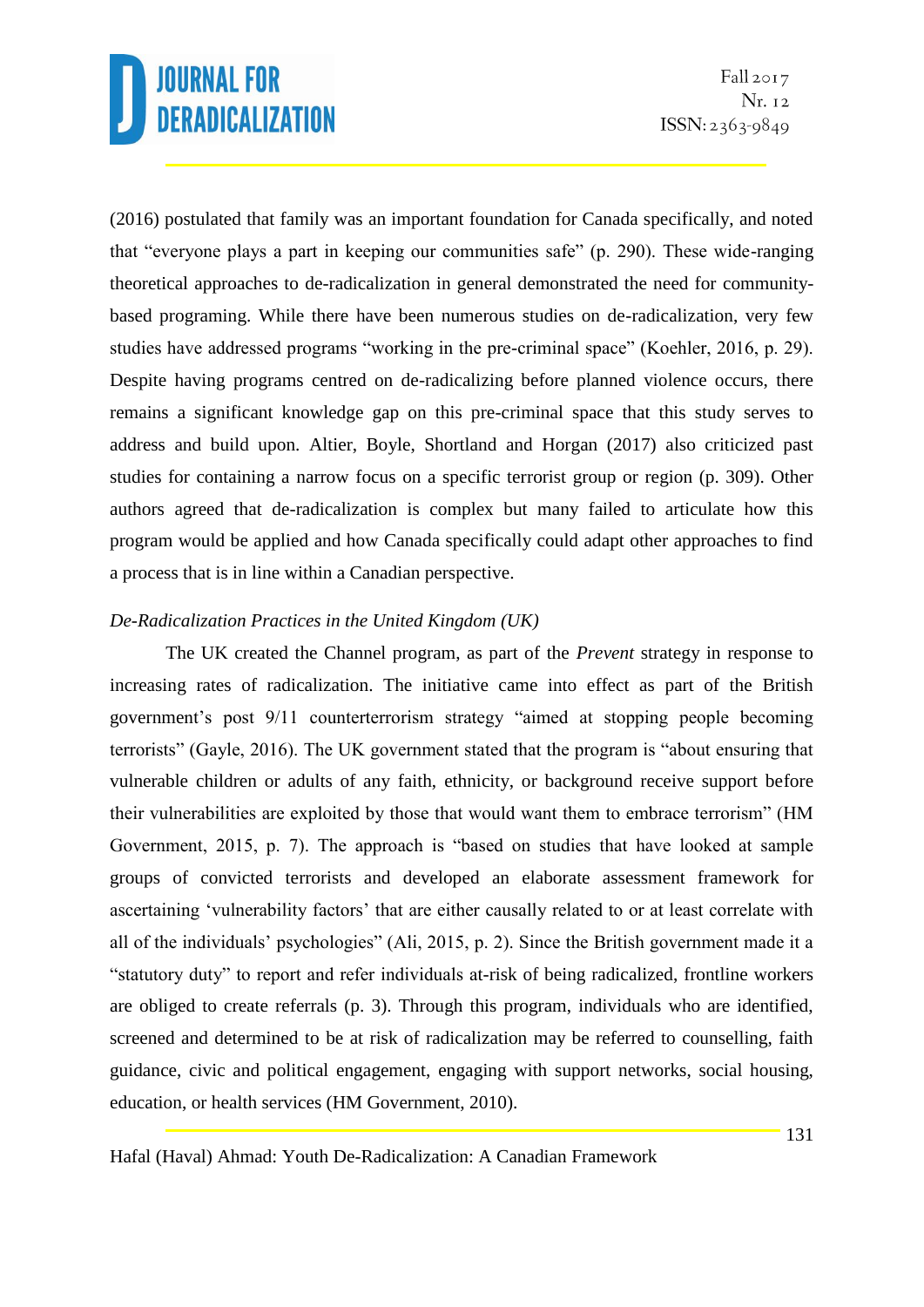Fall  $2017$ Nr. 12  $ISSN: 2363-9849$ 

There has been some criticism about the Channel program, as the UK's approach to de-radicalization could actually "promote extremism, rather than countering it" (Gayle, 2016). In 2015, there were 3,955 people referred to the program by frontline workers including teachers, which made an average of 11 referrals a day (Halliday, 2016). Referrals of children nine and under was one of the main criticisms, with the youngest being four-years-old (Halliday, 2016). The problematic rationale to refer children at a young age challenges the strength of the program and questions the real priorities of the Channel program. Thomas (2010) found the UK's approach deteriorated into specific focuses on ethnic groups, "rather than developing a focus on positive relations between communities" (p. 442). Even though the UK engaged with some communities, there were still issues in the outcome. As discussed by Briggs (2010), community consultation within the *Prevent* strategy seemed superficial and actually did little to work with communities on de-radicalization: "local authorities engaged selectively with communities, and that decisions continued to be made behind closed doors with little or no community involvement" (p. 976). Some Muslims have also voiced concern that the Channel program works against Muslim communities, many of whom continue to believe that it is "essentially a tool for intelligence-gathering or spying" (Chin, 2015, p. 13). This focus on Muslim communities was also a source of confusion within the *Prevent*  program itself and whether it should exclusively focus on Muslim threats or include violence waged by extreme right-wing groups (Briggs, 2010, p. 977).

Despite these concerns, the UK has attempted to include education in their deradicalization strategy. The government also used funding to strengthen resiliency in "local communities through the Muslim community and youth groups and initiatives" (Stevens, 2011, p. 168). However, these initiatives proved meaningless, as the singular focus on the Muslim community led to the assumption that the entire Muslim community was at risk of violent extremism and radicalization (p. 168). Briggs (2010) believed that de-radicalization approaches should focus on all "fragile communities, not just Muslims" (p. 972). While the focus of the UK program is commendable, its execution of this principle was misguided and served to harm the Muslim community and community cohesion.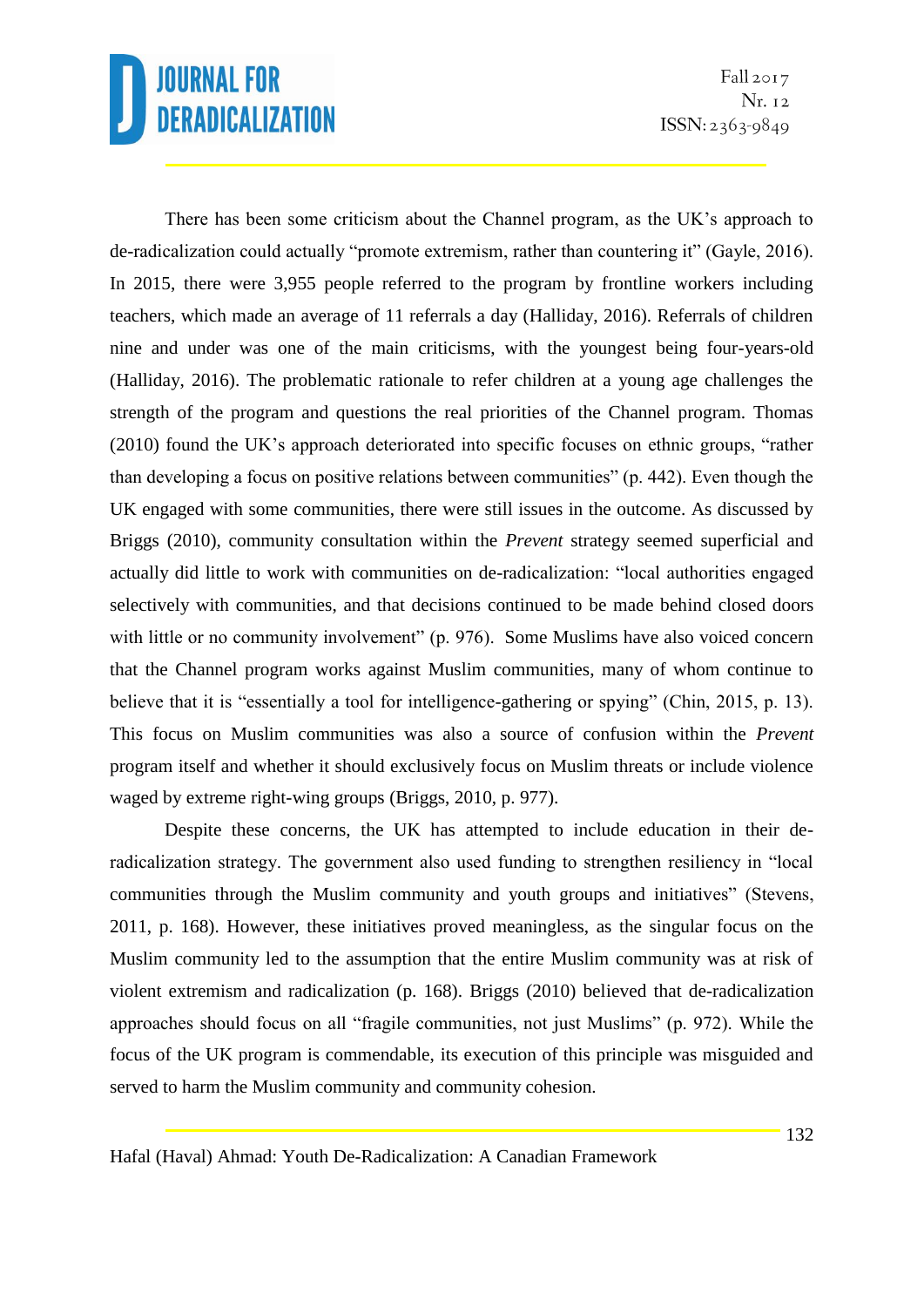Fall 2017 Nr. 12  $ISSN: 2363-9849$ 

#### *Summary*

De-radicalization programs are often formulated with an subjective understanding of the root causes of radicalization and the subsequent corrective action to these causes. At times, these understandings are linked to religion or ethnic groups and fail to consider the weight of other social factors that may affect youth. Depending on the causes of radicalization, the UK may centre their initiative on this understanding, which can make programs ineffective or successful. It also demonstrated the valuable practice of including stakeholders who regularly interact with youth, as group inclusion and interaction can influence youth identity and ideals. The UK de-radicalization approach demonstrated a disconnect from this understanding by instigating fear of discussing these ideas through mandatory reporting of "radical" individuals. With Canadian de-radicalization programs, more analysis is required to properly gauge their success. However, these programs appear to be on the track of educating youth on alternatives and attempt to shape identity through belonging and engagement. As for the UK approach, it remains that diverse stakeholders need to be included, especially if they are perceived as major players in de-radicalization.

#### **Methodology**

The research has utilized qualitative methodology in the form of case studies. The qualitative collective case study allowed for the exploration of youth de-radicalization by using different sources to collect data (Baxter and Jack, 2008). The methodology was also chosen to encompass the circumstantial context of youth de-radicalization. An advantage of this type of case study is finding common trends and features between cases (Goddard, 2010, p. 4). In addition to primary data, the UK was selected for further analysis and is later analyzed for successful practices in the discussion section of this research. Case study selection of this country was based on the principles formulated by Seawright and Gerring (2008). As previously mentioned in the introduction, the UK model of de-radicalization is analyzed because of the similarities to Canadian law and culture.

Hafal (Haval) Ahmad: Youth De-Radicalization: A Canadian Framework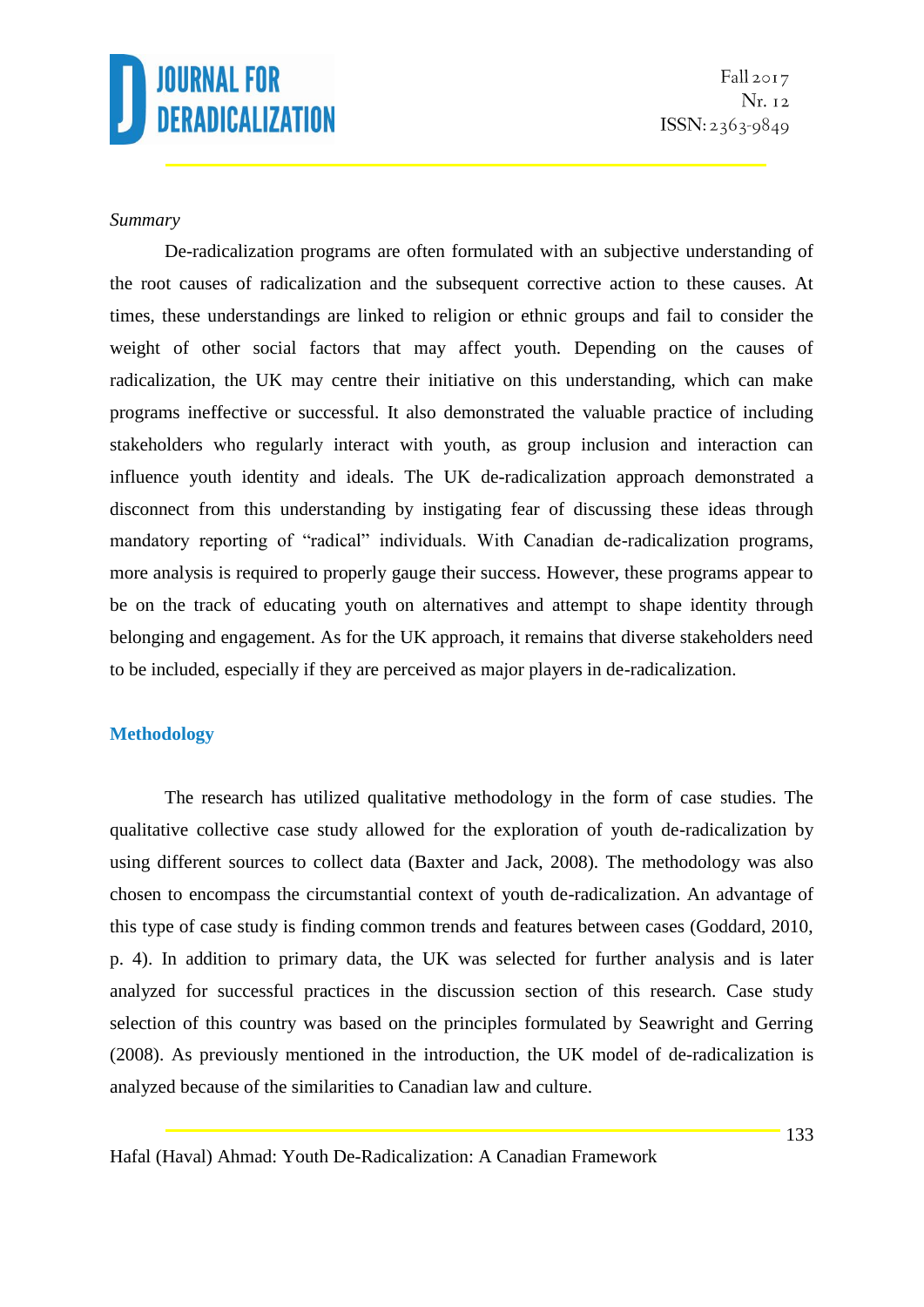Fall  $2017$ Nr. 12  $ISSN: 2363-9849$ 

## *Data Collection*

Requests for semi-structured interviews were sent to 36 potential participants from three different categories. These categories include 1) religious leaders, 2) secondary school counsellors, and 3) academics from different disciplines (international conflict and policy, radicalization, de-radicalization, and youth resilience). Out of the 36 requests, 19 participants agreed and completed the interview. Among the 19 participants was a representative from the Centre for Prevention for Radicalization Leading to Violence in Montreal, Quebec and a representative from the ReDirect program in Calgary, Alberta. Dr. Lorne Dawson, a Professor of Sociology and Legal Studies and Co-Director for the Canadian Network for Research on Terrorism, Security, and Society (TSAS), was also interviewed as an expert on deradicalization subject matter. Data was collected until data saturation was reached, as interviews were completed with each of the three categories until no new evidence or insights were uncovered (Creswell, 2014, p. 189). The interviews took place in four different communication types: five via Skype, two via e-mail, two via telephone, and ten in-person at a location that was convenient for the participant. Once participants agreed to be involved in the study, an informed consent form was sent for the participant's review to allow time for questions before the interview. All participants agreed to the content of the informed consent form and signed. The average interview time was 60 minutes.

The objective of the semi-structured interview was to discover extensive information about de-radicalization and uncover themes among participant responses. More importantly, this type of interview contained open-ended questions and that allowed participants to express their opinions within the 60 to 90-minute time allotment. The interactive approach allowed for discussion of participant experiences with radicalization and de-radicalization, as well as highlighting their understanding of why youth may radicalize. During the semi-structured interview process, and with the participant's permission, the conversation was recorded with a digital recorder.

To ensure anonymity, participants were divided into categories. The only link between the category, number, and participant's names was a digital document stored in a password-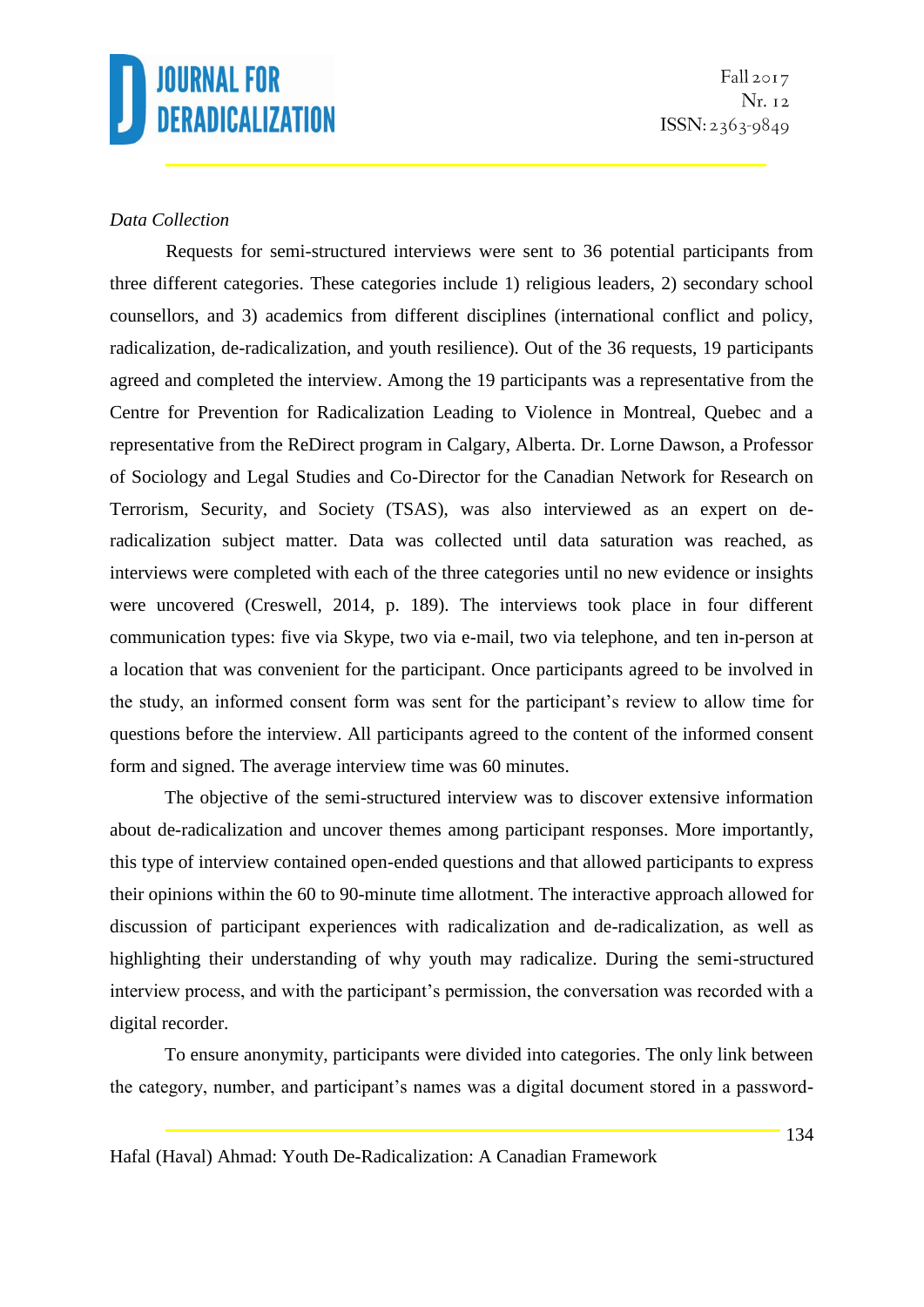protected file within encrypted software. Only the researcher had access to participant names. During the research process participants are referred to as the following:

- 1. Religious clerks: R1, R2, R3...
- 2. School Counsellors: S1, S2, S3...
- 3. Academics: A1, A2, A3...

The anonymity conditions were waived from Dr. Lorne Dawson, CPRLV, and ReDirect with express consent from the participants. These conditions were also approved by the Royal Roads University Ethics Office. After all interviews had been completed, raw data was manually transcribed from the audio recording. Once the data was transcribed, it was uploaded to NVivo software for coding.

## *Participant Selection Criteria*

Participant selection was based on three qualification criteria and was sourced from the categories of school counsellor, religious leader, or academic. The participant required extensive knowledge in one of the three areas to be selected for participation: experience working with youth for at least 15 years, academic research or knowledge of the subject of radicalization or de-radicalization, or intimate knowledge of religious teachings and practices.

School counsellors were selected due to their direct interaction with youth during the development phase of youth identity. Counsellors may be the first to observe youth challenges within the school system. Two out of five school counsellors interviewed had worked with radicalized youth in the past. In total, six out of the 19 participants had direct experience with radicalized youth. Religious leaders were selected for their role in the community and their valuable insight on problems facing their communities, as well as solutions. All interviewed religious leaders self-identified as belonging to the Jewish, Christian, and Muslim faith. Academics from the listed disciplines were selected for their background in research on the topic, contribution to the literature of radicalization or de-radicalization and applicable fieldwork.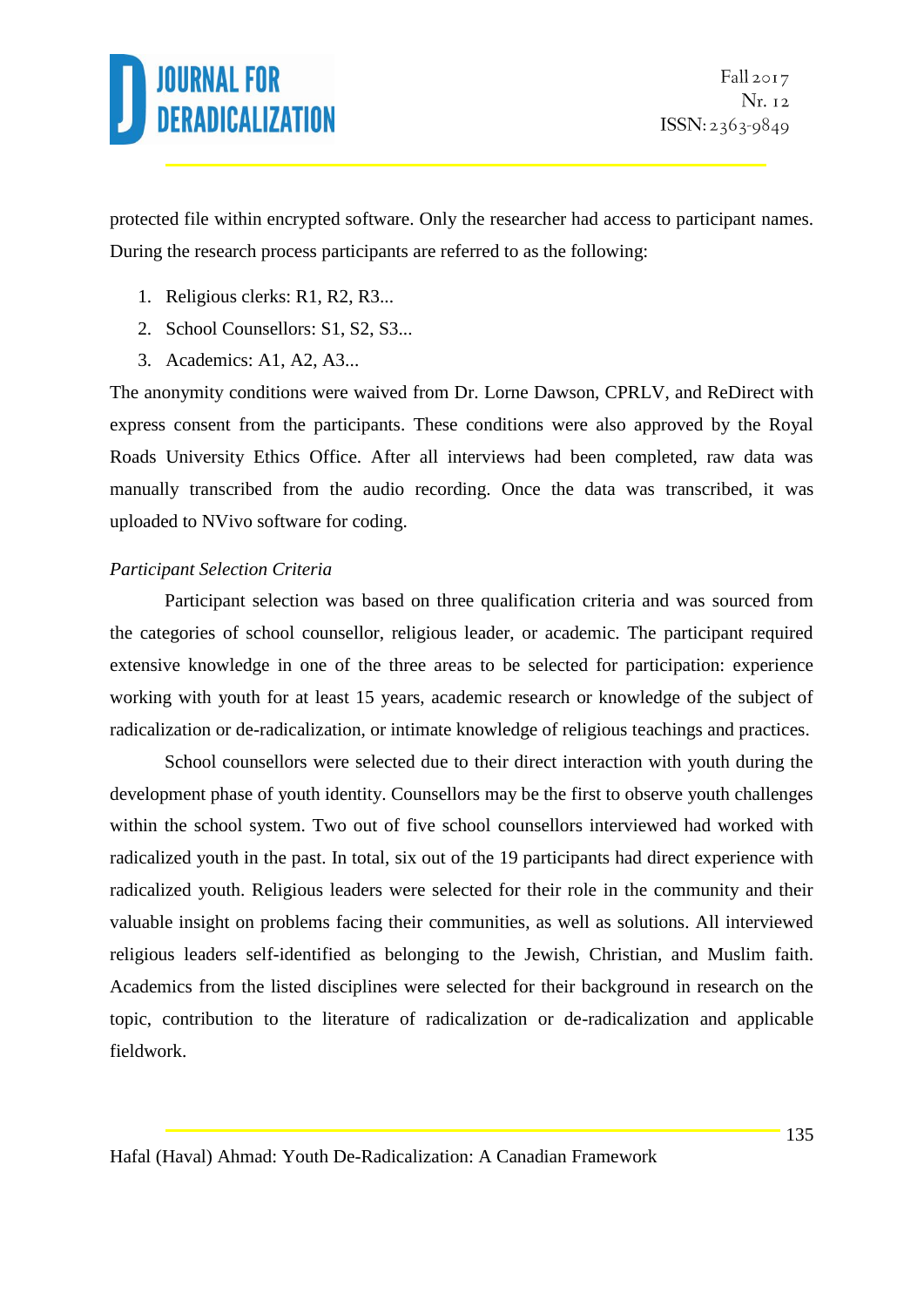Fall  $2017$ Nr. 12  $ISSN: 2363-9849$ 

### *Data Analysis*

The researcher applied thematic analysis to evaluate primary data from participants. This included collecting raw data from interviews, consolidating and preparing data for analysis, reading through data points, coding the data with thematic analysis methods, identifying themes and descriptions, and interpreting the meaning of the coded data (Creswell, 2014, p. 185). To compile and code data, the researcher utilized NVivo software. Each recorded interview was transcribed, with the final document being uploaded to NVivo. The researcher completed an overview of all participant input to find emerging themes. After this was completed, themes were defined and relevant passages were coded in their respective theme.

### *Research Limitations*

A limitation of this research is that youth were not engaged or interviewed. Potential harm could have resulted in their participation in this research. The harm could include retraumatization, and if the youth disclosed sensitive information during an interview, the researcher would have to break confidentiality and report to authorities. These types of circumstances would include a direct or indirect threat to the well-being of the youth or others. The harm also includes the potential of revealing the youth's lifestyle and personal views to their community, which could destabilize the youth and further cause radicalized views. Funding for travel was also a limitation of this research. However, with the use of inperson, online, and telephone communication methods, participants were reached without the need for a travel budget.

Another limitation of de-radicalization study is that results cannot be applied universally to other cases. Findings that were collected could have yielded different results if collected in different regions and could even differ within Western countries. The subjective matter of the study also could vary individually and regionally within Canada. Although steps were taken to reduce the effect on the research in terms of sourcing participants from across Canada and from different disciplines, this still could have affected the final outcome of the data.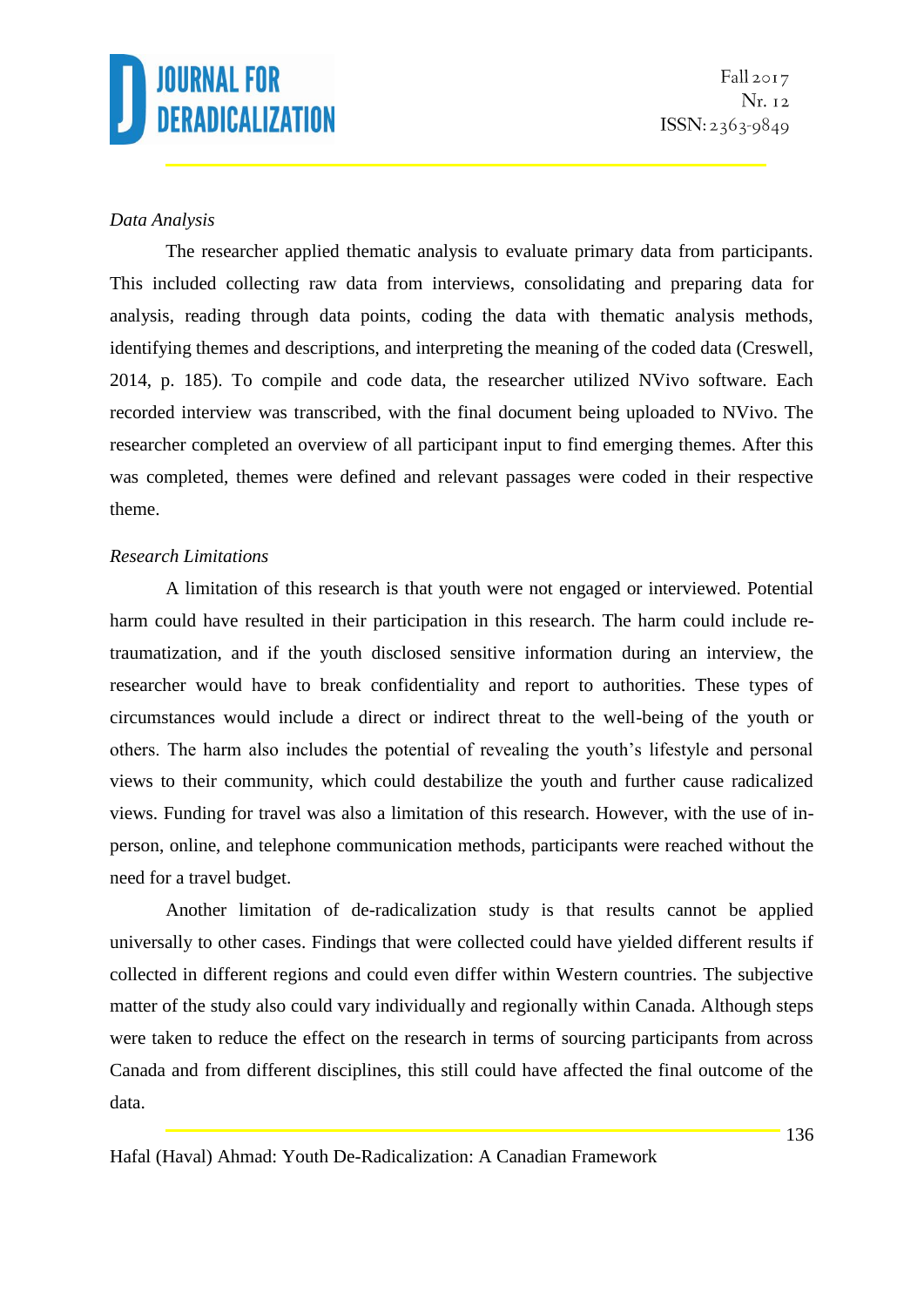## *Ethical Considerations*

There were several ethical considerations within the research. First was that the Royal Roads University Ethics Office accepted the study. As stipulated by the Ethics Office, the subjects of this research were not contacted until the Ethics Office approved the ethical review submitted by the researcher. As part of this study, participants were informed that their interviews were to be audio-recorded and all 19 participants agreed to this element of the research. After this data had been recorded, all identifying information from participants was omitted from the transcript. By maintaining honesty and openness with participants, this allowed for an open discussion on sensitive issues surrounding radicalization and deradicalization. While participants did discuss their experiences, names of individual cases were not disclosed to the researcher.

### **Findings**

#### *Overview*

Primary data findings included in-depth interviews with school counsellors, religious leaders from different faith groups, and academics involved in research and fieldwork pertaining to youth, resilience, and education. Through the semi-structured interview, participants were asked what contributes to youth radicalization in Canada and how these factors can be addressed. The possible causes of radicalization among youth were included in primary data to create a contextual understanding of how youth form extremist views within Canada. Dismissing this data set would be irrational, considering that a successful deradicalization approach may be based upon the root causes of radicalization. Questions presented to participants discussed the incorporation of religion in de-radicalization efforts, including the role of family, school, community, and government in youth de-radicalization.

### *Characteristics of Radicalized Youth*

Seven out of the 19 participants have direct experience with youth radicalization, and the remaining 12 have extensive experience working with youth through counselling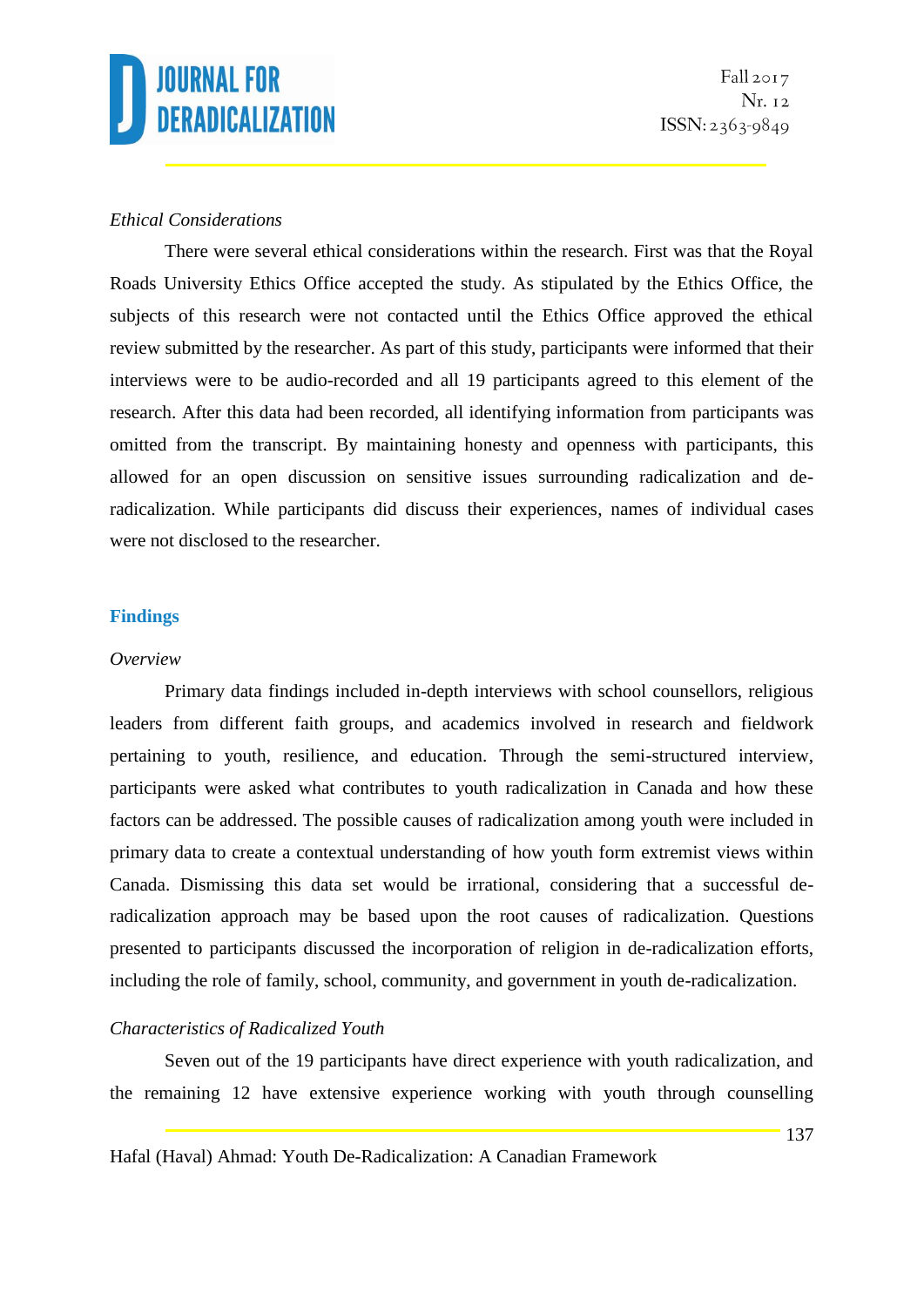psychology, research, or other frontline roles as youth service provider. While there were some different opinions on the characteristics of radicalized youth, 83% of participants discussed the feeling of belonging and disenfranchisement. Participant R1 explained that youth who are vulnerable to radicalization "are not very outgoing-- you know there are exceptions to this, but generally speaking, they don't have a large circle of friends and they're not usually very popular at school, and they are kind of isolated individuals" (Participant R1). While participants elaborated on the existence of these characteristics, some argued that these can be unseen and unnoticed. When asked about experiences with radicalized youth, Participant S4 provided an example on this issue:

Yes, one of my students. I'm reading the paper about it and I wasn't expecting it. What created that need for him to go back and fight with ISIS? Was it something that happened to him? I was shocked and disappointed. It wasn't what I expected of this young man. There was nothing that I could pinpoint where I thought he might lean that way. . . That's upsetting for me. What was the trigger? He was having a typical transition and showed no signs. My relationship with him gave no indication of his choice; he had a vision for himself. (Participant S4)

### *Contributing Factors into Radicalization*

Five themes were discussed by participants as contributing factors into youth radicalization including media distortion, mental health, the perception and narrative of Muslims as the "other" in society, socio-economic issues, and foreign policy.

### *Media Distortion*

Nine participants made 18 references about media distortion and how this is related to youth radicalization. Participant A1 believed that media profiled terrorists or radicals and implied these individuals originated from one particular group of people:

Is there a profile of who they are? They can be white, born and raised in Christian culture or they can be another race, raised in Hindu culture, Muslim culture,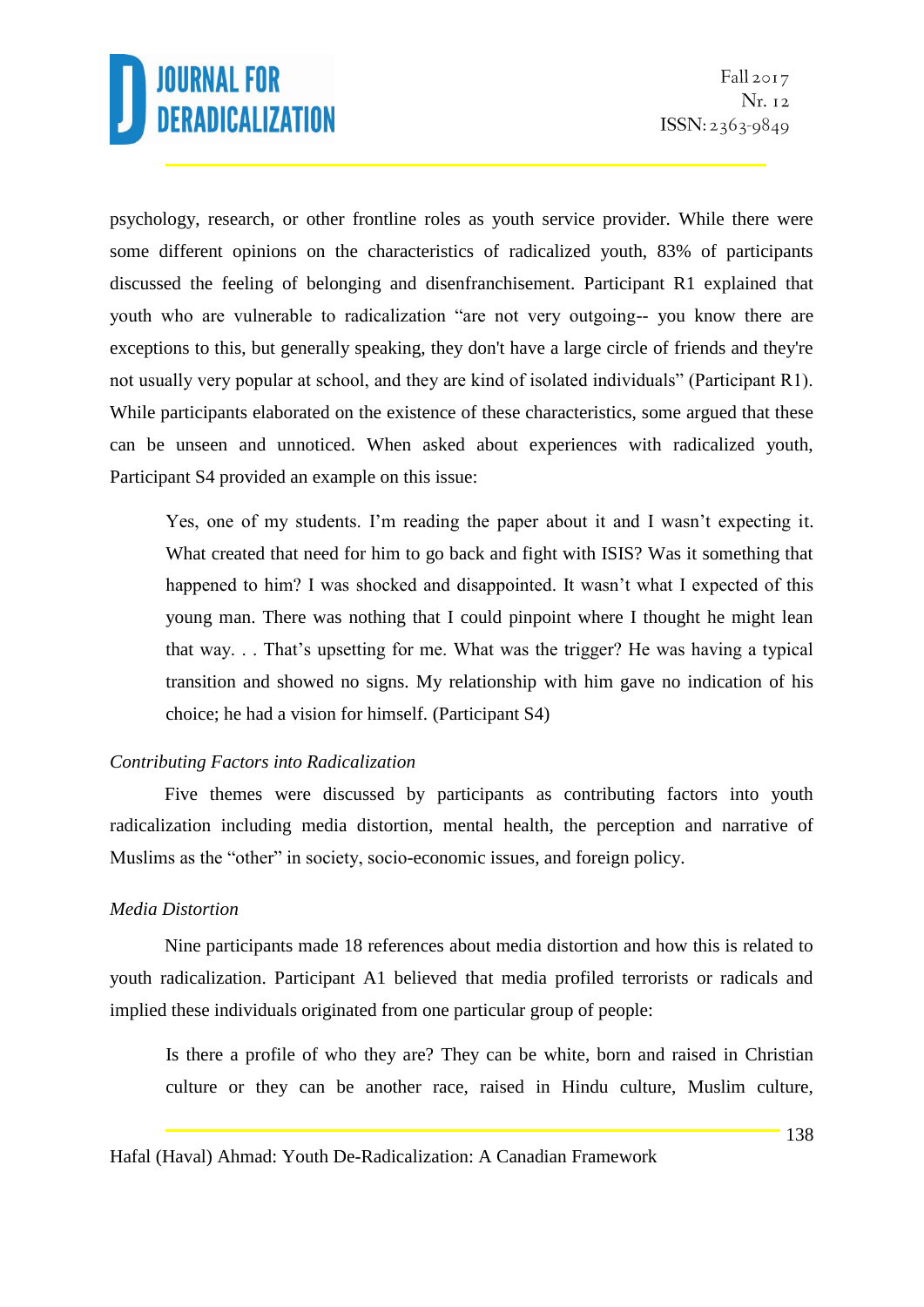Indigenous cultures in different parts of the world. It just so happens, I think that now, unfortunately so much of this gets labelled as Islamic, which is not accurate when looking all over the world where these things happen and incidents are happening in North America or Europe where the religion of the person is not even mentioned. The British MP [Jo Cox] who was killed a couple days ago, they haven't mentioned the religion of the person who shot her. (Participant A1)

Participant R1 offered that interaction with the media is a community responsibility and this interaction would provide the other narrative to a media story. Participant R2 stated "to be fair, it is also the job of the Muslim communities to engage with the media, which they are not doing as much as they should," and offered that mosques could change the dynamic of media by engaging with media outlets to tell their narrative. Failure to work with the media could have a negative impact of creating perceived injustices among Muslim youth (Participant R1). Formal media is not the only outlet criticized by participants, but also social media and the globalized communications in general. Participant R4 elaborated on these issues:

The world right now is the internet world and people have access to all kinds of speeches and are listening to different types of scholars. Positive, negative, moderate, radical. So when they see these types of things, these images in the media, and then they-- on the other hand, find these scholars using that as a template to provoke them and to basically brainwash them and to make them join this type militancy. And then basically it becomes the-- also further fuel to fire. (Participant R4)

Participant A3 also identified these discrepancies in media, where the religion of extreme right-wing groups who committed violence was omitted from media reports. Building on that, Participant S1 suggested that media distortion is used by radical violent extremist groups as propaganda to promote the idea that "the West is against us." Social media was used as a tool to support extremist agenda in convincing youth that the West is against them, especially when Muslims are faced with racism and Islamophobia in Canadian society (Participant S1).

Hafal (Haval) Ahmad: Youth De-Radicalization: A Canadian Framework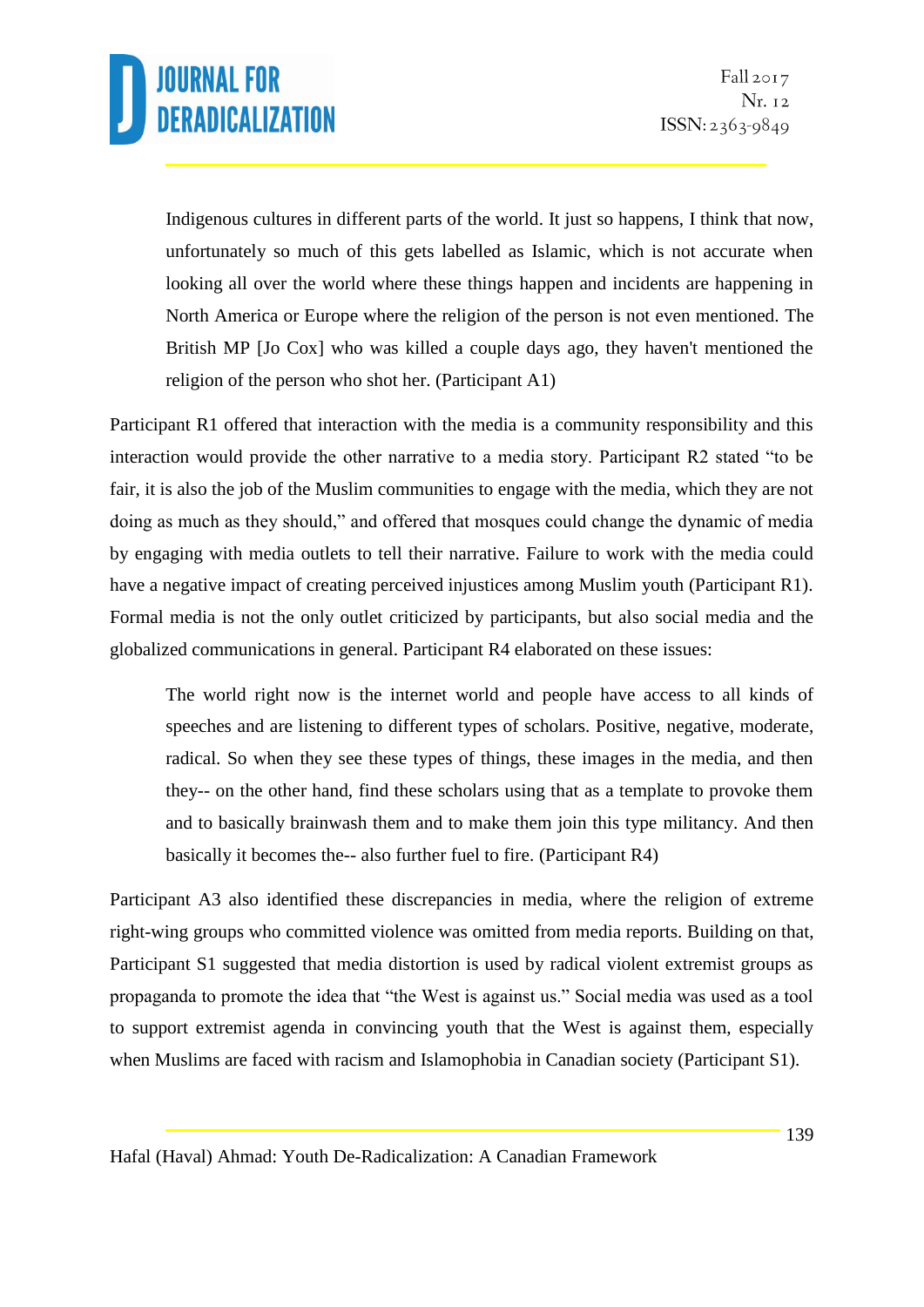Fall 2017 Nr. 12  $ISSN: 2363-9849$ 

## *Mental Health*

Seven participants made 21 references to mental health as a component of radicalization, but not all agreed on its role. Five school counsellors agreed that mental health is a prominent factor in the process of youth radicalization, while religious leaders had varying viewpoints on its contribution to the process. As for academics, the majority agreed that mental health does play a role, but the extent varied depending on the individual. Participant A3 explained:

I think definitely mental health plays a role, but again, I wouldn't say always. I wouldn't say 100% of the time or even 80% of the time . . . mental health stuff does come into this, especially things like depression. (Participant A3)

Another participant with a background in counselling psychology added that mental health issues can prevent youth and families from seeking services due to stigma about bad parenting:

Given that I'm a counsellor and there's really connection between that and mental illness, so that really strong sort of stigma up against having mental illness, and also that stigma-- understandably so-- my son or daughter, my child, might be at risk for radicalization and what that might do in attracting all kinds of negative stigma and blame for the family, blaming the parent for that. No one wants to put themselves in a position in which people might perceive them to be a threat. (Participant S1)

Two participants from the religious leader category presented a different opinion on the weight of mental health as a contributor to radicalization. Participant R2 dismissed the notion of mental health as a causal factor but acknowledged that there was a correlation between mental health and radicalization.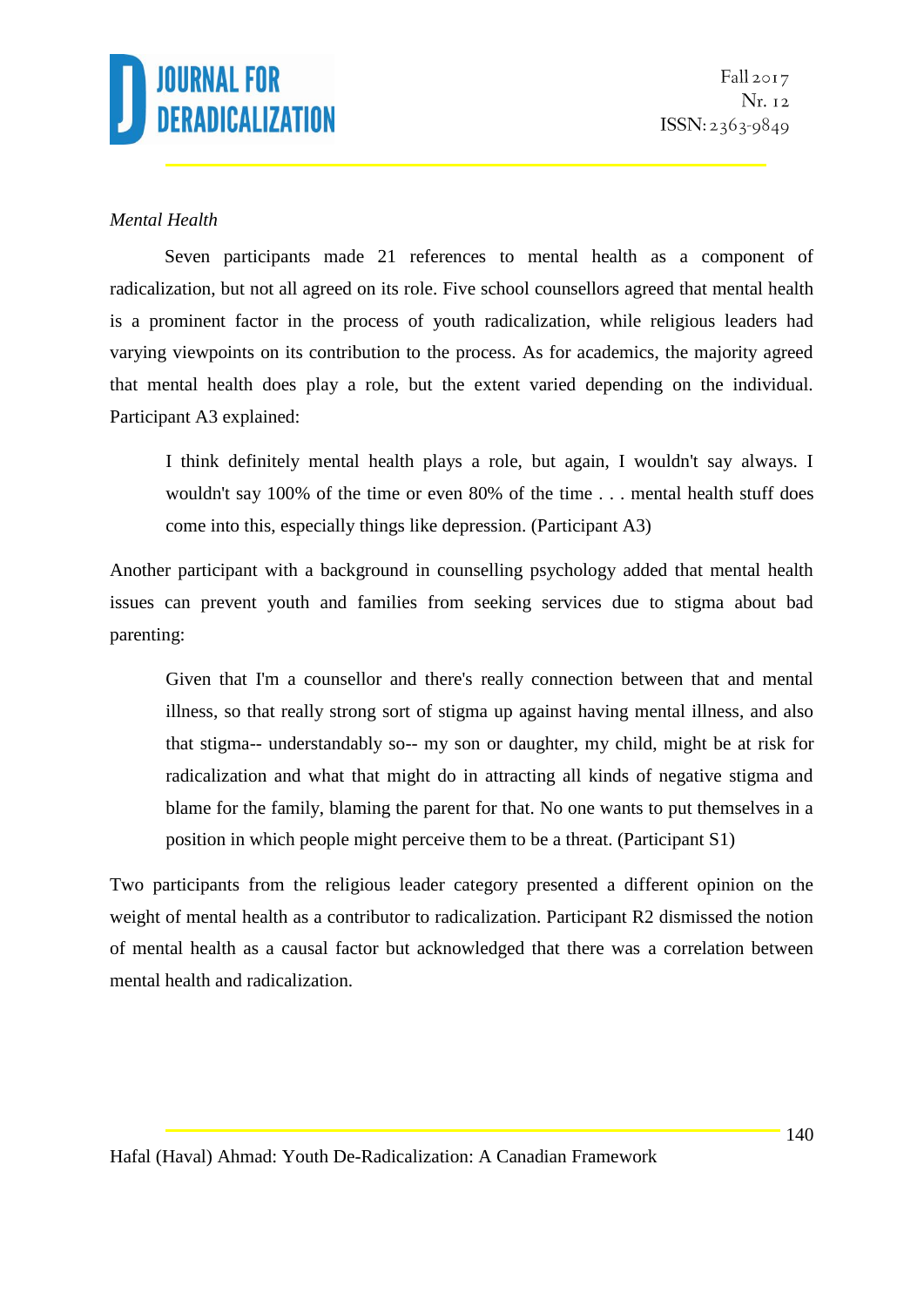## *Socio-Economics*

Participants argued that socio-economic factors had relatively little effect compared to other causes. Participant R1 believed that the economic orientation of a community could increase the role of socio-economics in radicalization; however, its role was limited:

The segment of Muslim professionals is actually increasing and this [economically disadvantaged] segment is decreasing. So it does play a role but at the same time, I don't believe it plays as great a role as some people would think. (Participant R1)

Another participant discussed three issues relating to socio-economics could influence radicalization, stating that "if we look elsewhere at other Western democracies, essentially three aspects which interplay on . . . radicalization into violence. One is sort of systemic issues. These are issues related to ideas about poverty, lack of opportunity, lack of employment" (Participant A4).

## *Foreign Policy*

Seven references were made to foreign policy as a driver for youth radicalization. Certain youth are unable to articulate their anger at foreign policy decisions that they perceive is attacking their identity or other groups that share their identity. Participant R1 explained that

It's usually misinformation that is happening over here that, for example, the foreign policy of the land that they are living in, sometimes conflicts with their faith . . . the Government of Canada is at war with certain nations that are predominantly Muslim. So if the youth grow up seeing this, and there's nobody to show them how to channel their emotions using the proper avenues, then they are going to channel their emotions somewhere. (Participant R1)

Participants that discussed the influence of foreign policy believed that violent extremists groups like ISIS would exploit this narrative in order to recruit youth. Participant R2 attributed the increase in the number of radicalized youth and suicide bombing from 2003 to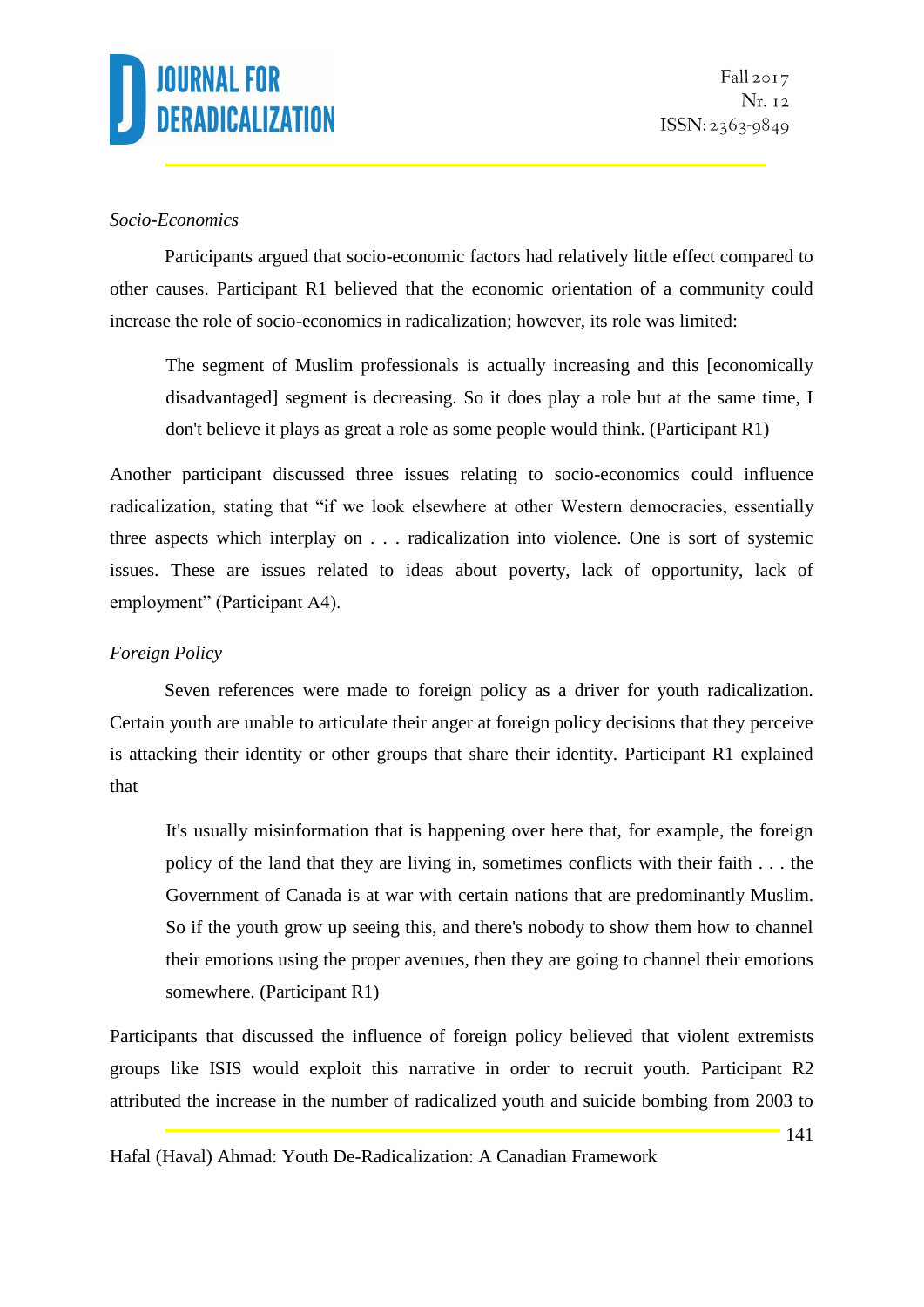2014 to changes in foreign policy and involvement in the Middle East: "This occurred after the West went into the Middle East. Pre-2003, there wasn't a suicide bombing, now 2003 to 2014, there have been 892 that took place. Something drastically changed and was very wrong. A lot of that may be stemmed in foreign policy" (Participant R2).

This motivation to act and respond to the foreign policy among youth is illustrated through an example given by Participant A1 during her work in Pakistan. When droning strikes were carried out in Pakistan by the United States, the coverage by media was sparse, even after these attacks internally displaced people and destroyed numerous institutions. Drone strikes were utilized to the point where schools were never in operation because of the level of bombing (Participant A1). Participant A1 believed these types of foreign policies could cause youth to form and develop radical extremist ideas that could lead to violence.

### *Muslims as the 'Other'*

Six participants discussed the notion of 'Muslims as the Other,' and how that generates a radicalized reaction among youth. Participant A4 explained this notion or feeling is sometimes generated and caused by state actors:

When the United Kingdom settled what is still it's *Prevent* program, one of the things they realized after a couple of years was that sending police officers to local community meetings or meet with local community leaders or teachers or whoever, . . . saying to that community, we want to talk to you about radicalization leading to violence and the threat of terrorism, was a very bad opening move by the law enforcement and police community. Because what it did, or at least what we understand it did, was it put the local communities on edge and apprehensive straight away because it signaled or it was interpreted as a signal of two things: first that you're targeting us as a community, and that's problematic. The second thing is you're prioritizing the issue of terrorism whereas we equally have other challenges. (Participant A4)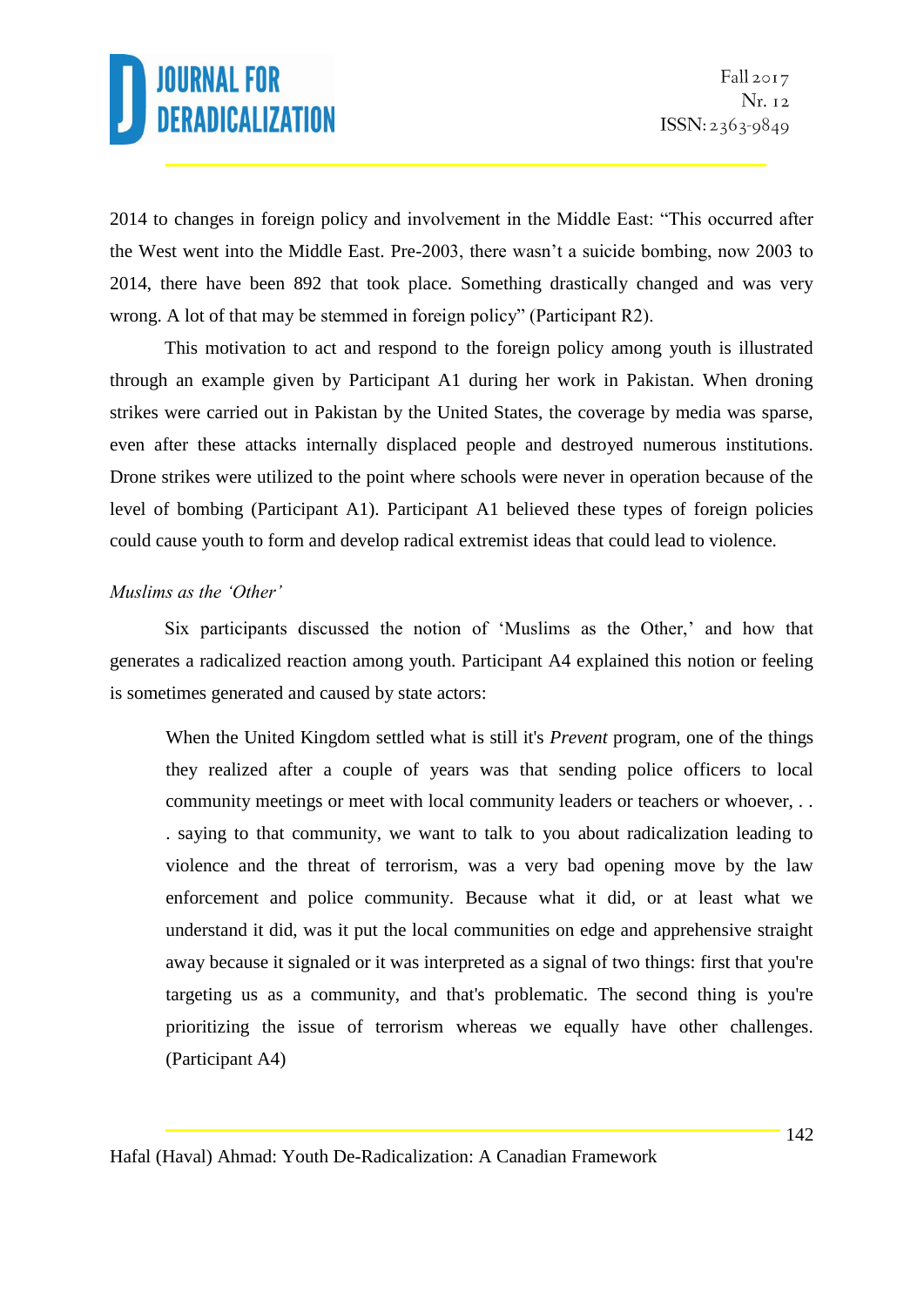Participant R6 tied the notion of 'Muslims as the Other' to identity issues and how it can shape youth individuality and serve as a factor in radicalization. The participant sympathized with those labelled due to ignorance and racism:

I can't imagine growing up and people saying you look like you're from this terrorist group. Is there a point where the kid says "well screw it, that's what you think of me then I'll do it." But I think what people think of us does matter. When we're searching for identity, who am I? And what are my values, they're so malleable and so vulnerable in teenage years. (Participant R6)

A school counsellor agreed that labelling youth in this way would force them into that label instead of defining their identity on their terms (Participant S2). This was explained further by another school counsellor from a psychological perspective, emphasizing on the need for belonging:

When someone is not feeling like they're part of something-- feeling connected, feeling disconnected from a majority group, having a sense of "other" somehow, a family generally feeling wronged-- it might make an individual consider what else they could be part of to feel connected. (Participant S3)

### *Factors of De-radicalization*

All the nineteen participants made 77 references to belonging and engagement and 32 references to education as the two main vehicles of youth de-radicalization in Canada. The role of religious leaders was also frequently mentioned in supporting belonging and education with 31 references, and then the role of school came second with 22 references. Family, community, and the government play a lesser role compared to the other listed players. In fact, there was a common agreement that the role of government should be limited to funding and evaluating the impact of foreign policies on local citizens and society. Figure 2 demonstrates the factors contributing to de-radicalization: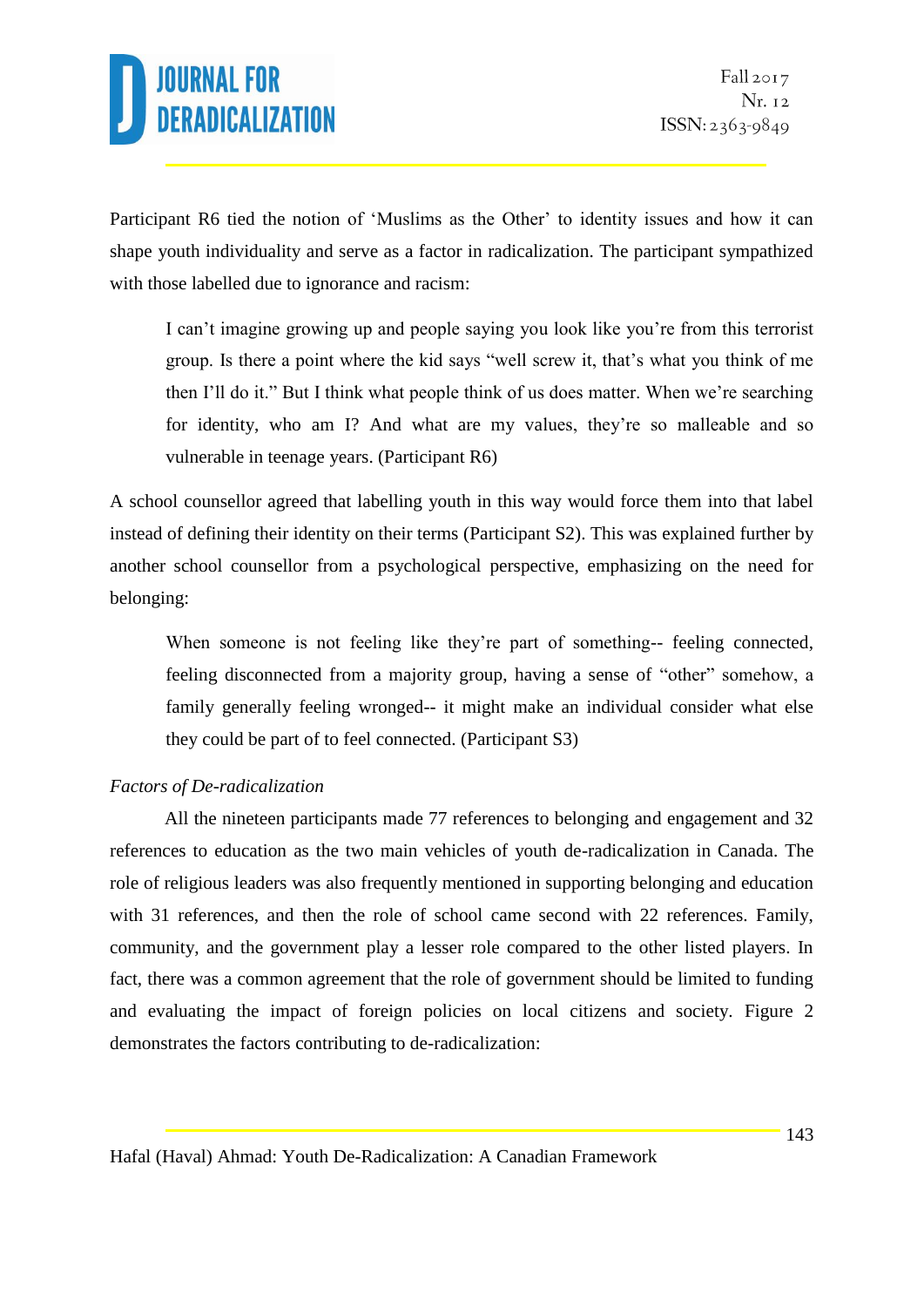



### Figure 1: **Factors Contributing to De-Radicalization**

### *Creation of Safe Spaces: Belonging and Engagement*

Belonging and engagement, the most referenced theme in the research, was discussed extensively by participants. There were also numerous references to creating a safe space for youth that might be at-risk of radicalization. Participant A4 elaborated on how this space was needed for community members who were concerned for the well-being of the youth. Other participants discussed the lack of spaces for these young people to engage with their communities. Participant A3 contended that extremist groups that recruit youth can create these faux spaces: "Radicalization seems like a viable option and let's face it: radicalized groups do an excellent job of creating a space, a welcoming space, for young people" (Participant A3). For de-radicalization, these spaces need to be created to give youth a chance to discuss their frustrations with a trusted adult (Participant A3). This has to be carefully facilitated with a trusted member of the community that can relate to youth:

It's about creating a space for young people, you are . . . saying how you are actually doing and realizing "I'm actually safe here, physically and emotionally." It takes particularly skilled facilitators to make that space happen, but when it does, it's magic.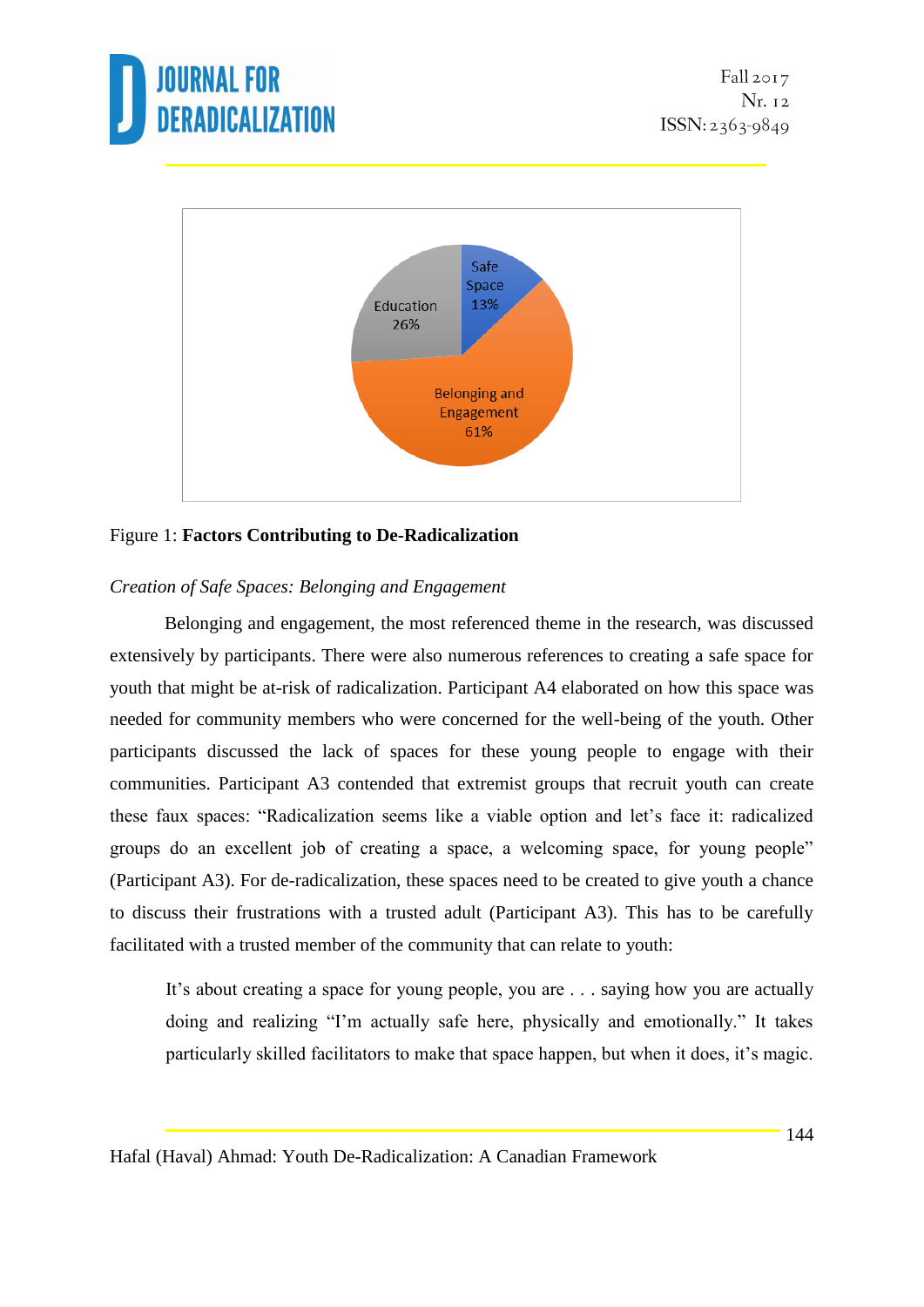Young people are able to be really authentic and honest about who they are. And they won't be shamed, silenced for being depressed. (Participant R6)

Multiple participants echoed that belonging was a key de-radicalization factor and prevented youth from seeking out alternative avenues to achieve this belonging. Participant S3 detailed how schools can allow youth to feel this inclusion:

People that have hope, that perceive an opportunity and feel connected to their surroundings, will embrace those opportunities. If there are factors that don't help them feel hope or a feeling of satisfaction, they will look to an alternative means to feel whatever that is. (Participant S3)

### *Education*

Participants supported youth education through dialogue, which encouraged youth to consider different narratives and viewpoints. Participant A5 stated that creating a dialogue with youth promotes this type of resiliency needed to deflect radicalization while allowing them to "gain a better comprehension of the phenomenon and its dynamics" (Participant A5). Education also had a role in de-radicalization and shifting values of a radicalized individual. Participant A2 stated that de-radicalization involved the reversal of values gained during the process of radicalization, which occurred through educating the youth on what values they gained by becoming radical (Participant A2). Allowing for different views within the deradicalization process can push the youth to seek other perspectives of an issue that has radicalized them:

It's exposure to different ideas. In getting our information from the media, there's a part of it that isn't human and if we don't have human contact or exposure that challenges us, . . . it's easy to embed yourself and be stuck there. (Participant S3)

Other participants noted the term "de-radicalization" should be avoided in educational programs because of the level of stigma attached to the phrase (Participant R1).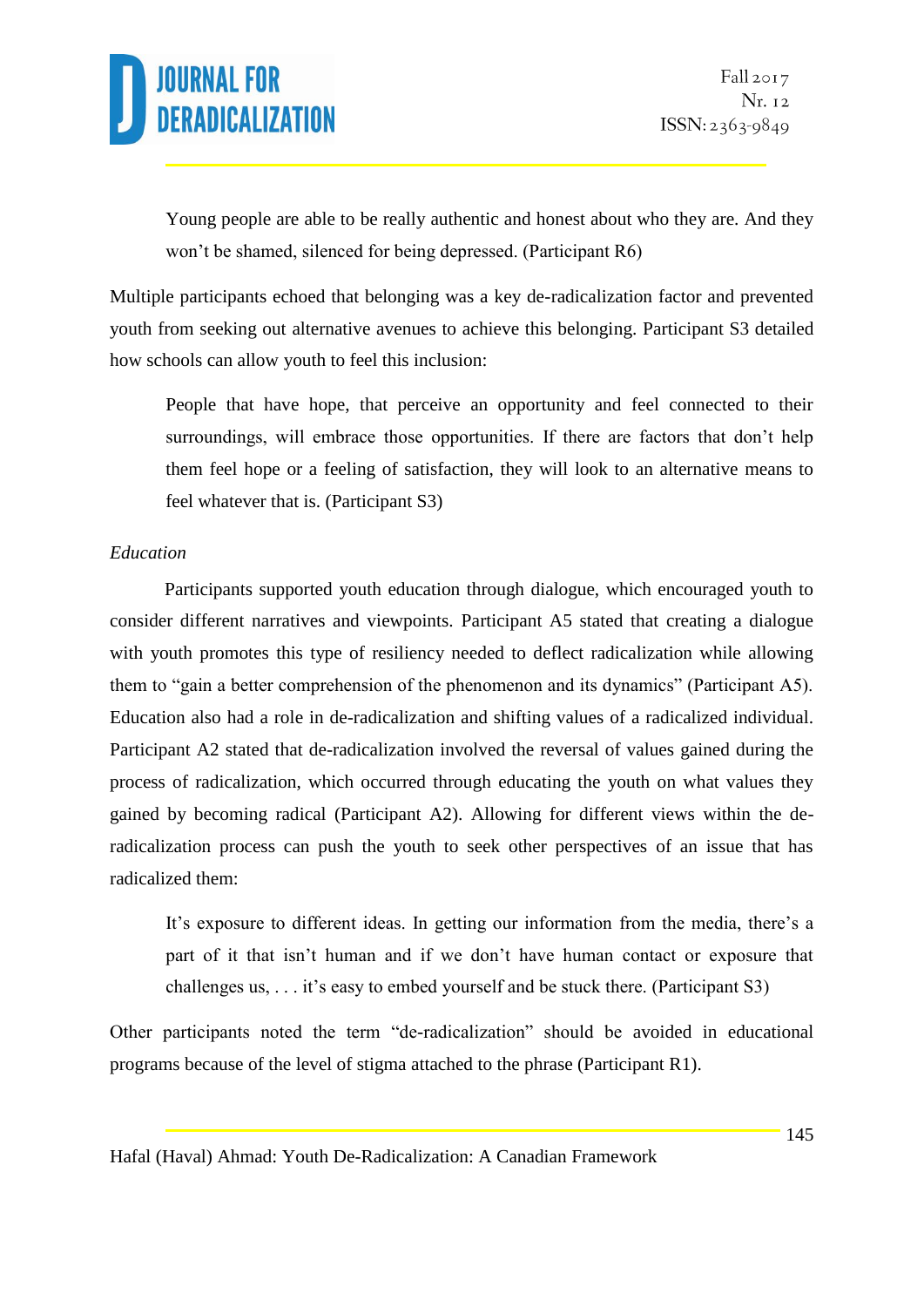

## *The Role of Religious Leaders*

14 participants made 31 references to the role of religious leaders in providing religious counselling and a counter-discourse to extremist views. Participant A5 emphasized that religious leaders need to address radicalized youth, as others outside the religion may not have the perceived legitimacy for the youth to openly discuss religious views. Other participants also pointed out the uncomfortable notion that extremists groups like ISIS claim their violence in the name of religion:

ISIS and similar groups like the Taliban, very explicitly link their calls for violence to their religion, so the religious links cannot be dismissed, given the devastating consequences of the growth of ISIS . . . It is convenient to say, "this has nothing to do with religion," but ISIS adherents clearly do not feel that way, and this fact must be addressed head on. (Participant A6)

Religious leaders in the study also noted their upbringing in Canada better suited them to relate to youth that are at risk of radicalization (Participant R1). It was noted that the age gap between religious leaders and youth could also change the dynamic in discussing issues that affect Muslim youth:

I can very easily relate to their struggles and what they're going through because I grew up in the same country. Now, I did spend a period of time studying abroad, but that doesn't change the fact that I went to school here, I grew up here, I share many of the same interests as this age group. So it is much easier for me to communicate with them and also them to accept a message from somebody who they might see as a, at least, their counterpart age-wise or generation-wise, if not knowledge-wise. (Participant R1)

A school counsellor also noted the importance of condemning violence as a value to achieve political or religious goals (Participant S1). Religious leaders need to make it very clear to followers that violence is not tolerated in mainstream religion (Participant S1).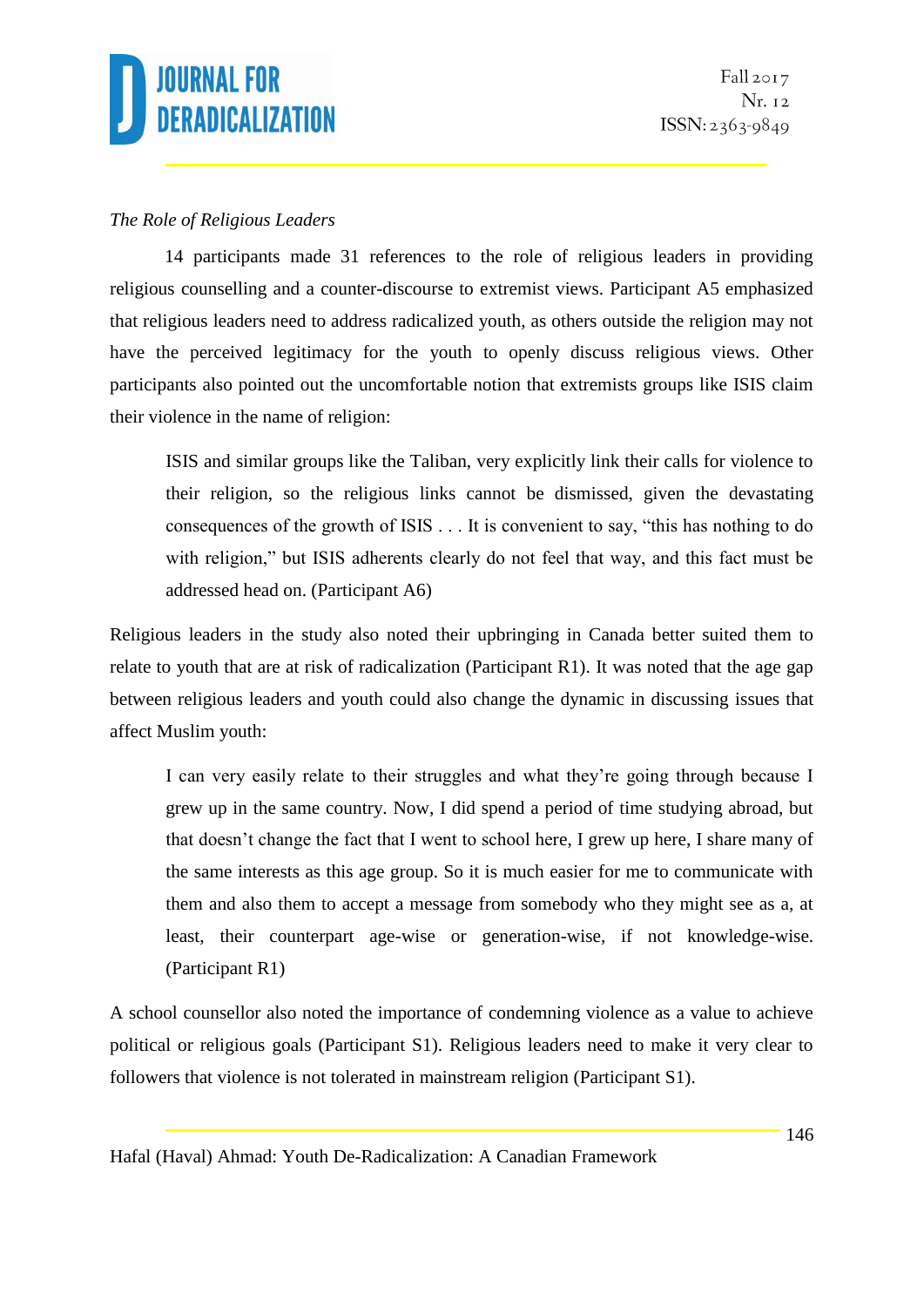## *The Role of School*

The school environment serves as a place to connect with at-risk youth. Most participants contended that schools had a role to play in developing youth well-being as an indirect de-radicalization method; however, existing gaps could jeopardize the strengthening of resiliency (Participant A2). A counsellor working within a Canadian school noted that addressing youth in the school setting was necessary to create an environment where they could approach adults to discuss problems or struggles (Participant S1). Participant S1 also acknowledged the role of staff to check in on youth and see how they are coping. He elaborated further stating that it was important to "wander the halls or if I see them walk through student services here, or to remember, 'wow, I haven't seen this kid in a few weeks, usually they check in once a week.' It's incumbent upon me to identify and to take that first step" (Participant S1). Another participant added that schools can create unsafe spaces for youth and should be addressed to remove vulnerabilities and develop critical thinking skills to affect their actions within the course of their life (Participant R2).

### *The Role of the Family*

With the family component of de-radicalization, there were conflicting views on the extent that families could help youth. Participant R6 conducted a workshop with families about dealing with parent separation in developmental stages of adolescence, yet it was important for parents to maintain a supportive place for youth. When children did not have access to open communication with parents, they could turn to media and the internet for guidance and belonging instead (Participant S4). Participant A5 believed that the family was an important actor in de-radicalization, to keep a youth grounded in their beliefs and maintain open dialogue to discuss issues that youth may seek guidance on.

### *The Role of the Community*

Community initiatives were discussed with participants and yielded results on favourable and sometimes damaging effects of different approaches to de-radicalization. In discussing the UK *Prevent* program, Participant A4 believed the program took the wrong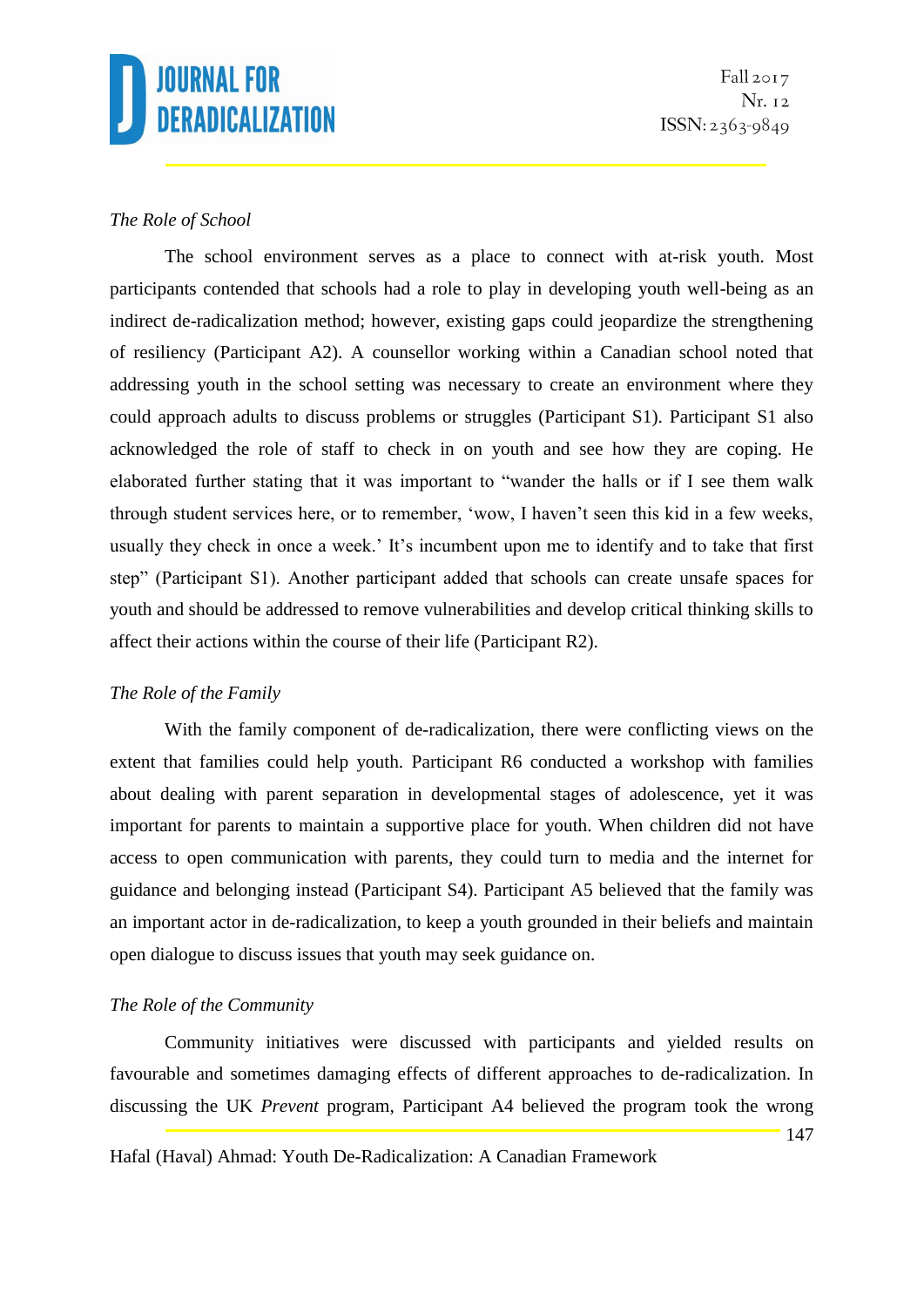approach in addressing radicalization in the community. Instead, program managers should go into listening mode and ask communities about the issues they are facing to discuss sensitive issues of radicalization (Participant A4). Communities also had responsibilities in providing youth with opportunities: "it's so important to have a variety of positive opportunity in both community and school. When those things don't exist, young people will fill their time" (Participant S3).

### *The Role of the Government*

Participants suggested that the role of the Canadian government in de-radicalization was to design community-based initiatives. This included separating programs from enforcement of de-radicalization and "keep it categorically clear that these programs don't have an investigative element" (L. Dawson, personal communication, August 15, 2016). Participant S3 believed the government needed to seek continuous feedback from stakeholders to ensure that approaches were benefiting the community at large. It was also suggested that youth be made part of this review process in regards to asking if programs align with their needs and engaging in participatory styles of work (Participant A3).

### *Collaboration between Stakeholders*

Effectiveness of de-radicalization was correlated to the level of stakeholder engagement. One participant asserted that de-radicalization was a long process that required a collective effort from community and law enforcement (Participant A2). Other participants believed coordination with community-based organizations was best to de-radicalize youth: "we need to make sure working with all these organizations that nobody is falling through the cracks" (Participant R1). Another participant provided detailed information sessions through his mosque to raise awareness and give stakeholders a contextual background of marginalization of Muslims within the community:

I got the RCMP, emergency services, [OMITTED] police in for a presentation and in exchange, I would give them ethnic food. I said in exchange, I just want 45 minutes of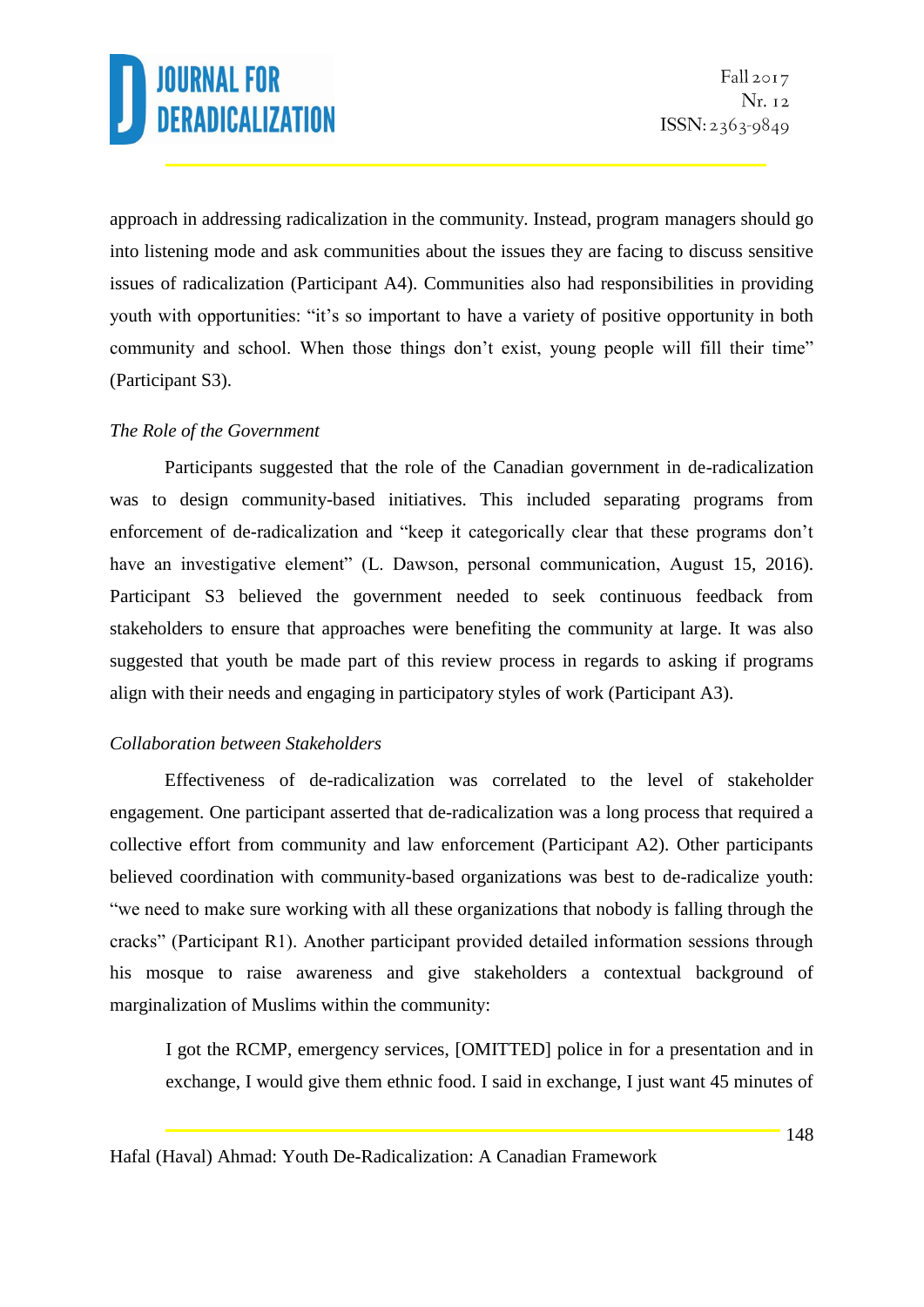your time. So I gave them what I called sensitivity training about what Islam is and what you need to know about the Muslim community. (Participant R2)

#### *Summary*

Participants noted the possible reasons why youth radicalize and how de-radicalization is best informed by these causes. Findings pointed to areas that could be developed by the Canadian government including the role of vital institutions within Canada including religion, family, school, and the government. As a theme in the primary data, effective practices for Canadian de-radicalization included close collaboration between stakeholders. The approach could not simply be a community-based initiative, but had to involve law enforcement and government as a backing that could enforce or foil violent extremist plots. The other implication was that Canada needed to incorporate an informal approach that strengthened resiliency in communities and provide a space for youth to voice frustrations about contentious issues. In return, this type of discussion can inform and reinforce a positive identity within the Canadian context.

#### **Discussion**

The findings demonstrated key themes in the concepts of de-radicalization and radicalization. Primary data from participants and the literature review pointed lack of consultations within communities and an absence of building a resilient identity. As a result, cases of extremism could worsen if root causes are not addressed. This section discusses the importance of trust within communities, Canada's formal and informal approach to deradicalization, identity issues within de-radicalization, and an analysis on the practices of the UK. Through the initial findings, formal de-radicalization programs are not necessarily better than informal community connections at combating radicalization.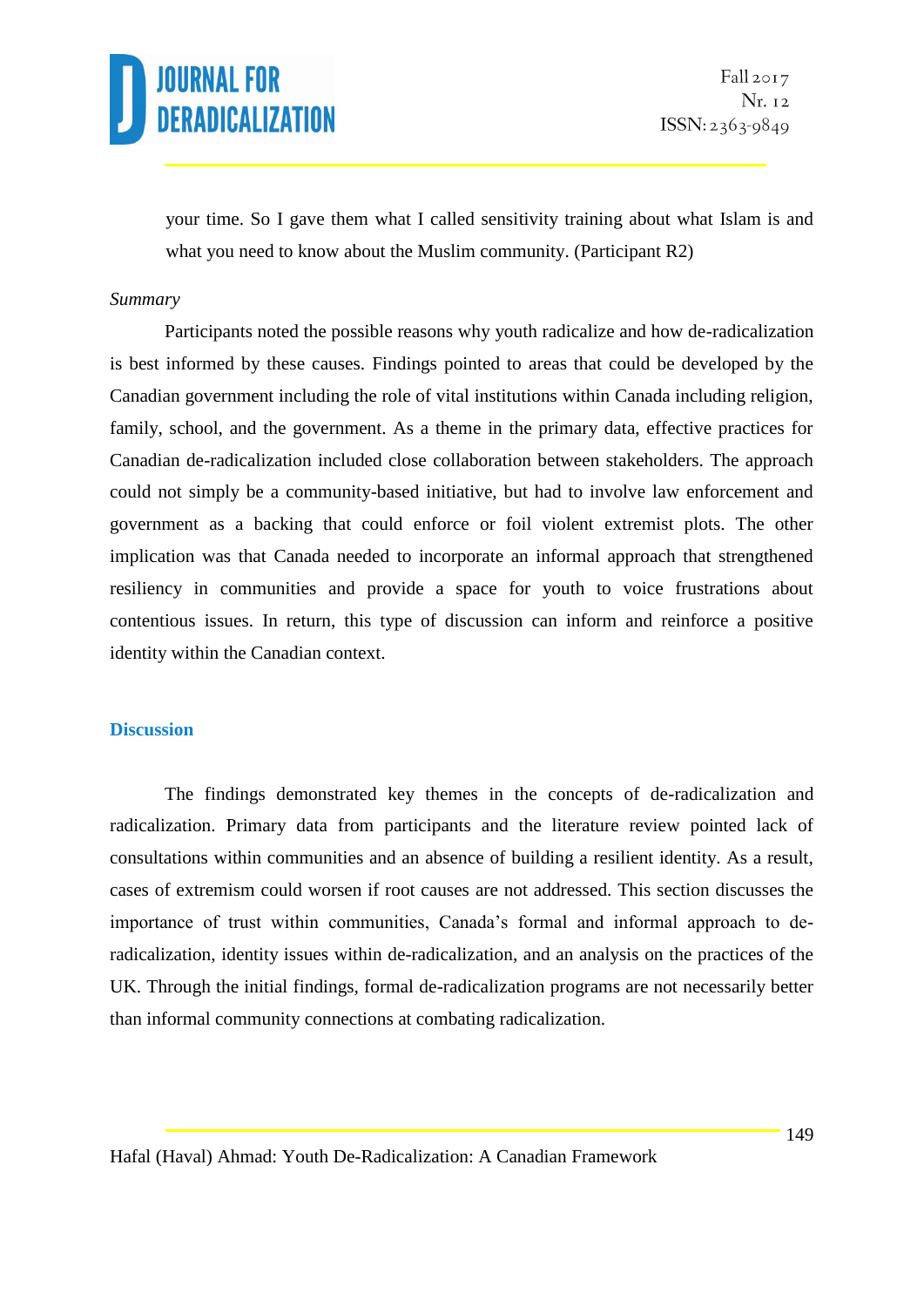

### *Trust within Communities: Safe Spaces, Belonging, and Identity*

In review of the UK's Channel program, it became evident that the Muslim community, advocates, and educators had concerns about the program leading to further radicalization rather than de-radicalization. Participants believed that those tasked with creating de-radicalization programs had to listen to issues that harmed the community. Otherwise, imposing perceived best practices could be risky and an uninformed method of deradicalization. Findings from participants also indicated that in the formative years of identity, children needed a space for belonging, which was created through engagement. If these spaces are withheld, children may hide their views and seek out online resources to validate their beliefs and ideas. Youth may become further entrenched in radical views by forming an opinion based on uninformed social media platforms and messages on extremist pages.

Participant S3 reinforced this idea that youth will seek out sources that reinforce their existing perceptions instead of challenging their beliefs. This one-dimensional thinking could provide a justification for a violent act because of the cognitive bias inherent in individuals. Participant S3 asserted as the young mind develops, they have an increased understanding of grey things in the world, and youth are "way more black and white with the information that they have" (Participant S3). This idea of youth's dichotic thinking coupled with Social Identity Theory would suggest that if youth are not provided the space to belong and discuss these "grey issues," youth would try to find resources online that may only present one narrative of that issue. If youth are not given this opportunity to address different beliefs in the school or community, they may lose that sense of "being at one with a certain group, being like others in the group, and seeing things from the group's perspective" (Stets & Burke, 2000, p. 226). As participants noted, this could result in an "other" identity that can then become detached from mainstream society and lead to radicalization. The youth would then seek out another group online that may hold these values and beliefs and continue the radicalization process.

Going back to the UK's approach, the model appears to push youth from a safe space. Participants seemed conflicted on the role of the government in de-radicalization, but noted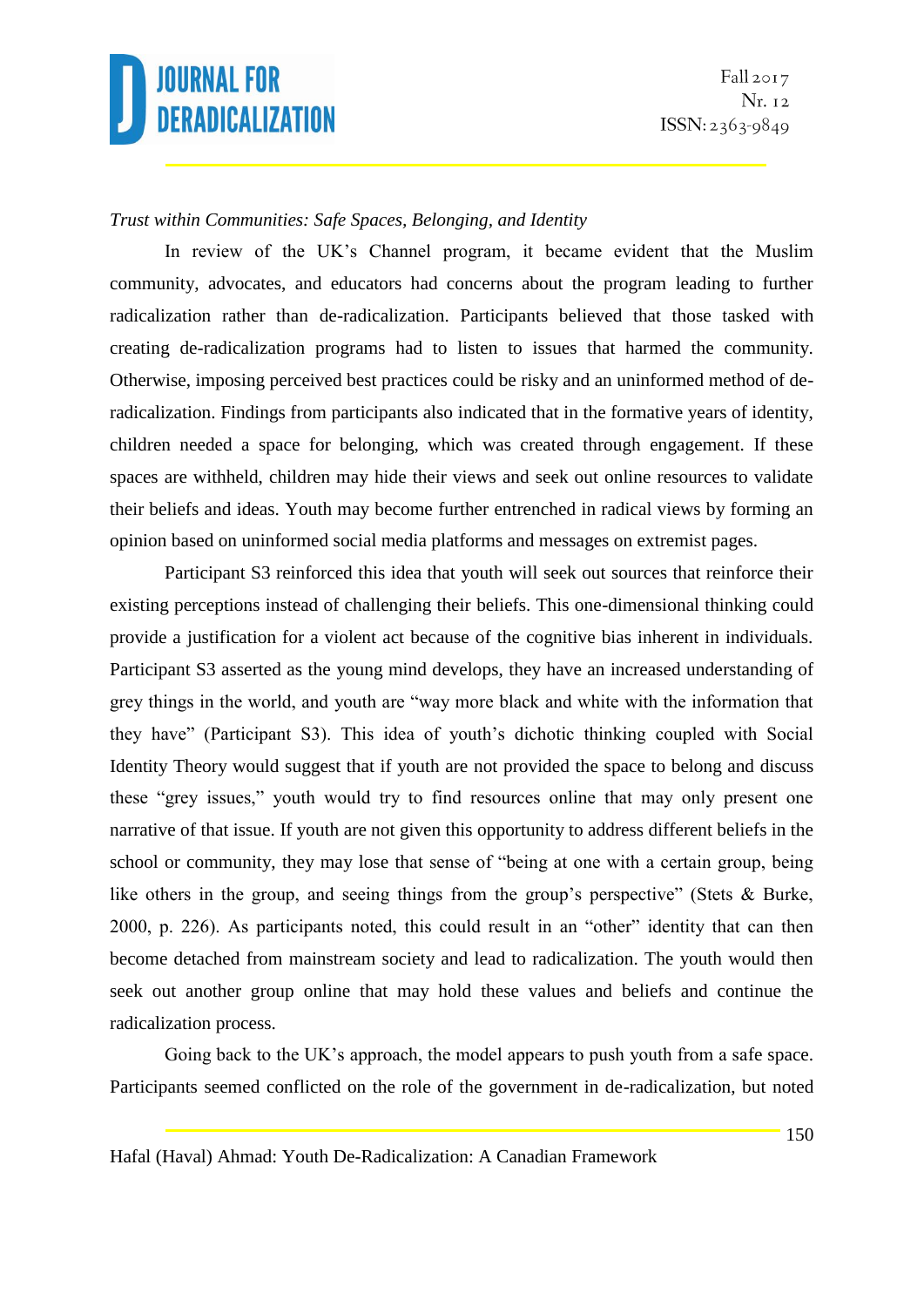this institution was responsible for funding these initiatives. A common theme was putting the community as the face of de-radicalization to establish trust, a sense of inclusion, and belonging. More importantly, this sends a message that the radicalized individual is still a member of the community. By simply referring to radicalized individuals as the 'other' in society, "we tend to lose sight of the fact that we are dealing with potentially critical citizens who could help shape our democracy" (Van San, Sieckelinck, & de Winter, 2014, p. 277). The community-based approach can lead to different outcomes and can reconcile public perception with the intention of the program.

### *Canada's Formal and Informal Approach to Youth De-Radicalization*

Canada falls behind other Western states in formal de-radicalization programs; however, this may not be negative. According to L. Dawson, research is only beginning to understand what it means to be radicalized: "How do you make a de-radicalization system when you don't know what the process of radicalization is. What constitutes success in these programs? These things have to be debated" (personal communication, August 15, 2016). Despite this, Canada may be successful in fighting radicalization because of its cautious approach in starting a de-radicalization program. The ideas of engagement, safe space, open dialogue, investment in mental health, and education were all cited by participants as having a positive effect on de-radicalization. These themes contribute to a successful integration in Canada, creating a sense of belonging and identity. For Canada specifically, L. Dawson suggested that policymakers exercise caution in making a formal approach, as jumping in with a program without having supportive research would create potentially harmful programs (personal communication, August 15, 2016). When asked about the shape of the program that Canada should have, L. Dawson emphasised that it should be community-based. This supports the views of primary participants that argued programs should be balanced and that affected stakeholders are included.

Education on critical thinking was also a commonality among research participants. This may expose youth to alternative viewpoints, so they could resist propaganda attempts by extremist groups. Participants also discussed the school as an informal site for de-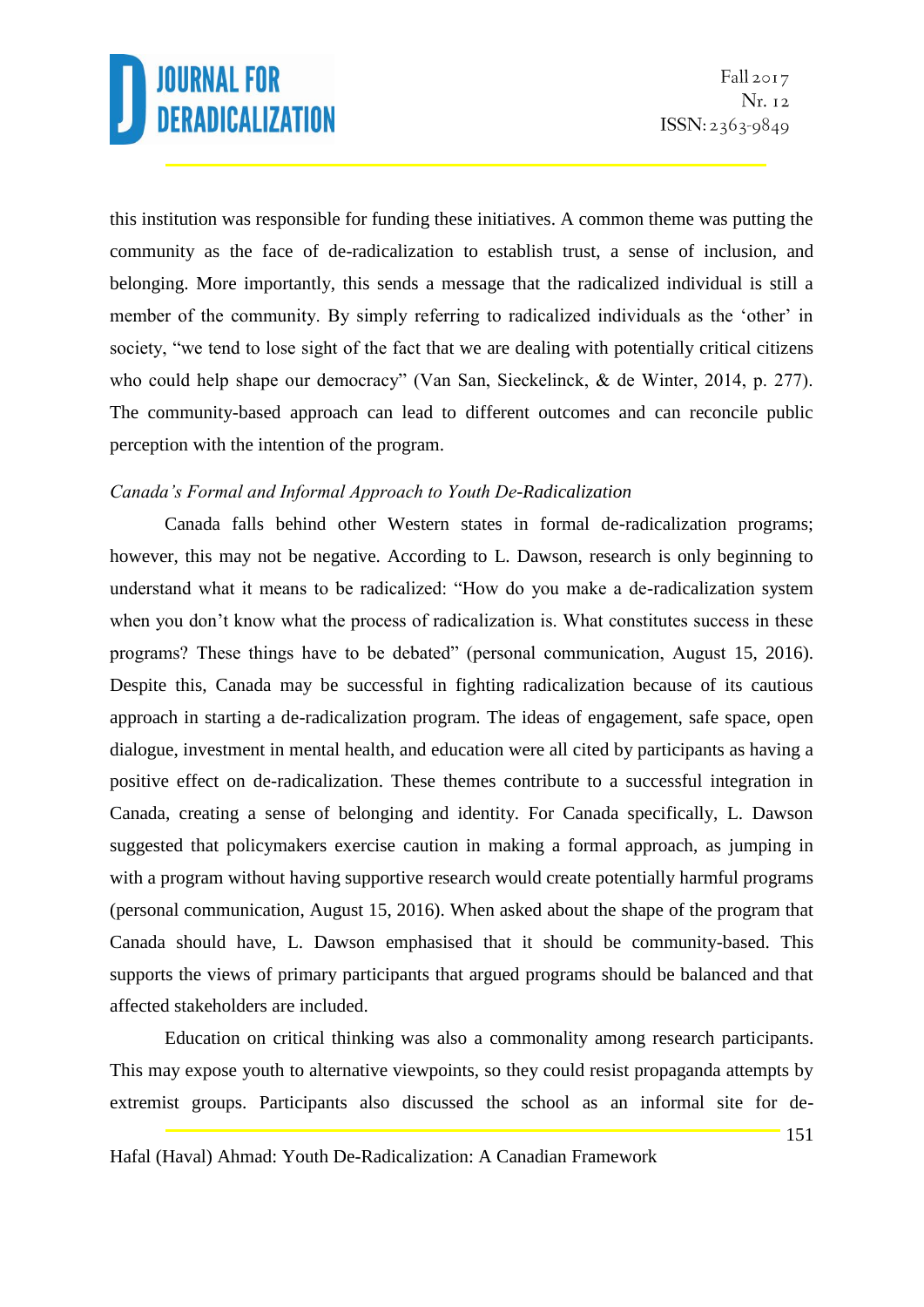radicalization, due to its proximity to youth and appears to be overlooked as an effective deradicalization tool. This can demonstrate how the community can become the representative of de-radicalization and provide those outlets for youth to discuss contentious issues that may cause frustration or anger. It is also interesting to note that none of the 19 research participants suggested or mentioned the need for a de-radicalization program in Canada. Instead, participants focused on informal approaches and structures to de-radicalize.

### *Identity Crisis and the Alternative*

As discussed with Social Identity Theory, youth seek ways to belong through group interaction, allowing them to relate to society. This suggests confronting radicalized youth by devaluing their beliefs has little chance of reversing the process of radicalization, as youth may further embrace their beliefs to protect their group identity. Therefore, offering alternatives to a youth's existing extremist identity remains vital in de-radicalization. Youth that continue to delve in these online extremist narratives were noted to exhibit isolationist behaviour (Participant R1). Simply taking away the online element is counterproductive as that identity or relation to an extremist group needs to be disrupted to be de-radicalized. This phenomenon is exemplified in the recent case of Aaron Driver, a 24-year-old ISIS supporter from Ontario that was shot by the RCMP after detonating an explosive device in a taxi. Driver was arrested in June 2015 for his online activities and was later released on peace bond. After the release, there were no alternatives offered to Driver to replace his extremist outlook. Professor Alexandra Bain interviewed Driver about his peace bond and noted that without replacing Driver's virtual network with a real one, there was no means of de-radicalizing (Shephard, 2016). Professor Bain continued stating that disengagement had to occur before de-radicalization could start:

We have to disengage from notions of violence first. Trying to talk them out of this. I think it can never be one person . . . it has to be a social network that deals with these young people. It has to be more powerful than the *baqiyah* family [an online ISIS community]. That becomes everything to them. We have to offer them something back, an alternative. (Shepard, 2016).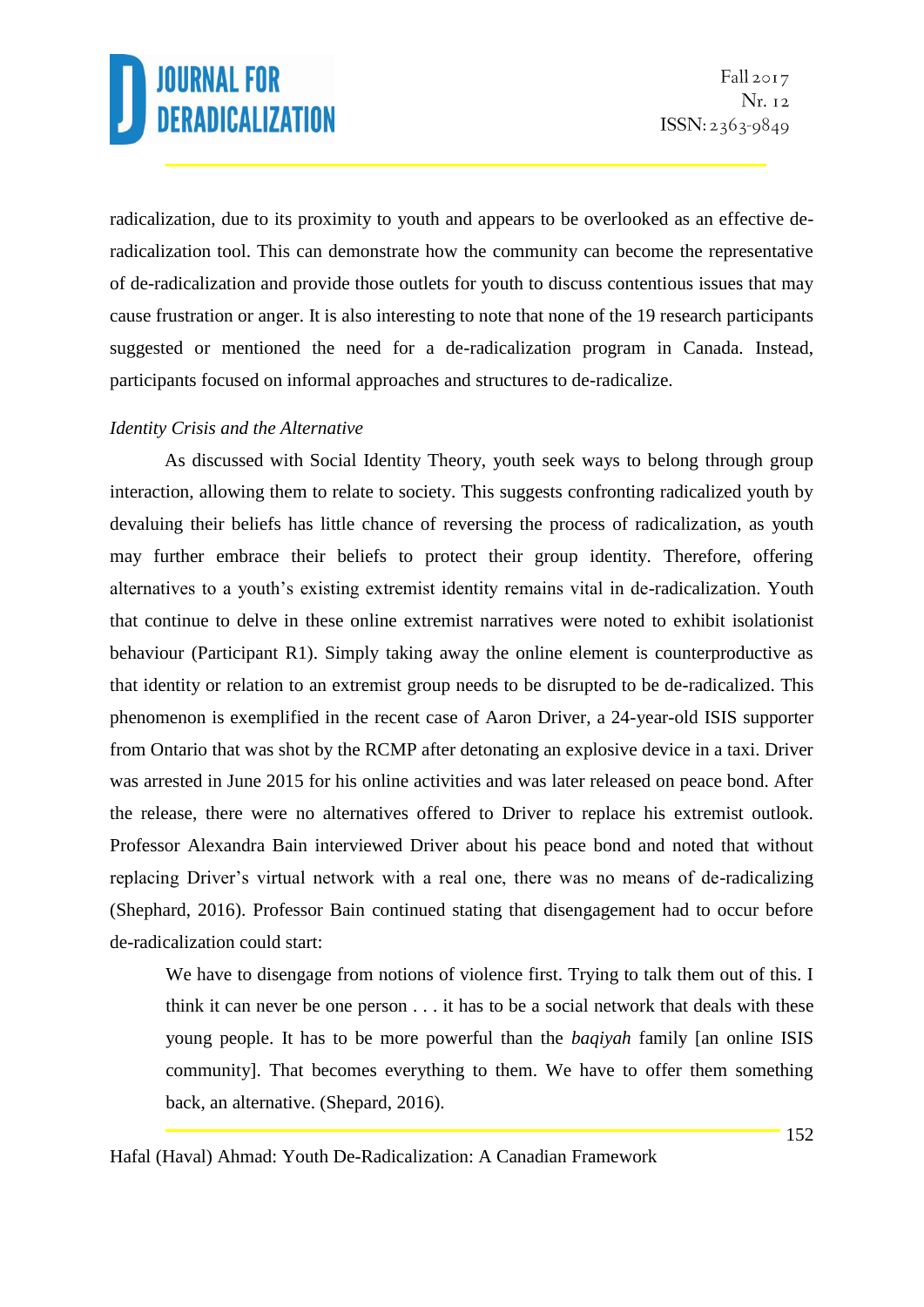This example demonstrated how Driver felt a lack of belonging in his community, feeling that his views would be rejected and stigmatized. However, he did later find belonging online. To disengage Driver from his extremist views, he needed an alternative identity, coming in the form of openness to debate and listening to his radical views. Once this feeling is established, a positive identity can be formed through community-based initiative.

## *Criticisms and Good Practices of the UK Prevent Program*

The UK created an *us versus them* mentality by requiring mandatory reporting of potential radicalized individuals. Unfortunately, the *them* can be easily manipulated when made to feel he or she is not part of the group and in this case, the British identity. While the *Prevent* program did establish an assessment framework using studies of former convicted terrorists to determine radicalization factors, they did not consider the psychological lifespan or development of different ages. In addition to these issues, frontline workers and teachers report any suspected individuals and referred them to Channel, creating a fearful environment. This fear fuels extremist propaganda. Instead, the approach requires awareness to counter it, promote belonging, unity, and a safe space.

Through practices from the UK, good practices can be adapted for use within the Canadian model of de-radicalization. While UK's program was centred on a referral system from those dealing with youth directly, they are not trained to address issues surrounding radicalization and de-radicalization. This is exemplified in the nearly 4,000 referrals in one year of the program. In trying to address radicalization, the UK seemed to seek out one minority group to reduce domestic terrorism and lower the recruitment levels of ISIS. However, in doing so, the UK created an *us vs. them* mentality, thereby isolating and targeting individuals who may become distrustful of their community by participating in the referral process. This could diminish the openness to discuss issues that cause radicalization and further reinforce the idea that the UK government is targeting one religion and one group of people. This type of approach appears to "otherize" the individual and serve to distance him or her from social cohesion and values that encompass British identity. The Canadian government must be diligent in strategically acknowledging that religion can be a part in the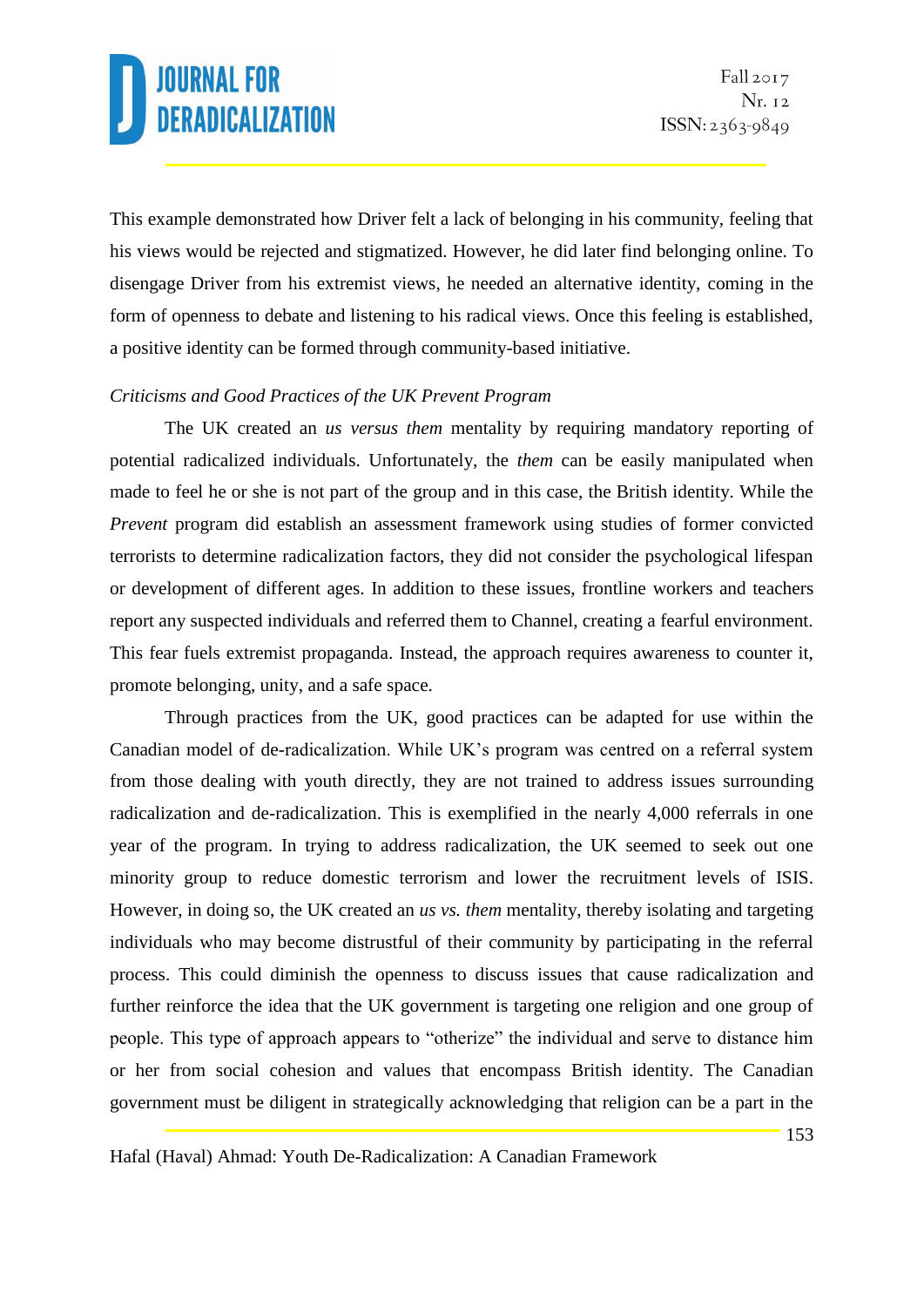

de-radicalization process and should include those community members within a national strategy.

The UK government focused on finding potential radicals, and the cost was destroying the trust relationship between communities, agencies, and public. As previously discussed, the UK made it mandatory for schools to report and refer students to the program by law. This caused significant suspicion and fear from within institutions that are supposed to facilitate a safe space for discussion of ideas. The Channel program disregarded the possibility that schools can be a platform to discuss ideas and promote positive debate as a learning process. This also leads to the importance of de-radicalization initiatives originating from the community. The UK has adopted a platform that is often perceived as silencing dissent against the British government, where parents seek legal advice because the program causes "fear and confusion among the Muslim community" (Whitton, 2015). An effective Canadian approach includes proactive approaches and a close communication with stakeholders instead of an adversarial relationship, and focusing on multiple areas of community engagement instead of only focusing on Islam or religion as a root cause of radicalization. Through this analysis, the faults of the Channel program serve as lessons to a Canadian framework.

#### **Conclusions and Recommendations**

To eliminate possible chances of youth radicalization leading to violence, Canada should consider proactive investment on a larger scale to youth well-being. This could prevent vulnerable youth joining violent extremist groups, and also prevent them from involvement in gangs and criminal activities. The UK focused on prevention by forcing untrained frontline workers to report possible cases of radicalization, causing division, suspicion, and fear. Canada can incorporate lessons from the successes and failures in these approaches by building trustful relationships and networks between the public and those providing the service. According to the primary participants of this research, this could be achieved by

Hafal (Haval) Ahmad: Youth De-Radicalization: A Canadian Framework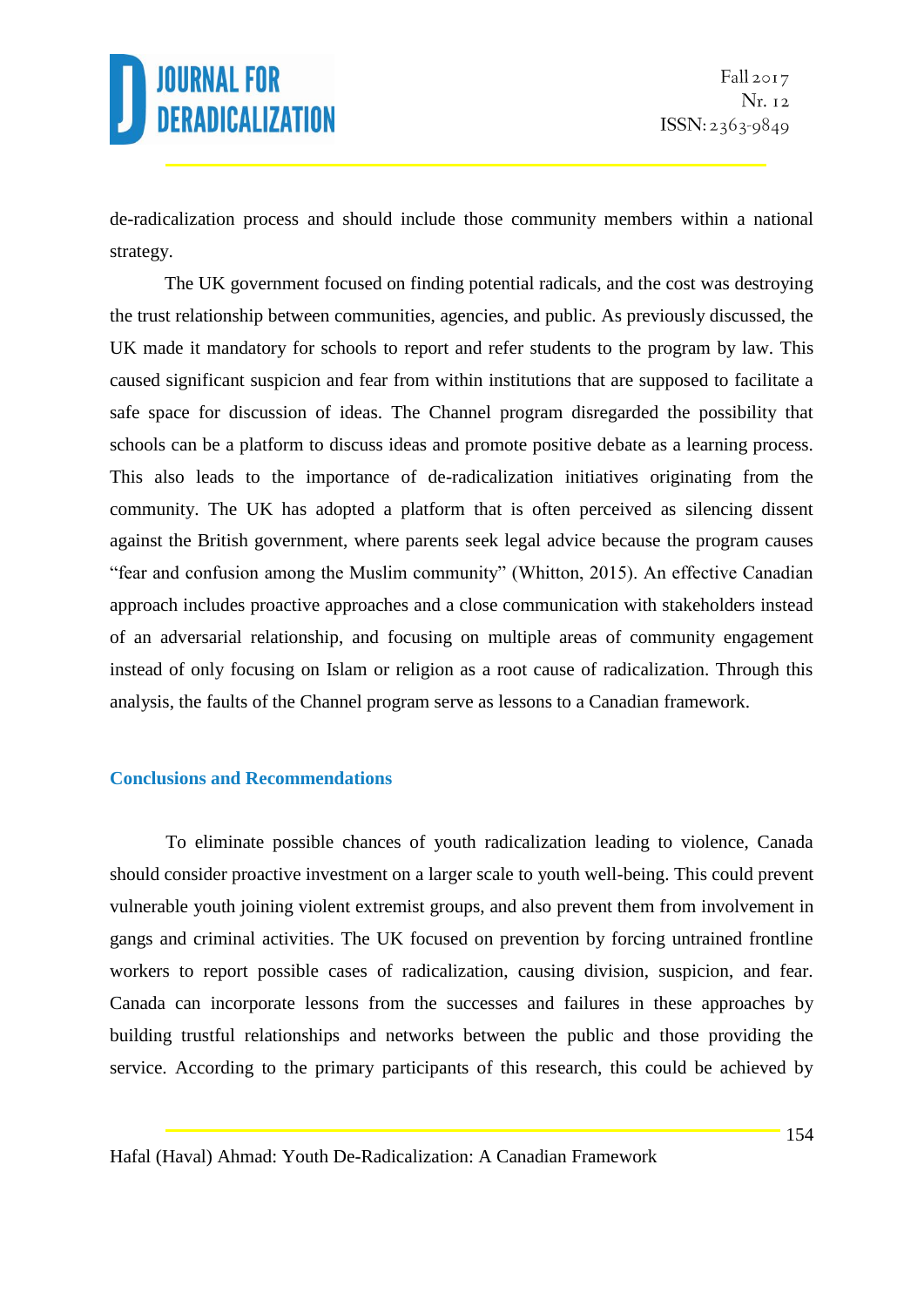including communities into de-radicalization and discuss community problems with these stakeholders. Otherwise, they may feel targeted and marginalized in their society.

### *Recommendations*

Based on findings from the literature review, primary participant data analysis, and the analysis of the UK and Canadian approaches, this study provides a set of recommendations. These recommendations are aimed at policymakers in Canada and frontline staff working with youth, especially at schools. The recommendations are divided into three categories: 1) policy makers, 2) schools, and 3) religious institutions.

## *Recommendations for Policymakers*

- 1. Increase funding in the youth initiatives sector, especially within schools. While education is a provincial responsibility, youth well-being is an investment for Canada on a global scale. Therefore, the federal government should establish a funding program where school districts, neighbourhood houses, community centres, and youth centres across Canada can apply directly. This fund should be used strictly in developing social and extracurricular activities that occur during spring and summer break. These programs can include recreational or outdoor activities, youth employment programs, and training in vocational programs. As supported by the literature and participants, engagement remains one of the key factors in deradicalization and helps in forming an identity within the Canadian culture that is separate from the *us vs. them* categorization.
- 2. While Canada is doing relatively well with integration practices and policies as an indirect de-radicalization effort, it remains paramount for the government to distance itself from any current and future de-radicalization programs and initiatives to maintain trust between the public and service providers. As the funder, the government should also maintain transparency and openness about what the program involves and detailing how information collected from this initiative is used.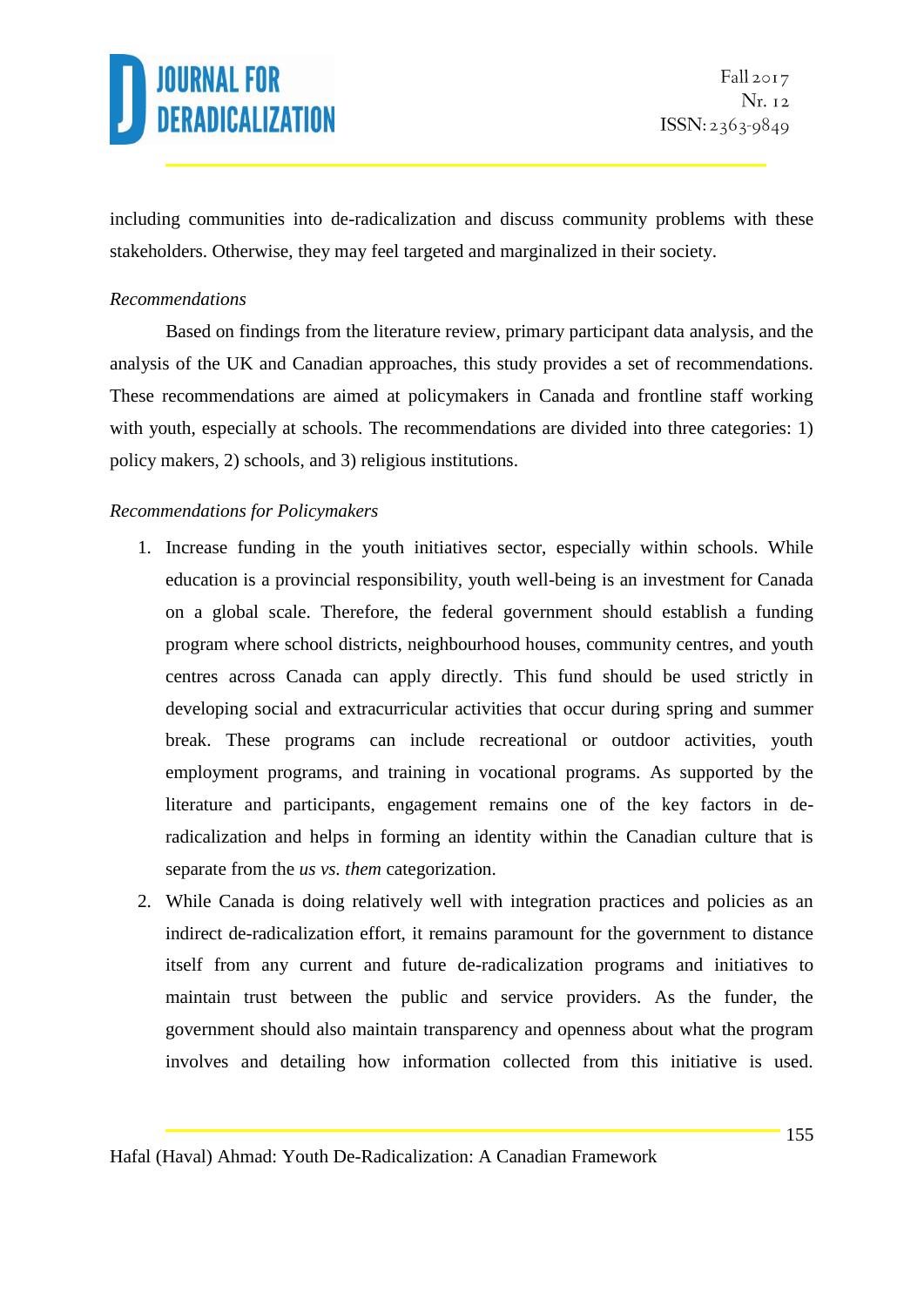

Collaboration with law enforcement groups is necessary in these programs and should proactively strive to include community stakeholders in these discussions.

- 3. Collaboration between police, security agencies, and moderate religious leaders is necessary. Most of the interviewed religious leaders acknowledged that they have the responsibility to report any suspicious activity or imminent danger, but police and security agencies in Canada should also notify a trusted person from the religious group if they become aware of an at-risk youth. The expectation is that moderate religious leaders can engage in a dialogue with the at-risk youth, provide religious guidance, correct misperceptions of religious teachings and text, or simply provide a safe space for the youth to express his or her worldviews. This type of engagement can form a trust relationship, where religious leaders can play a major role in deescalating the process of radicalization.
- 4. Religious leaders play a major role in de-radicalization for their perceived legitimacy by youth and their respected position within their community. The government should provide free and formal counselling training to religious leaders that are willing or interested in working with at-risk youth. This will enhance the professional ability of religious leaders based on theoretical and practical knowledge. This form of training should be given to religious leaders representing places of worship, in the form of scholarships to educational institutions that provide a professional counselling program. These programs should be offered in a flexible model to allow religious leaders to continue their community and religious commitments.
- 5. Investment in youth mental health needs to occur at the school level. Currently, school counsellors have a large caseload. For example, one school counsellor participant stated: "we have 400 kids on our caseload, and we are basically more triage, like if there's a problem, we refer out" (Participant S2). As identified by two participants, unless it is suicide attempt or suicidal ideation, that wait list to see a mental health professional can be stretched to a six-month waiting period. Within that waiting time, the mental health of youth can deteriorate, and youth at-risk of radicalization can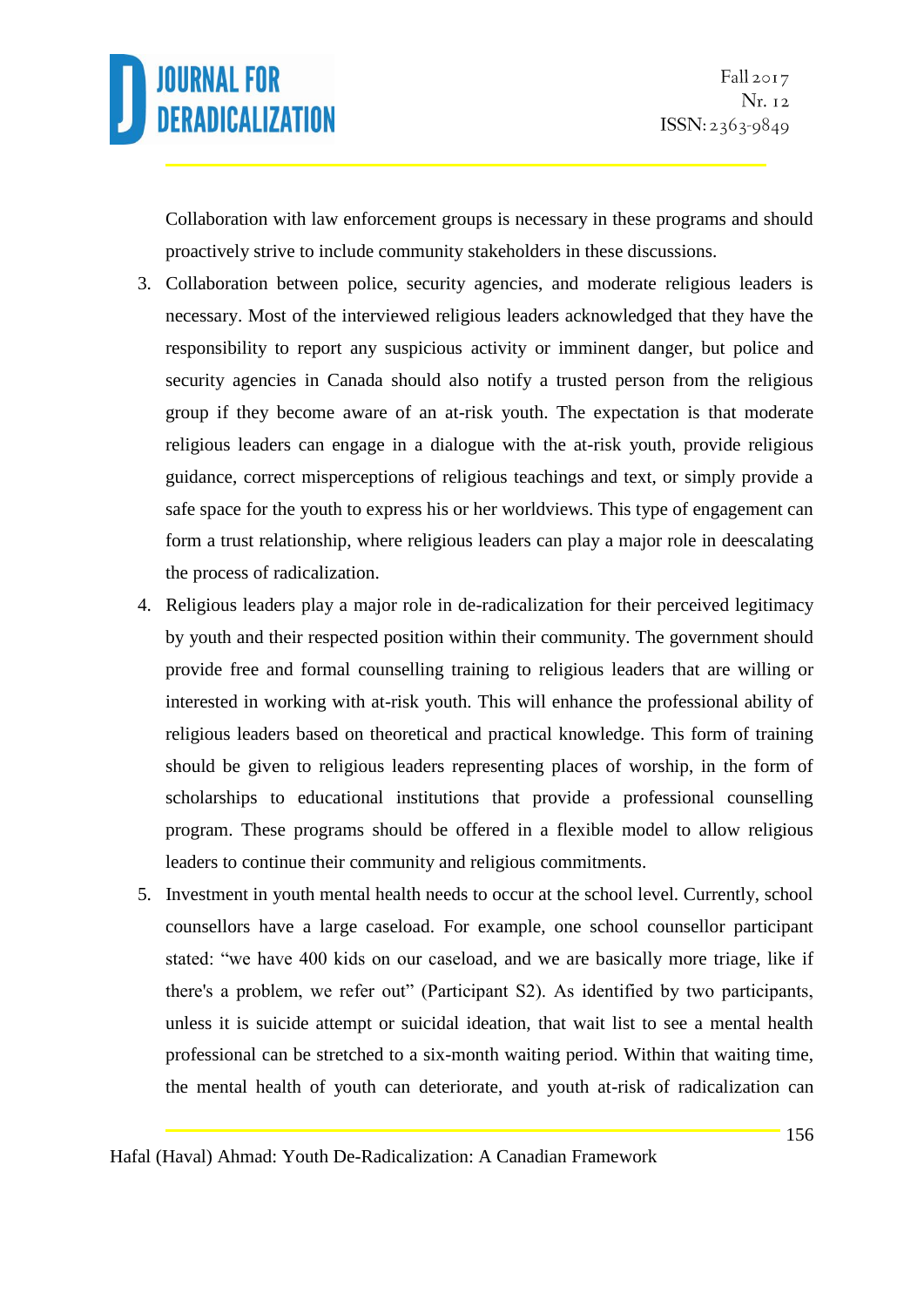translate this into violent action. Provincial governments should invest in mental health and youth well-being through hiring more professionals to reduce the waiting time for young people. This goal would include the following: wait times of less than 48 hours to see a professional; less than 24 hours for a telephone screening or intake to provide advice; based on the telephone screening, immediate evaluation to ascertain if the youth requires professional help. With schools' busy dynamic and focus, school staff and counsellors cannot determine the risk factor in most cases, especially with schools being underfunded in the mental health sector.

6. Policymakers need to adopt a bottom-up approach in designing de-radicalization approaches by including youth in the process of discussion, planning, and decisionmaking. It remains ineffective to develop a policy for a generation or a group of people where policymakers cannot relate to their challenges, worldviews, problems, and needs. These issues need to be addressed directly from youth through the planning stages, and not only through focus groups or other means. This will enhance inclusion, belonging, and participation in society among youth. When it comes to specific policies in developing de-radicalization programs or approaches, inclusion of former radicalized youth to participate in the discussion at policymaking level should occur. Hearing these unique perspectives directly cannot be matched to the interpretation of adults around the policymaking table.

### *Recommendations for Schools*

1. This section of recommendation can be applied on the school, district, or provincial level. Schools, especially middle and secondary schools need to allow time for open dialogue. Youth need to express their worldviews, perceived injustices, social and political concerns. While schools are busy teaching principles of math, biology, and other technical subjects, open learning is forgotten where youth can speak on topics that are absent in the curriculum. Four school counsellor participants agreed that youth need to communicate their thoughts on world events, and there is a little time to do this with the school's busy schedule. As the school is a community, students should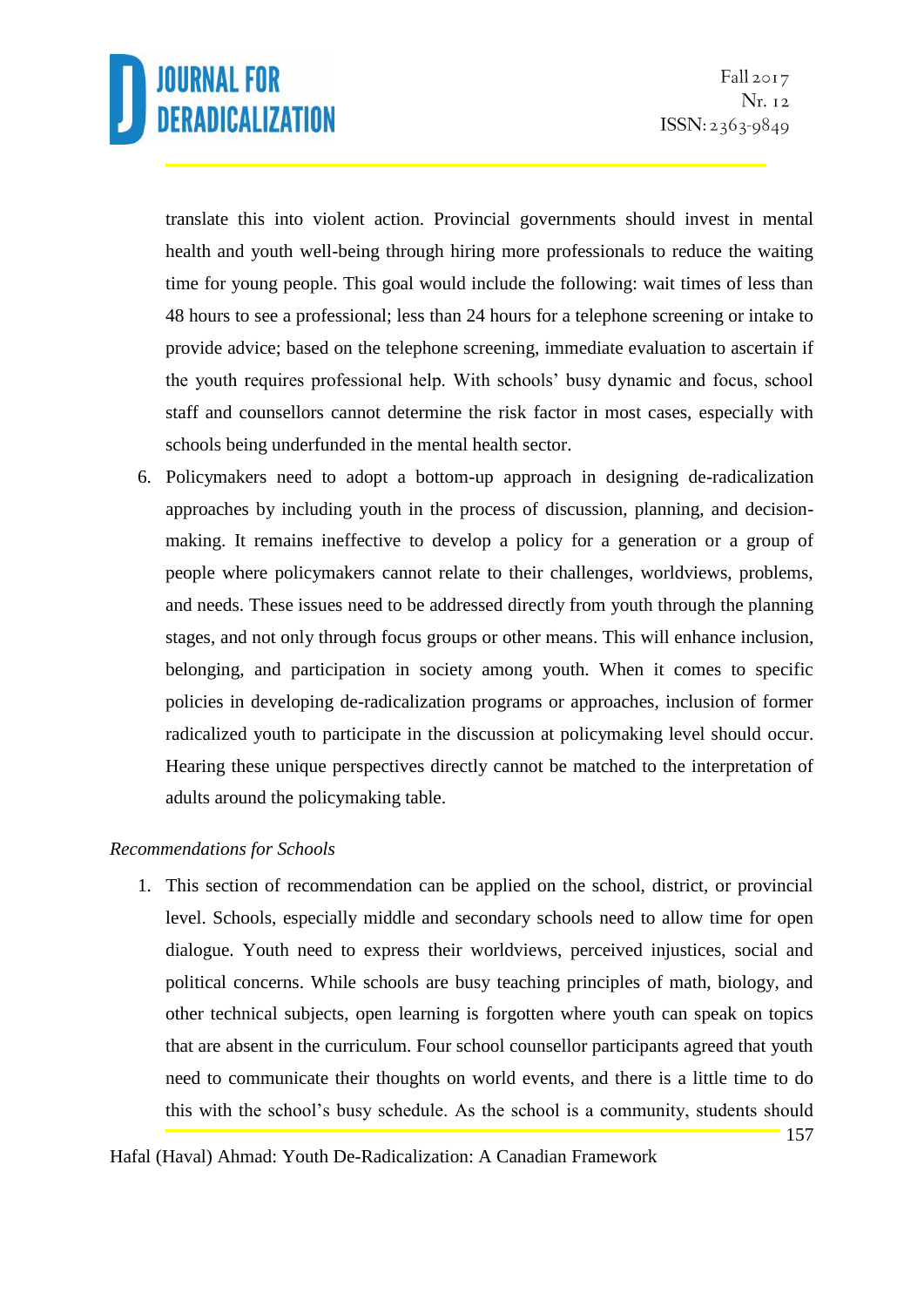have the opportunity to critically discuss current issues in a safe and protective environment. Otherwise, youth tend to find an alternative through online platforms. A class of 40 minutes every second day dedicated to a discussion of worldviews will not only channel youth anger but will also enhance learning that is not offered in textbooks. While this specific recommendation is more for ministries of education, school districts can add this component in a form of an elective block. Critical thinking would be a major outcome of learning in this elective.

2. School districts need to invest more in community secondary schools. This approach to education provides that schools are open in summer hours, in the evening, and after school to facilitate community activities. Community schools offer an opportunity for families to be part of the school community, and simultaneously provides students with a sense of identity, whether through contribution to the extracurricular activities, school clubs, and community planning events with parents and staff (Burnaby School District, 2016).

### *Recommendations for Religious Leaders*

At-risk youth in the process of radicalization may rely on advice from well-respected religious leaders. If youth are turned away or discouraged from questioning beliefs, they may find an alternative source that validates their viewpoint. Religious leaders are encouraged to follow these recommendations:

- 1. Have the flexibility to discuss any topic, thought or idea in a non-judgmental manner, including those that oppose religious principles to assist youth in maintaining an open and moderate view of religion.
- 2. Religious leaders should strive to become informed on world issues, politics, and even on social media to relate to youth.This will help religious leaders to better understand the difficulties youth are facing. Assistance does not need to entail religious advice or discussion of a religious text, but can be in the form of achieving a sense of social belonging.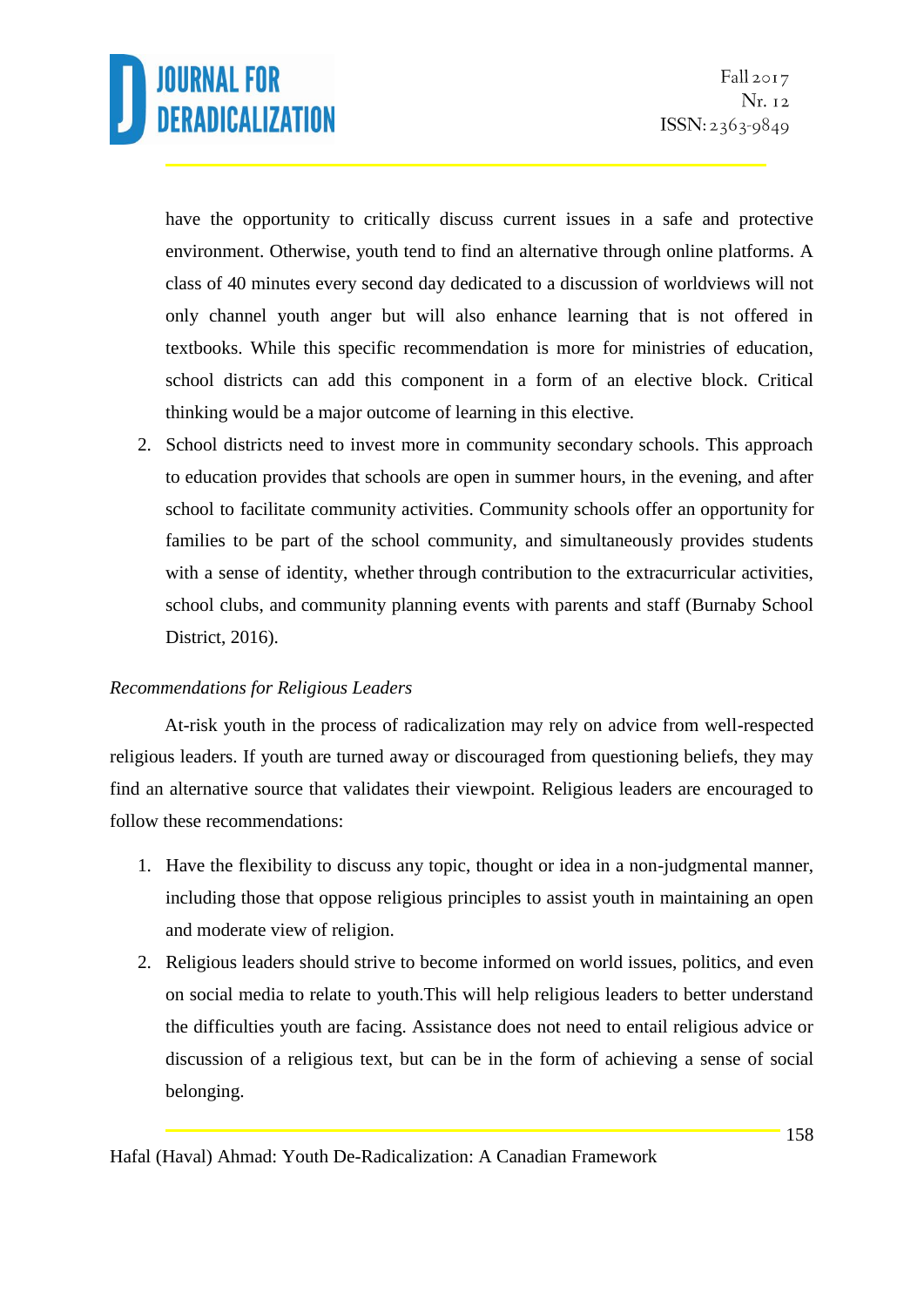- 3. Religious leaders have a role to play in reaching out to the media. As world events unfold, and with recent terrorist attacks in Europe, there is a great frustration among Muslim youth on how the media is portraying these incidents as a "Muslim-only" problem. It is not only the media's responsibility to report accurately, it is also the responsibility of the community to reach out to the media. By religious institutions maintaining an open dialogue with the media, they can offer their account of events, correct a misinformed report, and even give local youth a chance to present their voice.
- 4. Religious leaders should emphasize that all interpretations of religion have evolved with changing attitudes and beliefs. This would help prevent youth from falling victim to misinterpreting passages and question interpretations when exposed to recruitment propaganda like ISIS.

### *Conclusion*

Globalized communication has connected youth in different ways, but the role of media has created dichotic understandings of a very complex world. Practices in the UK have shown that community-based initiatives are required to create a safe and inclusive platform for youth to share their views and maintain a positive Canadian identity. Adding a critical thinking component to Canadian schools can give youth a foundation to question and be curious about their surroundings. The Canadian model of de-radicalization is not a simple program. It needs to occur in prevention. When youth have passed the point and have become radicalized, they are creating a place for them to feel included, thereby creating an identity with a group that provides this belonging. Simply taking away online materials or placing youth on restrictive conditions does not ensure a moderate view. This is why an alternative group identity is needed to replace a harmful group that claims it is inclusive of the youth's views. While identity and belonging were a main issue from research participants, it was lacking as a key indicator in the literature, as was a concise and unified definition of deradicalization. Youth need an advocate and a community to surround them when they are feeling isolated. This type of approach is required at all levels including the school, the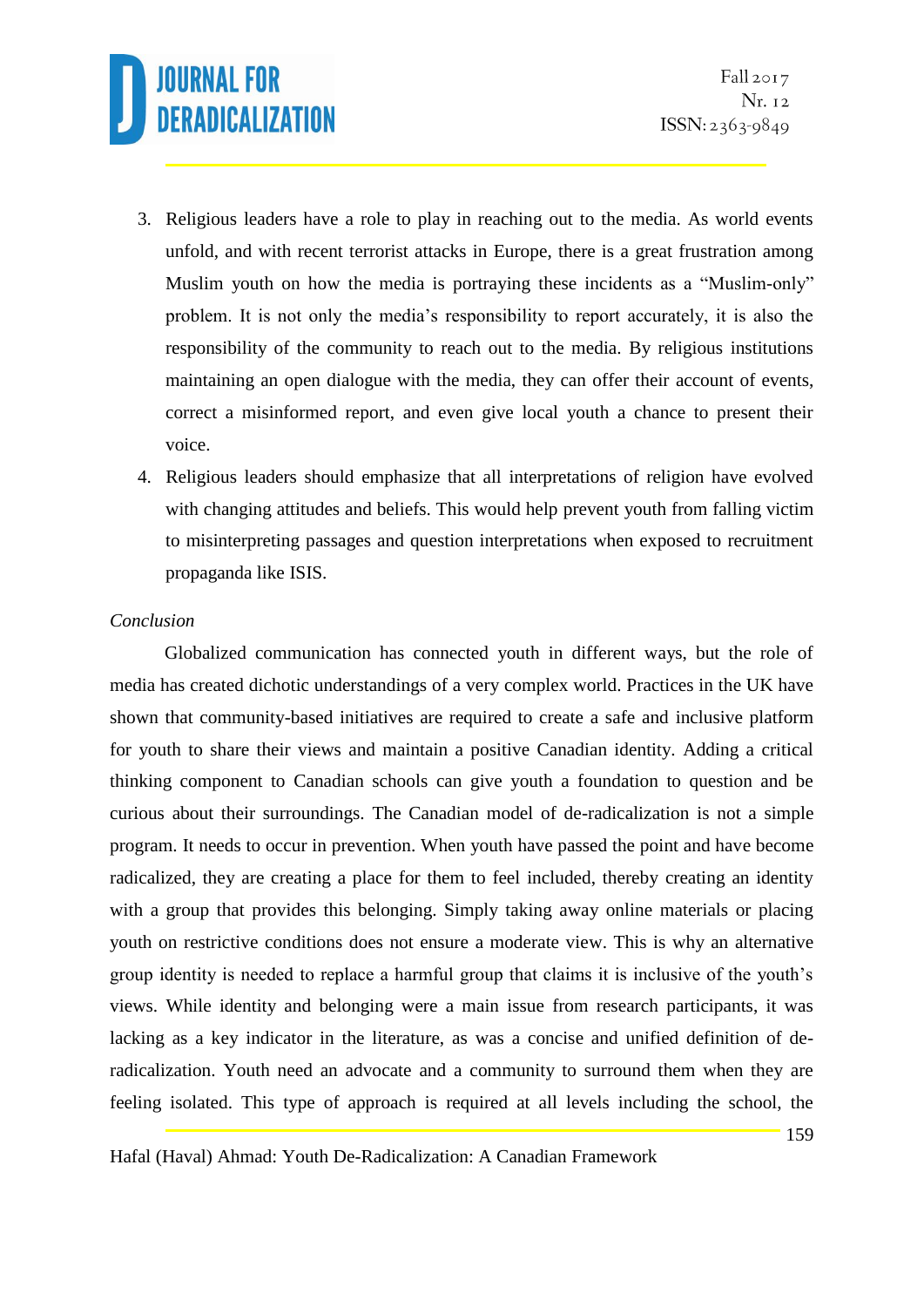

family, the government, and the community to protect youth and promote youth well-being in a safe and inclusive society.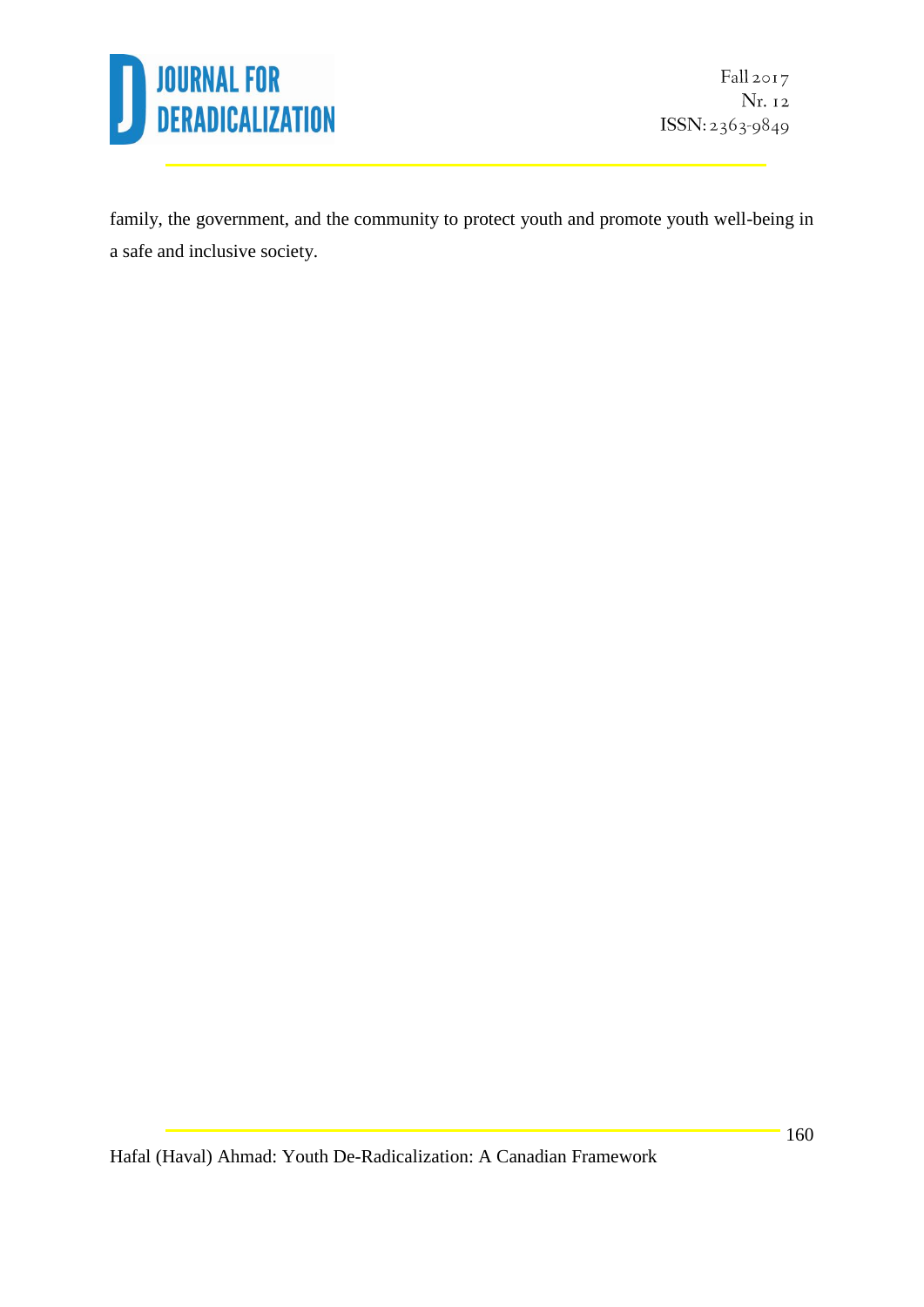

Fall 2017 Nr. 12  $ISSN: 2363-9849$ 

#### **References**

- Abbas, T. (2007). *Islamic political radicalism: A European perspective.* Edinburgh: Edinburgh University Press.
- Angus Reid Institute. (2016). Most Canadians view Muslim community as a "partner," not a "problem" in the fight against radicalization. Retrieved July 11, 2016, from [http://angusreid.org/homegrown-terrorism-radicalization-canada-overblown-serious](http://angusreid.org/homegrown-terrorism-radicalization-canada-overblown-serious-threat/)[threat/](http://angusreid.org/homegrown-terrorism-radicalization-canada-overblown-serious-threat/)
- Altier, M. B., Boyle, E. L., Shortland, N. D., & Horgan, J. G. (2017). Why they leave: An analysis of terrorist disengagement events from eighty-seven autobiographical accounts. *Security Studies, 26*(2). 305-322.
- Altier, M. B., Thoroughgood, C. N., & Horgan, J. G. (2014). Turning away from terrorism: Lessons from psychology, sociology, and criminology. *Journal of Peace Research, 51*(5). 647-661.
- Bartlett, J., & Miller, C. (2012). The Edge of Violence: Towards Telling the Difference Between Violent and Non-Violent Radicalization. *Terrorism & Political Violence*, *24*(1), 1.
- Baxter, P., & Jack, S. (2008). Qualitative case study methodology: Study design and implementation for novice researchers. *The Qualitative Report,* 13(4), 544-559.
- Bell, S. (2014). ISIS urges jihadists to attack Canadians: 'You will not feel secure in your bedrooms.' Retrieved April 15, 2016, from [http://news.nationalpost.com/news/world/isis-urges-jihadists-to-attack-canadians-you](http://news.nationalpost.com/news/world/isis-urges-jihadists-to-attack-canadians-you-will-not-feel-secure-in-your-bedrooms)[will-not-feel-secure-in-your-bedrooms](http://news.nationalpost.com/news/world/isis-urges-jihadists-to-attack-canadians-you-will-not-feel-secure-in-your-bedrooms)
- Bell, S. (2016). Canadian Council of Imams to open 'deradicalization clinics' to battle 'growing problem' of extremism. Retrieved May 10, 2016 from [http://news.nationalpost.com/news/canada/canadian-council-of-imams-to-open](http://news.nationalpost.com/news/canada/canadian-council-of-imams-to-open-deradicalization-clinics-to-battle-growing-problem-of-extremism)[deradicalization-clinics-to-battle-growing-problem-of-extremism](http://news.nationalpost.com/news/canada/canadian-council-of-imams-to-open-deradicalization-clinics-to-battle-growing-problem-of-extremism)
- Bizina, M., & Gray, D. H. (2014). Radicalization of youth as a growing concern for counterterrorism policy. *Global Security Studies, 5*(1), 72-79.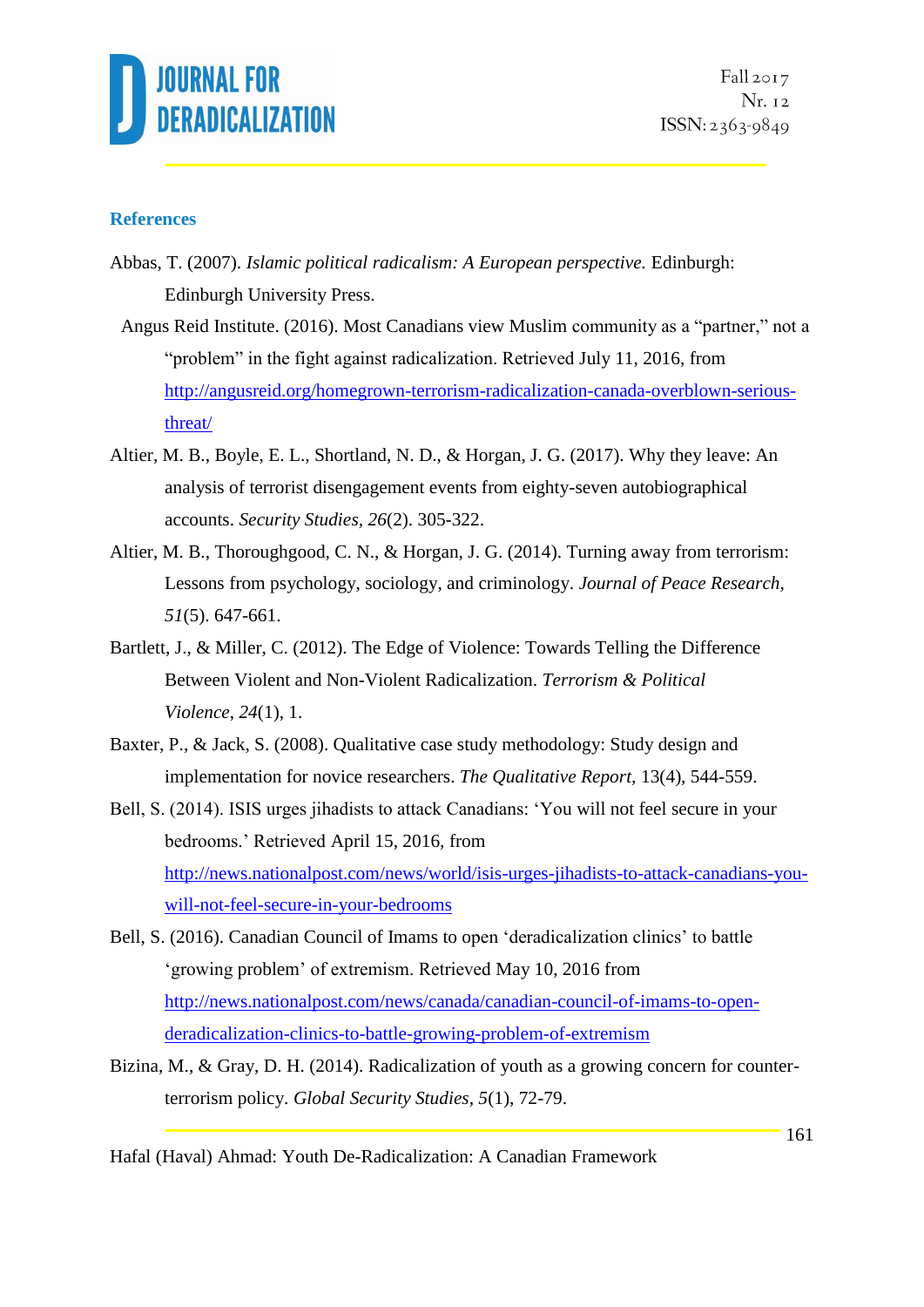

- Bovenkerk, F. (2011). On leaving criminal organizations. *Crime, Law and Social Change 55*(4). 261–276.
- Briggs, R. (2010). Community engagement for counterterrorism: Lessons from the United Kingdom. *International Affairs, 86*(4). 971-981
- Burnaby School District. (2016). Community schools. Retrieved August 1, 2016 from, <http://sd41.bc.ca/schools/community/>
- Calgary Police Department. (2016a). Youth intervention. Retrieved July 15, 2016, from, [http://www.calgary.ca/cps/Pages/Youth-programs-and-resources/Youth](http://www.calgary.ca/cps/Pages/Youth-programs-and-resources/Youth-intervention/ReDirect.aspx)[intervention/ReDirect.aspx](http://www.calgary.ca/cps/Pages/Youth-programs-and-resources/Youth-intervention/ReDirect.aspx)
- Calgary Police Department. (2016b). ReDirect. Retrieved July 15, 2016, from, [http://www.calgary.ca/cps/SiteAssets/Pages/Youth-programs-and-resources/Youth](http://www.calgary.ca/cps/SiteAssets/Pages/Youth-programs-and-resources/Youth-intervention/ReDirect/ReDirect_postcard.pdf)[intervention/ReDirect/ReDirect\\_postcard.pdf](http://www.calgary.ca/cps/SiteAssets/Pages/Youth-programs-and-resources/Youth-intervention/ReDirect/ReDirect_postcard.pdf)
- Chin, V. (2015). Collateral damage of counter-terrorism measures and the inevitable consequence of the social exclusion and marginalization of vulnerable groups. In M. Lombardi et al. (Eds.) *Countering radicalisation and violent extremism among youth to prevent terrorism.* (pp. 11-22). Washington, DC: IOS Press
- Costanza, W. A. (2015). Adjusting our gaze: An alternative approach to understanding youth radicalization. *Journal of Strategic Security, 8*(1), 1-15. doi[:http://dx.doi.org/10.5038/1944-0472.8.1.1428](http://dx.doi.org/10.5038/1944-0472.8.1.1428)
- Cullen, C. (2014). Harper government seeks advice on how jihadists use internet. Retrieved May 11, 2016, from [http://www.cbc.ca/news/politics/harper-government-seeks](http://www.cbc.ca/news/politics/harper-government-seeks-advice-on-how-jihadis-use-internet-1.2793108)[advice-on-how-jihadis-use-internet-1.2793108](http://www.cbc.ca/news/politics/harper-government-seeks-advice-on-how-jihadis-use-internet-1.2793108)
- CPRLV. (2016a). History. Retrieved July 15, 2016, from [https://info-radical.org/en/who-are](https://info-radical.org/en/who-are-we/history/)[we/history/](https://info-radical.org/en/who-are-we/history/)
- CPRLV. (2016b). Our approach. Retrieved July 15, 2016, from [https://info](https://info-radical.org/en/approach/)[radical.org/en/approach/](https://info-radical.org/en/approach/)
- CPRLV. (2016c). Guides and tools. Retrieved July 15, 2016, from [https://info](https://info-radical.org/en/to-train/guides-and-tools/)[radical.org/en/to-train/guides-and-tools/](https://info-radical.org/en/to-train/guides-and-tools/)
- Hafal (Haval) Ahmad: Youth De-Radicalization: A Canadian Framework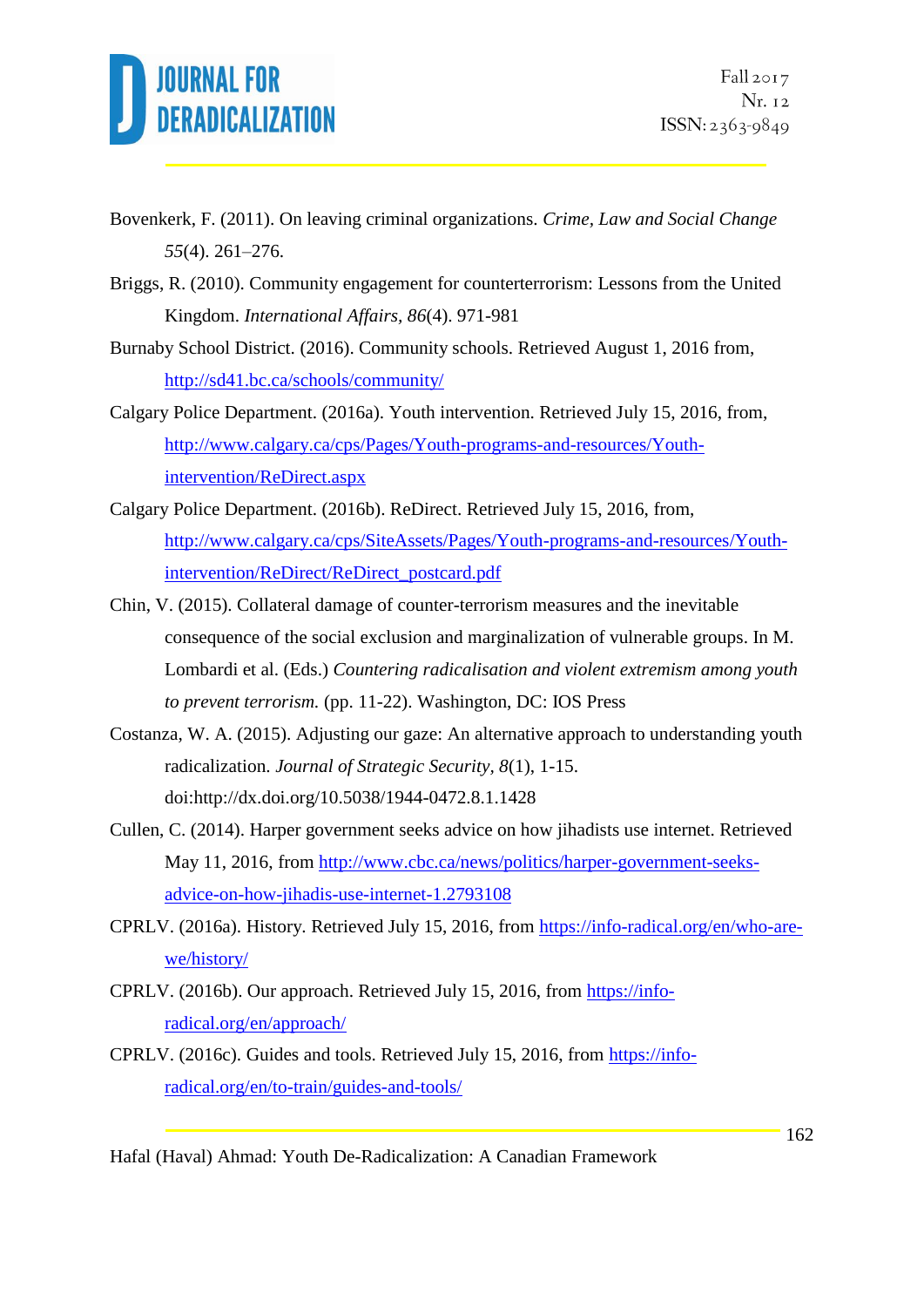Creswell, J. (2014). *Research design: Qualitative, quantitative, and mixed methods approaches* (4th ed.). Thousand Oaks, California: SAGE Publications.

Dalgaard-Nielsen, A. (2013). Promoting exit from violent extremism: Theme and approaches. *Studies in Conflict & Terrorism, 36*(2). 99-115.

Dechesne, M. (2011). Deradicalization: not soft, but strategic. *Crime, Law And Social Change*, *55*(4), 287-292. doi:10.1007/s10611-011-9283-8

El-Said, H. (2015). *New Approaches to Countering Terrorism: Designing and Evaluating Counter Radicalization and De-Radicalization Programs*. New York: Palgrave Macmillan.

Ekici, S. (2015). Countering violent extremism among youth: The Turkish case. In M. Lombardi et al. (Eds.) *Countering radicalisation and violent extremism among youth to prevent terrorism.* (pp. 171-182). Washington, DC: IOS Press

Freeze, C., & Stone, L. (2016). Ottawa pledges deradicalization hire despite scepticism at anti-terror effectiveness. Retrieved August 20, 2016, from [http://www.theglobeandmail.com/news/politics/feds-eyeing-counselling-for-terror](http://www.theglobeandmail.com/news/politics/feds-eyeing-counselling-for-terror-suspects-under-peace-ponds-goodale/article31441709/)[suspects-under-peace-ponds-goodale/article31441709/](http://www.theglobeandmail.com/news/politics/feds-eyeing-counselling-for-terror-suspects-under-peace-ponds-goodale/article31441709/)

Gaudet, S. (2007). Emerging adulthood: A new stage in the life course: Implications for policy development. Retrieved July 15, 2016, from <http://www.horizons.gc.ca/eng/content/3-emerging-adulthood-new-stage-life-course>

Gayle, D. (2016). Prevent strategy 'could end up promoting extremism.' Retrieved June 11, 2016, from [http://www.theguardian.com/politics/2016/apr/21/government-prevent](http://www.theguardian.com/politics/2016/apr/21/government-prevent-strategy-promoting-extremism-maina-kiai)[strategy-promoting-extremism-maina-kiai](http://www.theguardian.com/politics/2016/apr/21/government-prevent-strategy-promoting-extremism-maina-kiai) 

Goddard, J. (2010). Collective case study. In *Encyclopedia of Case Study Research*. (pp. 164- 166). Thousand Oaks, CA: SAGE Publications. doi[:](http://dx.doi.org/10.4135/9781412957397.n59) <http://dx.doi.org/10.4135/9781412957397.n59>

Halliday, J. (2016). Almost 4,000 people referred to UK deradicalisation scheme last year*.* Retrieved July 17, 2016, from [https://www.theguardian.com/uk-](https://www.theguardian.com/uk-news/2016/mar/20/almost-4000-people-were-referred-to-uk-deradicalisation-scheme-channel-last-year)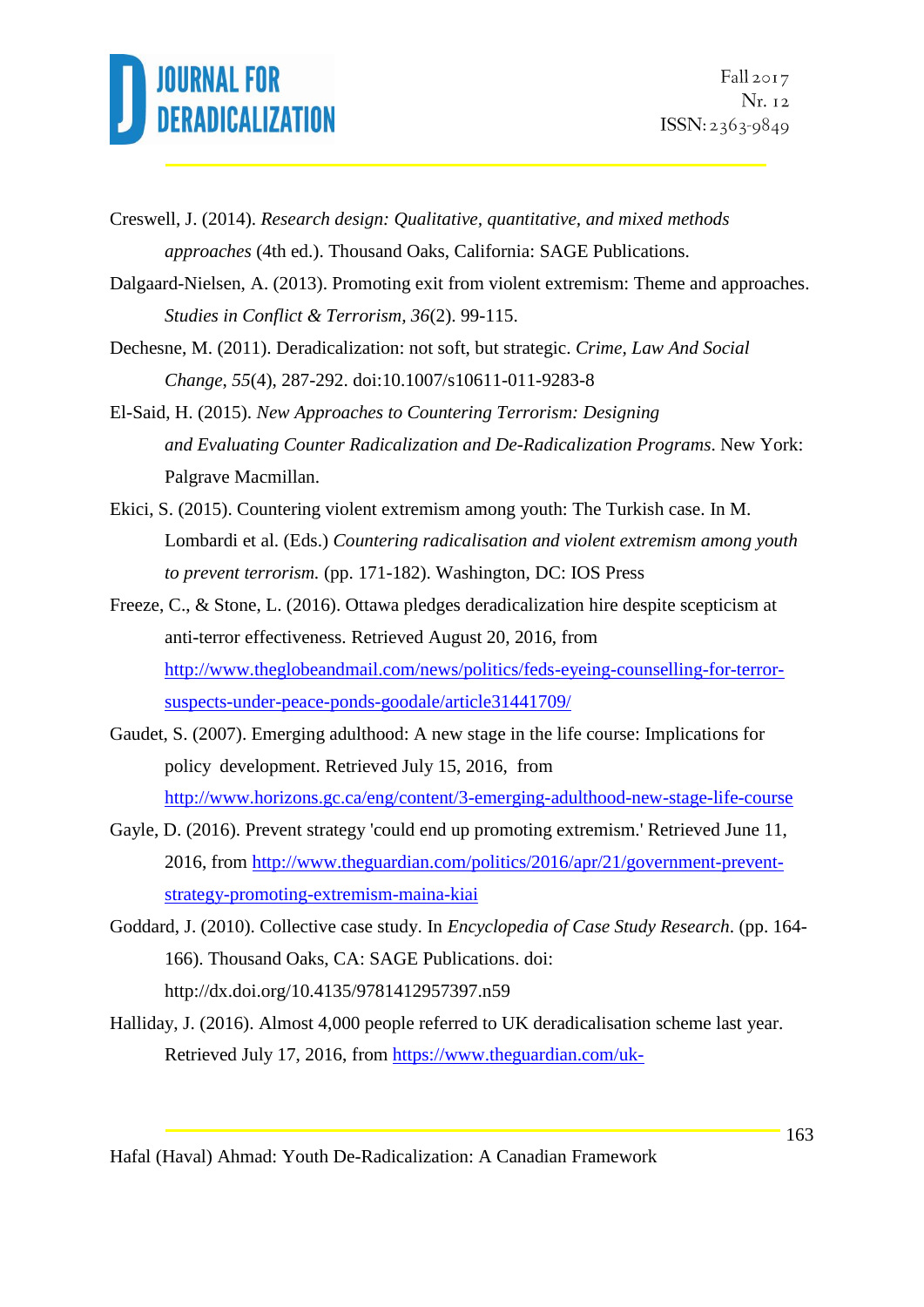

[news/2016/mar/20/almost-4000-people-were-referred-to-uk-deradicalisation-scheme](https://www.theguardian.com/uk-news/2016/mar/20/almost-4000-people-were-referred-to-uk-deradicalisation-scheme-channel-last-year)[channel-last-year](https://www.theguardian.com/uk-news/2016/mar/20/almost-4000-people-were-referred-to-uk-deradicalisation-scheme-channel-last-year)

- Harris, K. (2010). Review: Disillusionment with radical social groups. Proceedings of the 1st Australian Counter Terrorism Conference.
- HM Government. (2015). *Channel duty guidance protecting vulnerable people from being drawn into terrorism: Statutory guidance for Channel panel members and partners of local panels.* Retrieved July 15, 2016, from [https://www.gov.uk/government/uploads/system/uploads/attachment\\_data/file/425189/](https://www.gov.uk/government/uploads/system/uploads/attachment_data/file/425189/Channel_Duty_Guidance_April_2015.pdf) [Channel\\_Duty\\_Guidance\\_April\\_2015.pdf](https://www.gov.uk/government/uploads/system/uploads/attachment_data/file/425189/Channel_Duty_Guidance_April_2015.pdf)
- HM Government. (2010). *Channel: Supporting individuals vulnerable to recrtuiment by violent extremists.* Retrieved July 15, 2016, from [http://tna.europarchive.org/20100419081706/http:/security.homeoffice.gov.uk/news](http://tna.europarchive.org/20100419081706/http:/security.homeoffice.gov.uk/news-publications/publication-search/prevent/channel-guidance?view=Binary)[publications/publication-search/prevent/channel-guidance?view=Binary](http://tna.europarchive.org/20100419081706/http:/security.homeoffice.gov.uk/news-publications/publication-search/prevent/channel-guidance?view=Binary)
- Human Rights Watch. (2014). Iraq: ISIS abducting, killing, expelling minorities. Retrieved July 16, 2016, from [https://www.hrw.org/news/2014/07/19/iraq-isis-abducting-killing](https://www.hrw.org/news/2014/07/19/iraq-isis-abducting-killing-expelling-minorities)[expelling-minorities](https://www.hrw.org/news/2014/07/19/iraq-isis-abducting-killing-expelling-minorities)
- Jacoby, T. A. (2016). How the war was 'one': Countering violent extremism and the social dimensions of counter-terrorism in Canada. *Journal for Deradicalization, Spring*(6), 272-304.
- Kilford, C. (2014). Kilford: Canada's first de-radicalization program. Retrieved July 18, 2016, from [http://ottawacitizen.com/news/national/kilford-canadas-first-de-radicalization](http://ottawacitizen.com/news/national/kilford-canadas-first-de-radicalization-program)[program](http://ottawacitizen.com/news/national/kilford-canadas-first-de-radicalization-program)
- Koehler, D. (2015). De-radicalization and disengagement programs as counter-terrorism and prevent tools. Insights from field experiences regarding German right-wing extremism and jihadism. In M. Lombardi et al. (Eds.) *Countering radicalisation and violent extremism among youth to prevent terrorism.* (pp. 120-150). Washington, DC: IOS Press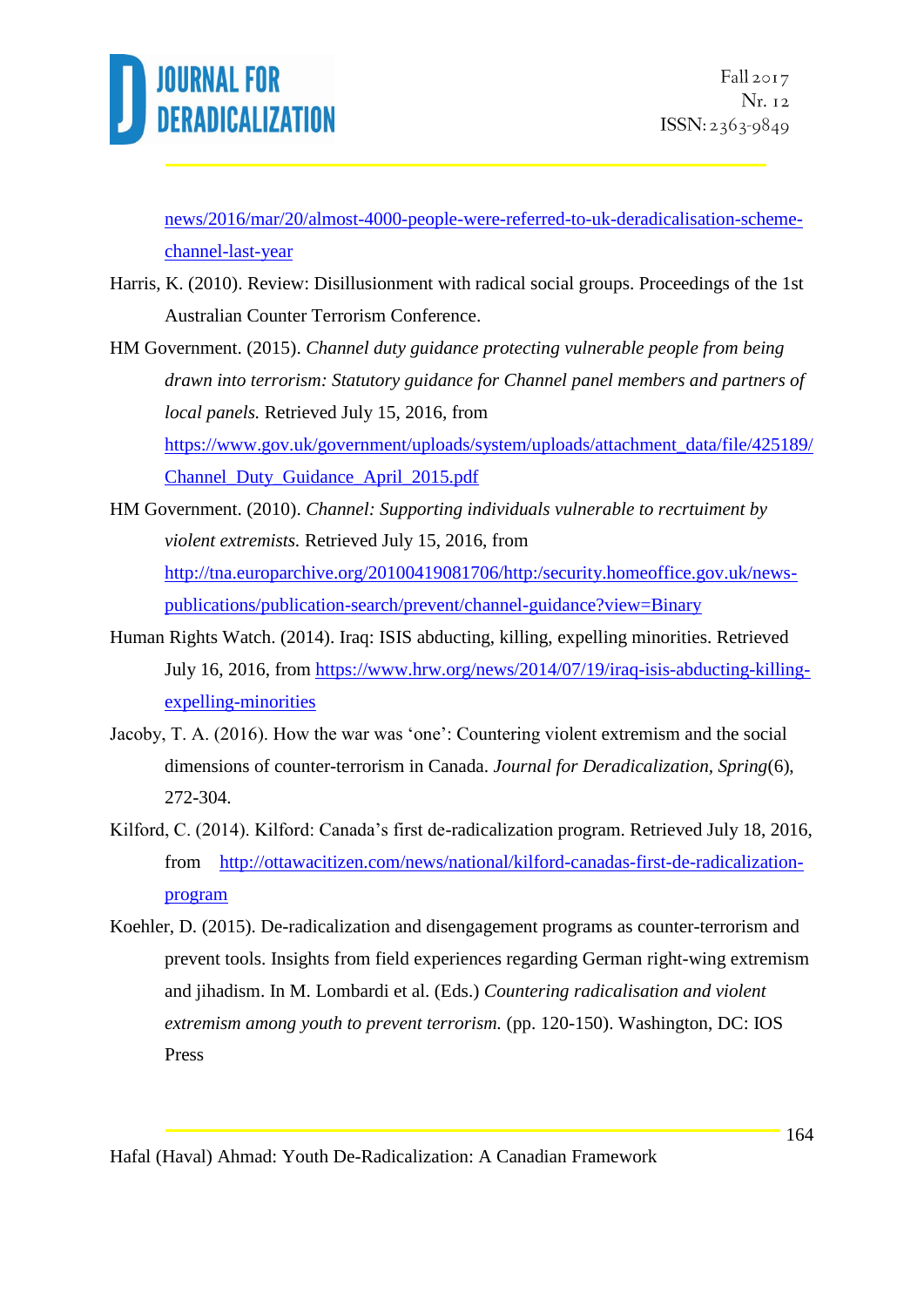

- Koehler, D. (2016). *Understanding Deradicalisation*. *Methods, Tools and Programs for Countering Violent Extremism.* New York: Routledge.
- Kruglanski, A. W., Gelfand, M. J., Bélanger, J. J., Sheveland, A., Hetiarachchi, M., & Gunaratna, R. (2014). The psychology of radicalization and deradicalization: How significance quest impacts violent extremism. *Political Psychology, 35*(1), 69-93. doi:10.1111/pops.12163
- McLeod, S. A. (2008). Social Identity Theory. Retrieved June 10, 2016, from [www.simplypsychology.org/social-identity-theory.html](http://www.simplypsychology.org/social-identity-theory.html)
- Monaghan, J. (2014). Security traps and discourses of radicalization: Examining surveillance practices targeting Muslims in Canada. *Surveillance & Society, 12*(4), 485-501. doi: http://dx.doi.org/10.4135/9781412950589.n909
- Nasser, S. (2015). Ottawa's deradicalization focus much too narrow, reformed skinhead says. Retrieved June 11, 2016, from [http://www.cbc.ca/news/canada/ottawa-s-de](http://www.cbc.ca/news/canada/ottawa-s-de-radicalization-focus-much-too-narrow-reformed-skinhead-says-1.2981671)[radicalization-focus-much-too-narrow-reformed-skinhead-says-1.2981671](http://www.cbc.ca/news/canada/ottawa-s-de-radicalization-focus-much-too-narrow-reformed-skinhead-says-1.2981671)
- Özerdem, A., & Podder, S. (2011). Disarming youth combatants: Mitigating youth radicalization and violent extremism. *Journal of Strategic Security, 4*(4), 63-80. doi:http://dx.doi.org/10.5038/1944-0472.4.4.3
- Porges, M. (2011) Reform school for radicals. *The American Interest*, 6(6). 1-7
- Porta, D. D., & Lafree, G. (2012). Guest editorial: Processes of radicalization and deradicalization. *International Journal of Conflict and Violence, 6*(1), 4-10.
- PSC (Public Safety Canada). (2013). Risk assessment decisions for violent political extremism 2009-02. Retrieved May 12, 2016, from [http://www.publicsafety.gc.ca/cnt/rsrcs/pblctns/2009-02-rdv/index](http://www.publicsafety.gc.ca/cnt/rsrcs/pblctns/2009-02-rdv/index-en.aspx#Radicalization2)[en.aspx#Radicalization2](http://www.publicsafety.gc.ca/cnt/rsrcs/pblctns/2009-02-rdv/index-en.aspx#Radicalization2)
- Rabasa, A., Pettyjohn, S., Ghez, J., & Bouceck, C. (2010). *Deradicalizing Islamist extremists*. Santa Monica, CA: Rand Corporation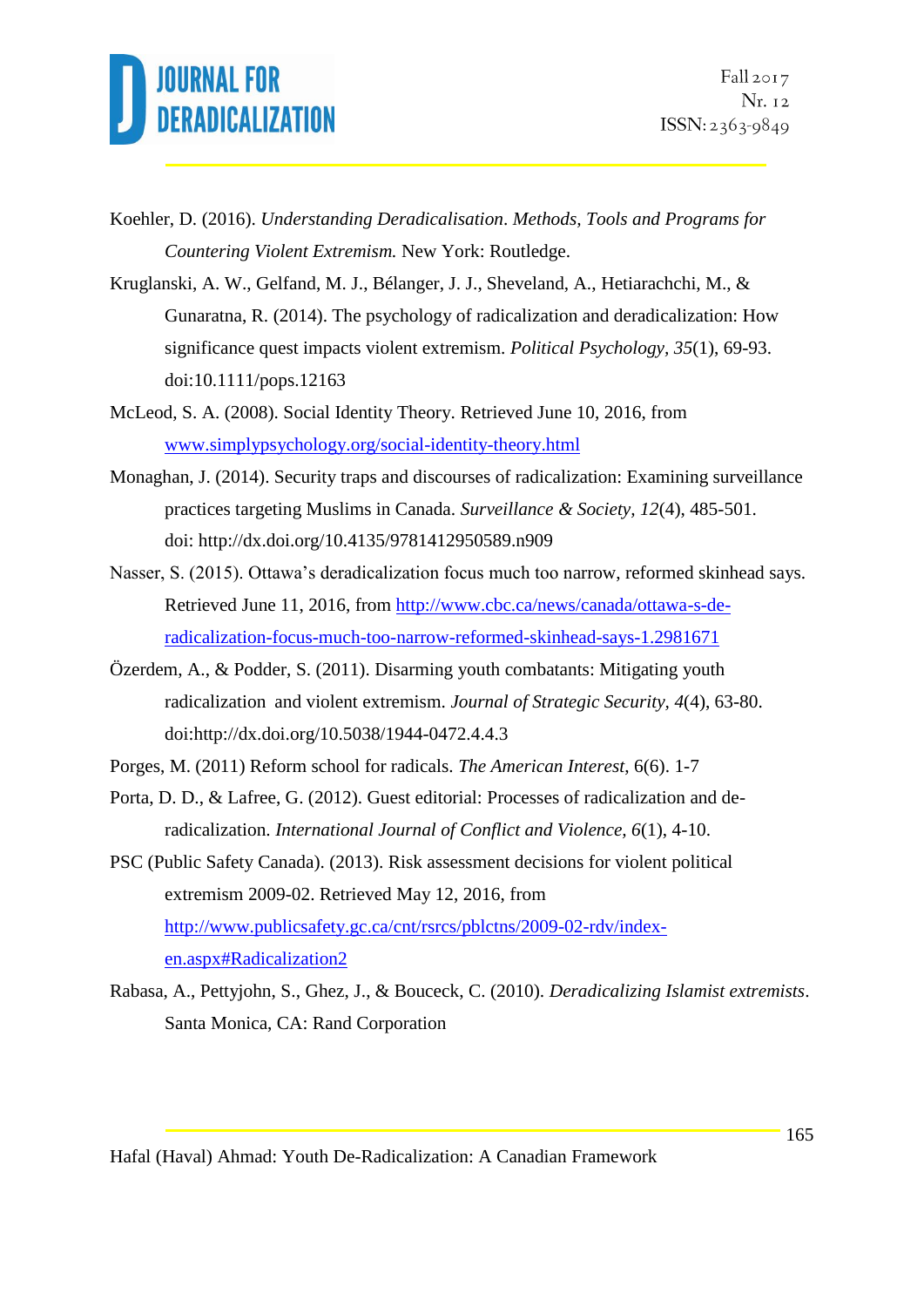- RCMP (Royal Canadian Mounted Police). (2014). Integrated national security enforcement teams. Retrieved July 25, 2016, from [http://www.rcmp-grc.gc.ca/secur/insets-eisn](http://www.rcmp-grc.gc.ca/secur/insets-eisn-eng.htm)[eng.htm](http://www.rcmp-grc.gc.ca/secur/insets-eisn-eng.htm)
- RCMP (Royal Canadian Mounted Police). (2011). Definition of radicalization. Retrieved July 25, 2016, from<http://www.rcmp-grc.gc.ca/nsci-ecsn/rad/internet/p2-eng.htm>
- Seawright, J., & Gerring, J. (2008). Case selection techniques in case study research: A menu of qualitative and quantitative options. *Political Research Quarterly, 61*(2), 294-308.
- Shepard, M. (2016). What to do about the next Aaron Driver. Retrieved August 25, 2016, from [https://www.thestar.com/news/atkinsonseries/generation911/2016/08/21/what-to](https://www.thestar.com/news/atkinsonseries/generation911/2016/08/21/what-to-do-about-the-next-aaron-driver.html)[do-about-the-next-aaron-driver.html](https://www.thestar.com/news/atkinsonseries/generation911/2016/08/21/what-to-do-about-the-next-aaron-driver.html)
- Spears, R. (2011). Group identities: The social identity perspective. In Seth Schwartz, Koen Stets, J. E., & Burke, P. J. (2000). Identity theory and social identity theory. *Social Psychology Quarterly, 63*(3), 224-237.
- Stevens, D. (2011). Reasons to be fearful, one, two, three: The 'preventing violent extremism' agenda. *The British Journal of Politics & International Relations, 13*(2), 165-188.
- Tajfel, H. (1981). *Human groups and social categories: Studies in social psychology.* Cambridge: Cambridge University Press.
- Tajfel, H. & Turner, J. C. (1979). An integrative theory of intergroup conflict. In W. Austin & s. Worchel (Eds.). *The social psychology of intergroup relations.* (pp. 33-48). Pacific Grove, CA: Brooks/Cole
- Thomas, P. (2010). Failed and friendless: The UK's 'Preventing Violence Extremism' programme. *British Journal of Politics & International Relations, 12*(3), 442-458.
- United Nations Department of Economic and Social Affairs (UNDESA). (2013). *Definition of youth*. Retrieved May 11, 2016, from

<http://www.un.org/esa/socdev/documents/youth/fact-sheets/youth-definition.pdf>

Upal, A. (2015). Alternative narratives for preventing the radicalization of Muslim youth. *Journal for Deradicalization, Spring*(2), 138-162.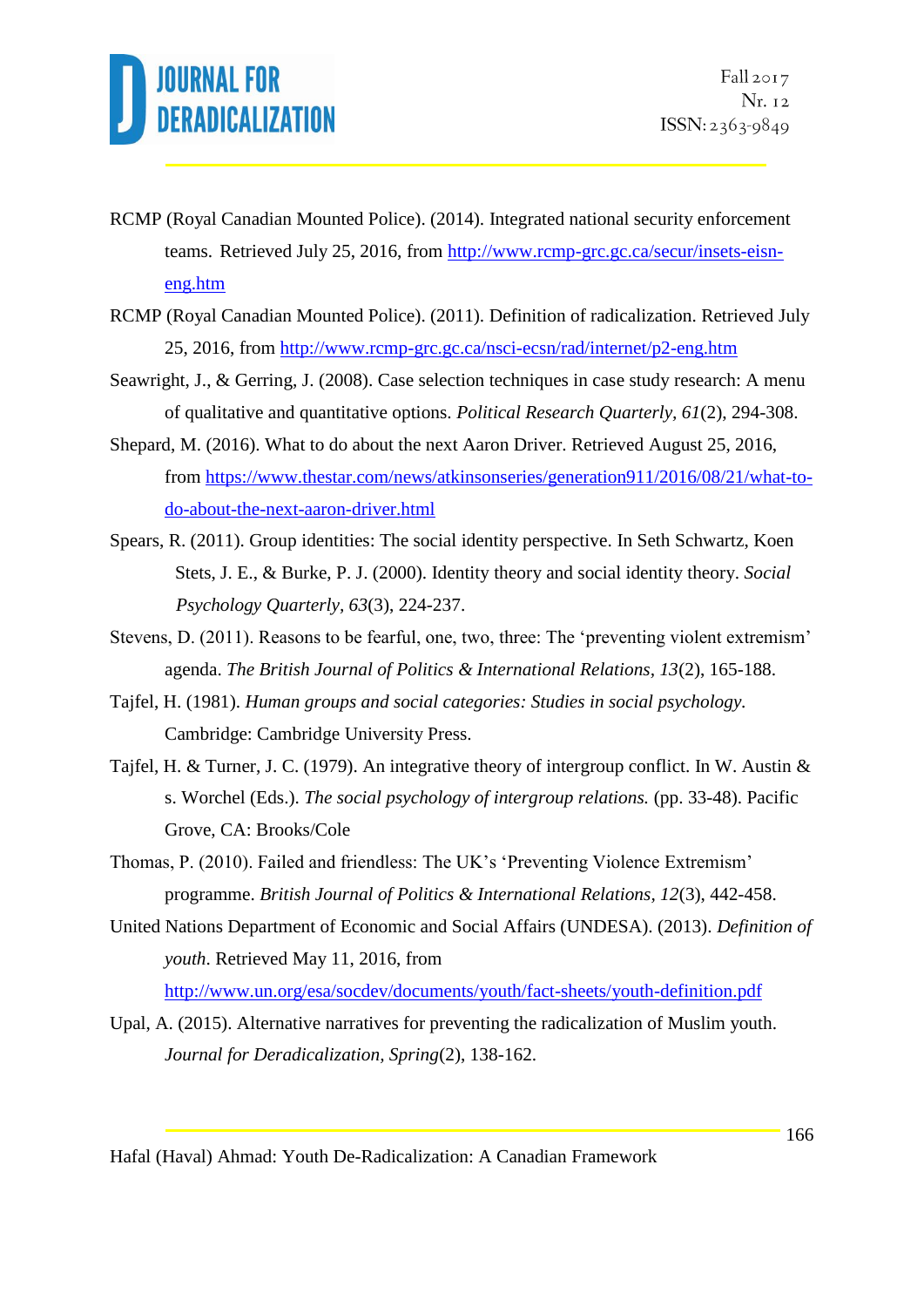

- Van San, M, Sieckelinck, S., de Winter, M. (2014). Ideals adrift: An educational approach to radicalization. *Ethics and Education, 8*(3), 276-289
- Veenkamp, I., & Zeiger, S. (2015). Countering violent extremism: Program and policy approaches relating to youth through education, families, and communities. In M. Lombardi et al. (Eds.) *Countering radicalisation and violent extremism among youth to prevent terrorism.* (pp. 151-163). Washington, DC: IOS Press
- Wade, J. (2015). Canada needs a stronger deradicalization program. Retrieved July 20, 2016, from <http://thesentinel.ca/canada-needs-a-stronger-deradicalization-program/>
- Whitton, M. (2015). Prevent or pursuit? The government's new deradicalization strategy. Retrieved July 20, 2016, from [https://newint.org/features/web](https://newint.org/features/web-exclusive/2015/07/14/prevent-terrorism-programme/)[exclusive/2015/07/14/prevent-terrorism-programme/](https://newint.org/features/web-exclusive/2015/07/14/prevent-terrorism-programme/)
- Williams, M. J., & Lindsey, S. C. (2014). A social psychological critique of the Saudi terrorism risk reduction initiative. *Pyschology, Crime, and Law, (20)*2, 135-151.
- Wilton, K. (2016). Canadian government pledges \$35 million to fight radicalization. Retrieved August 20, 2016, from [http://montrealgazette.com/news/canadian](http://montrealgazette.com/news/canadian-government-pledges-35-million-to-fight-radicalization)[government-pledges-35-million-to-fight-radicalization](http://montrealgazette.com/news/canadian-government-pledges-35-million-to-fight-radicalization)